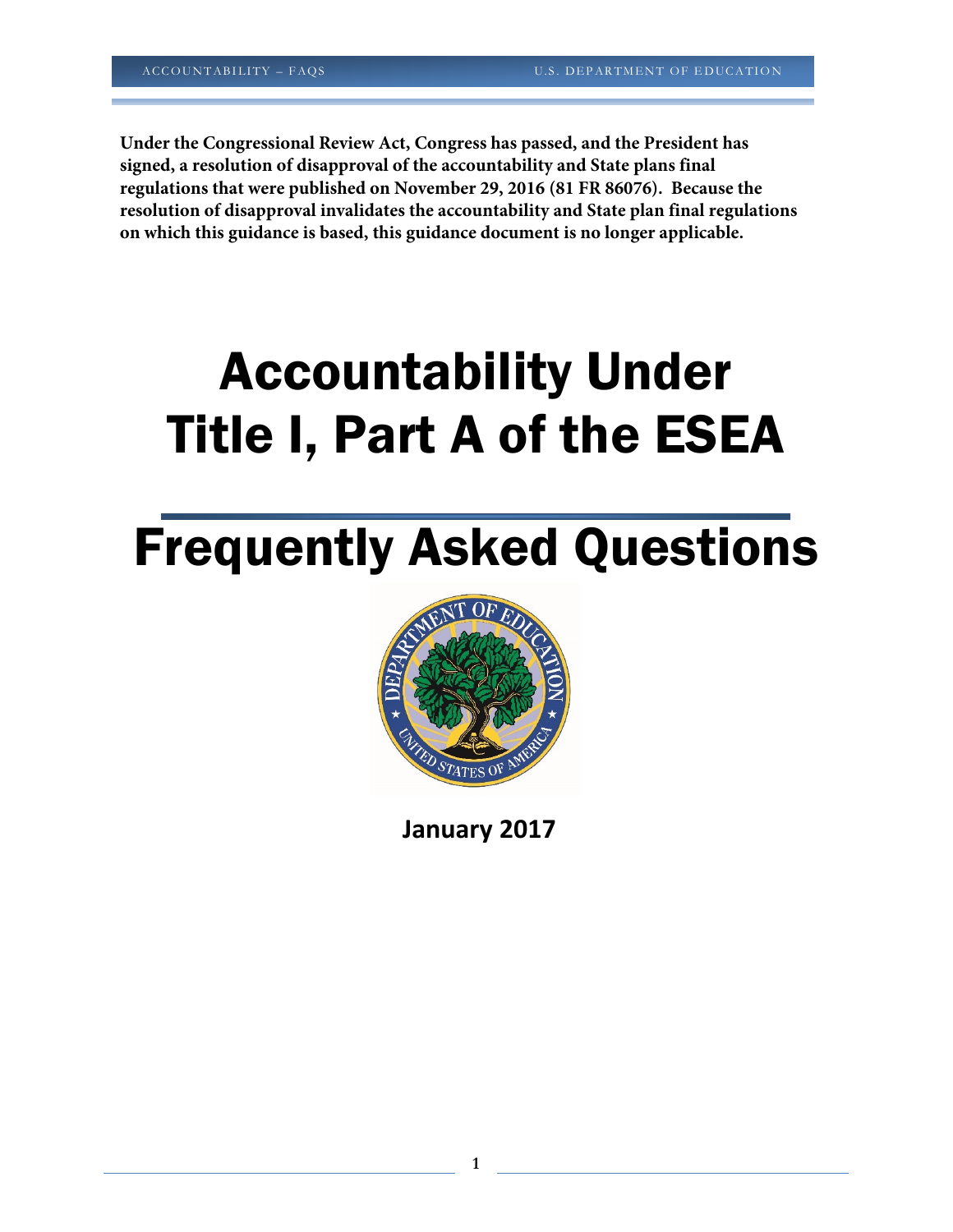#### **Purpose of the Guidance**

This guidance is intended to help States, local educational agencies (LEAs), and other stakeholders understand the statutory and regulatory requirements for statewide accountability systems under Title I of the Elementary and Secondary Education Act of 1965 (ESEA), as amended by the Every Student Succeeds Act (ESSA). It is not intended to serve as the only source of guidance to a State regarding how to complete the portion of its State plan that addresses State accountability systems. The Department has published separate State Plan Peer Review Guidance ("*Every Student Succeeds Act Consolidated State Plan Guidance*") that provides additional information about how a State should complete that portion of its State plan, either through a consolidated State plan, consistent with 34 C.F.R. §§ 299.13 and 299.17, or individual program plan under Title I, Part A of the ESEA, that describes its statewide accountability system.<sup>[1](#page-1-0)</sup> The [peer review guidance](http://www2.ed.gov/policy/elsec/leg/essa/essastateplanguidance.pdf) should be read in conjunction with this guidance.

The U.S. Department of Education (Department) has determined that this guidance is significant guidance under the Office of Management and Budget's Final Bulletin for Agency Good Guidance Practices, 72 Fed. Reg. 3432 (Jan. 25, 2007). Se[e www.whitehouse.gov/sites/default/files/omb/memoranda/fy2007/m07-](http://www.whitehouse.gov/sites/default/files/omb/memoranda/fy2007/m07-07.pdf) [07.pdf.](http://www.whitehouse.gov/sites/default/files/omb/memoranda/fy2007/m07-07.pdf) Significant guidance is non-binding and does not create or impose new legal requirements. The Department is issuing this guidance to provide States and LEAs with information to assist them in meeting their obligations under the ESEA and implementing regulations (see 34 C.F.R. §§ 200.12-200.24) that it enforces.

Once States have completed the transition to implementing accountability systems under the ESEA, as amended by the ESSA (after the 2017–2018 school year), this guidance will supersede all of the Department's existing significant guidance regarding statewide accountability systems, school and LEA identification, and school and LEA interventions under sections 1111 and 1116 of the ESEA, as amended by the No Child Left Behind Act of 2001.

If you are interested in commenting on this guidance, please email us your comment at  $OESE.Guidance@ed.gov$  or write to us at the following address:

U.S. Department of Education Office of Elementary and Secondary Education Office of State Support 400 Maryland Avenue, SW Washington, DC 20202.

 $\overline{\phantom{a}}$ 

For further information about the Department's guidance processes, please visit [www2.ed.gov/policy/gen/guid/significant-guidance.html.](http://www2.ed.gov/policy/gen/guid/significant-guidance.html)

<span id="page-1-0"></span><sup>1</sup> Throughout this guidance, unless otherwise indicated, the term "State plan" refers to either a consolidated State plan under ESEA section 8302, consistent with 34 C.F.R.  $\%$  299.13 and 299.17, or individual Title I program plan under ESEA section 1111.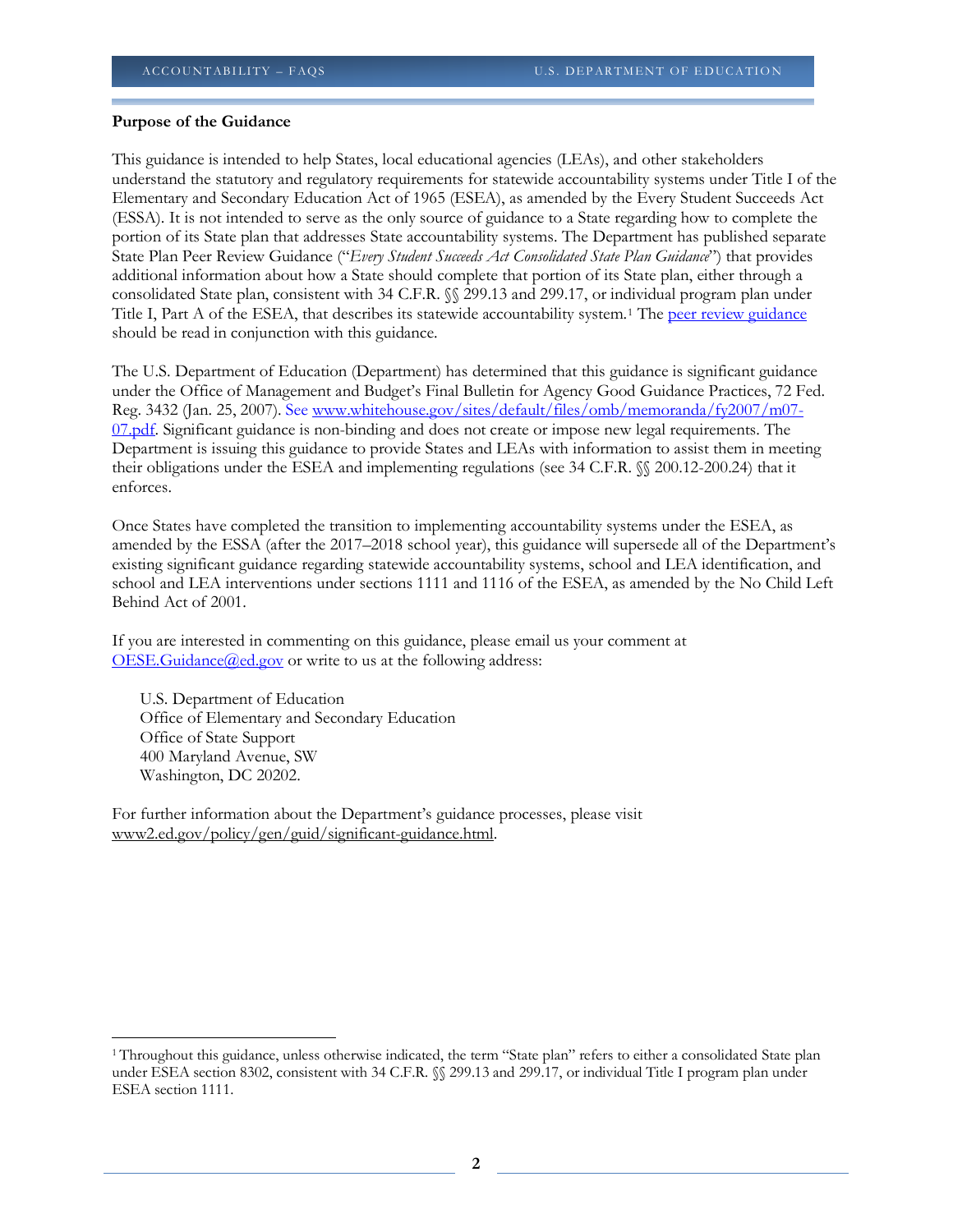# INTRODUCTION

On December 10, 2015, President Obama signed into law the bipartisan Every Student Succeeds Act (ESSA), which reauthorizes the Elementary and Secondary Education Act of 1965 (ESEA). The ESSA builds upon the critical work that has been done by State educational agencies (SEAs) and local educational agencies (LEAs) over the last few years. The reauthorized law sets high standards for students and educators, and includes requirements that will help prepare all students for success in college and future careers. The ESSA prioritizes excellence and equity for all students, and recognizes the importance of supporting great educators in our nation's schools.

In order to support SEAs, LEAs, and schools in their implementation of the ESEA, as amended by the ESSA, on November 29, 2016, the Department issued [Final Regulations](https://www.federalregister.gov/d/2016-27985) regarding the requirements for accountability systems and interventions under section 1111 of the ESEA, as well as the requirements for providing funds to support interventions under section 1003 of the ESEA (81 FR 86076, 86076-86248).[2](#page-2-0) In addition, ESEA section 1111(c) and 34 C.F.R.  $\Omega$  200.12(a)(1) require that each State plan describe a single statewide accountability system to improve student academic achievement and school success. For purposes of this guidance, the term "State plan" refers to either a State's individual Title I program plan under ESEA section 1111 or its consolidated State plan under ESEA section 8302 and consistent with 34 C.F.R. §§ 299.13 and 299.17, as applicable. The Department strongly recommends that States design processes that allow stakeholders the opportunity to provide meaningful feedback throughout the development and implementation of State plans and policies under the ESEA (see the Department's Dear Colleague Letter on [stakeholder engagement.](http://www2.ed.gov/policy/elsec/guid/secletter/160622.html) The Department offers this guidance to provide further clarity regarding the statutory and regulatory requirements. In addition to these FAQs, we encourage States to review our *[Resource](http://www2.ed.gov/programs/sfgp/eseatitleiiiresourceaccountelsguide.docx)  [Guide: Accountability for English Learners under the ESEA](http://www2.ed.gov/programs/sfgp/eseatitleiiiresourceaccountelsguide.docx)*, which provides greater detail on provisions in the statute and regulations pertaining to English learner (EL) accountability, along with the other non-regulatory guidance documents offered on the [Office of Elementary and Secondary Education's ESSA Resources](https://www2.ed.gov/policy/elsec/leg/essa/index.html) page.

Please note that this guidance is available in electronic form on the Department's Web site at: <http://www2.ed.gov/programs/titleiparta/eseatitleiaccountabilityfaqs.docx> .

# A. SINGLE STATEWIDE ACCOUNTABILITY SYSTEM

# **A-1. Which schools must be included within a State's accountability system?**

A State's statewide accountability system must include all public elementary and secondary schools, including all public charter schools, consistent with State charter laws. (ESEA section 1111(c)(4)(C); 34 C.F.R.  $\mathcal{S}$  $200.12(a)(1)$ 

# **A-2. Which subgroups of students must a State include in its accountability system?**

In establishing long-term goals and measurements of interim progress (MIPs), measuring performance on each accountability indicator, annually meaningfully differentiating schools, and identifying schools for support and improvement, a State must include the following categories of students:

All public school students; and

 $\overline{\phantom{a}}$ 

- Each of the following subgroups of students, separately:
	- o Economically disadvantaged students;

<span id="page-2-0"></span><sup>2</sup> Throughout this guidance, unless otherwise indicated, citations to the ESEA refer to the ESEA, as amended by the ESSA.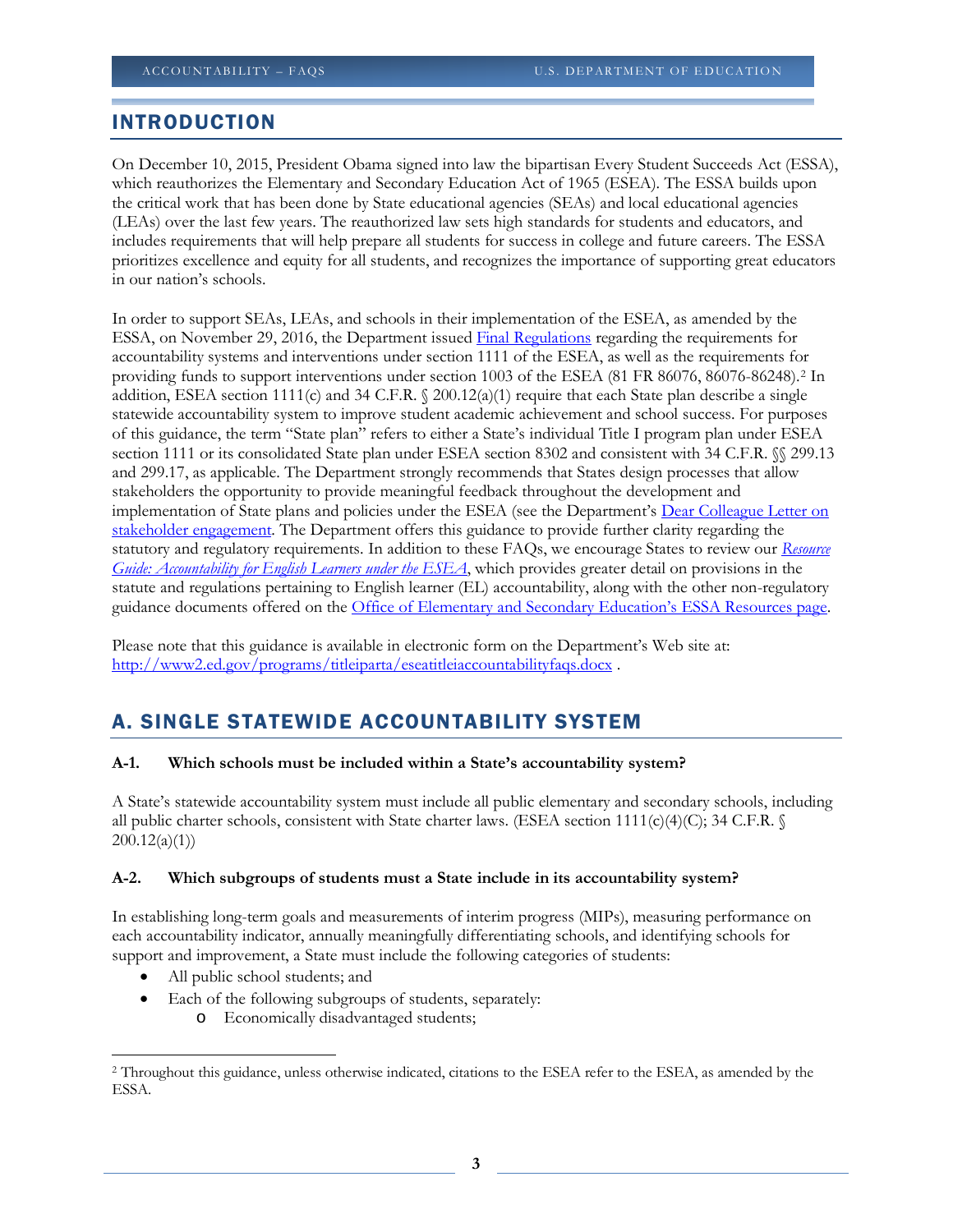- o Students from each major racial and ethnic group;
- o Children with disabilities (as defined in ESEA section 8101(4)); and
- o English learners (as defined in ESEA section 8101(20)).

A subgroup of students must be included for the accountability purposes set forth above when the number of students in the subgroup meets the State's minimum number of students, commonly referred to as the State's minimum n-size (see Section E). Further, all students enrolled in a public school must be included in the "all public school students" subgroup.

Note that a single student may be a member of multiple subgroups. For example, an EL who is also a child with a disability is a member of both the EL and the children with disabilities subgroups and should be counted in those subgroups' respective minimum n-size calculations.

(ESEA section 1111(c)(2); 34 C.F.R. § 200.16(a))

#### **A-3. May a State include in its accountability system subgroups in addition to those listed in question A-2?**

Yes. A State may choose to include subgroups of students in its accountability system in addition to those listed above. The State must describe these additional subgroups in its State plan under ESEA section 1111 and consistent with 34 C.F.R.  $\sqrt{(299.17(b)/2)}$ . Note, however, that such subgroups are in addition to and  $\underline{do}$ not replace any of the subgroups listed in question A-2. For example, in addition to the required subgroups, a State may include for accountability purposes subgroups included in data reported on State and LEA report cards (*e.g.*, migratory children, homeless children and youth, children in foster care, students with a parent who is a member of the Armed Forces on active duty). As another example, a State may include a subgroup of students based on their performance (*e.g.*, the lowest-performing quartile of students in each school).

When including a subgroup in addition to the required subgroups, a State should consider the impact of including the subgroup within the accountability system; for example, how its inclusion relates to the weighting of indicators to form the summative determination and how its inclusion will interact with the State's minimum n-size. In considering these factors, a State should try to ensure that any additional subgroups it uses provide information that will help produce clearer, more meaningful accountability determinations rather than obscuring accountability determinations with duplicative information. States should ensure that the use of additional subgroups is meaningfully connected to the goals of the accountability system given the State's student population and needs.

(ESEA section 1111(c)(2); 34 C.F.R. § 200.16(a), (e))

# **A-4. Must public charter schools comply with the requirements of a State's accountability system?**

Yes. Public charter schools must be included in the State's accountability system in the same manner, using the same system, as all other public elementary and secondary schools in the State. ESEA section 1111(c)(5) and 34 C.F.R. § 200.12(c)(1) require accountability for charter schools to be overseen in accordance with State charter school law. Typically, a State's charter school law determines the entity within the State that bears responsibility for implementing the State's accountability system with respect to public charter schools. This generally means that the charter school authorizer is primarily responsible for holding charter schools accountable under the ESEA unless State law specifies another approach.

Under the ESEA, the State establishes goals and measurements of interim progress, develops and implements the State's accountability system, and identifies schools for comprehensive support and improvement or targeted support and improvement. Accordingly, a charter school authorizer (or other entity designated under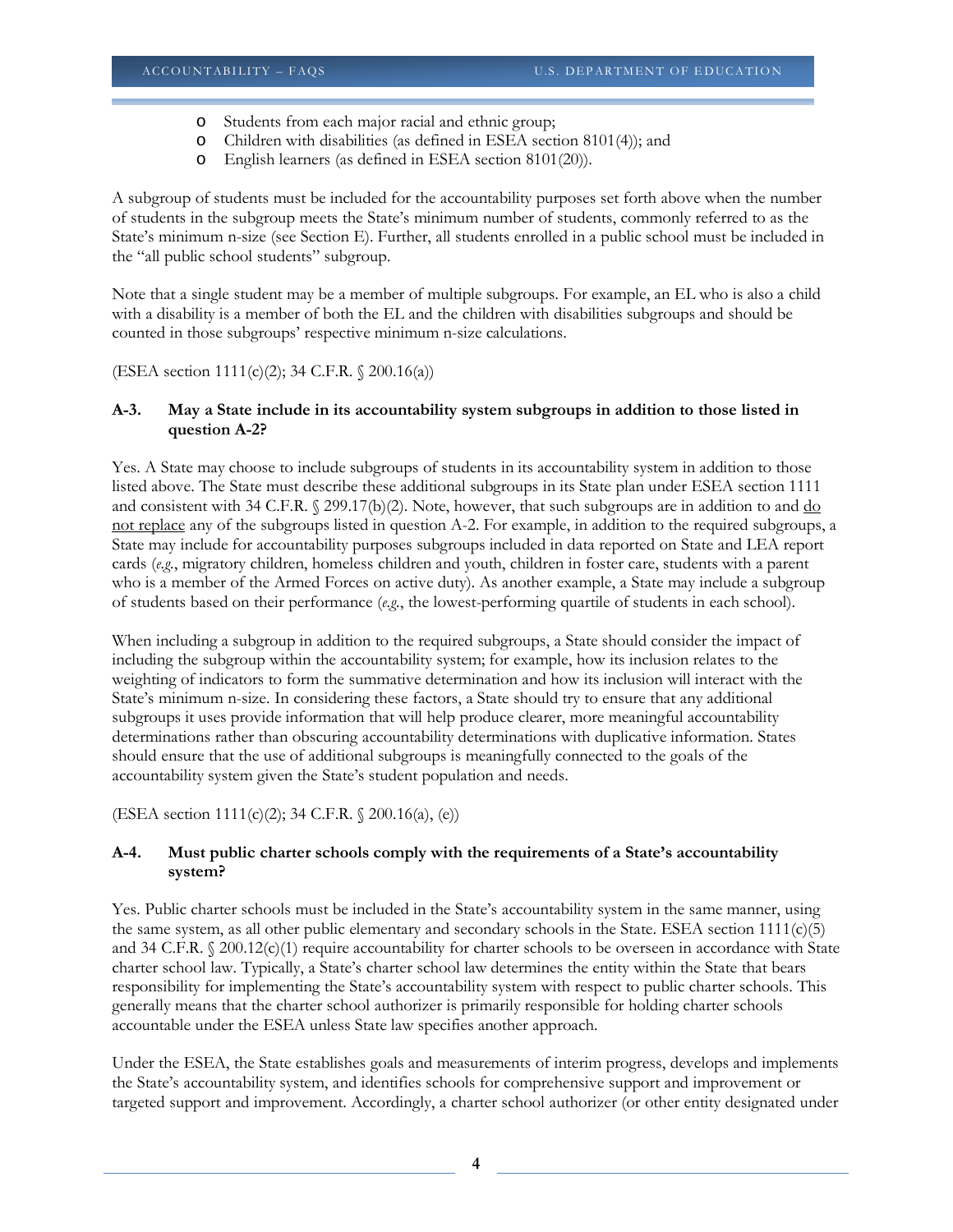State law as responsible for charter school accountability) should maintain close contact with the State in order to receive current and accurate information on where charter schools stand within the State's system.

# **A-5. Does meeting the accountability requirements in a school's charter exempt the school from meeting ESEA accountability requirements?**

No. Meeting the accountability requirements set forth in a school's charter does not exempt the school from ESEA accountability requirements, nor does meeting the ESEA requirements exempt a school from the performance targets or other accountability provisions in its charter. For example, a public charter school that is identified for comprehensive support and improvement or for targeted support and improvement in accordance with the State's methodology for identifying such schools under the ESEA must meet all requirements applicable to such schools, even if it has met the accountability requirements in its charter.

# **A-6. May a charter authorizer impose more rigorous accountability requirements on a charter school than a State's accountability system would otherwise require?**

Yes. Consistent with ESEA section 1111(c)(5), if a charter school's contract with its authorizer imposes more immediate or rigorous consequences than a State's accountability system would impose, the authorizer should take appropriate steps to ensure that the charter school abides by the charter contract as specified in the State's charter school law. In addition, 34 C.F.R. § 200.12(c)(2) specifies that if a charter school authorizer, consistent with State charter school law, acts to decline to renew or to revoke the charter of a particular charter school, the decision of the authorizer to do so supersedes any notification from the State that the school must implement a comprehensive or targeted support and improvement plan. A charter school authorizer retains the authority to close a low-performing charter school under the timeframes and according to the performance expectations in its charter contract and under State law, and the identification of a charter school for comprehensive support and improvement or targeted support and improvement should not be used as evidence to delay or avoid closure if the school is failing to meet the terms of its charter.

# **A-7. Must a State include all schools — even those in special categories, including alternative**  schools, small schools, new schools, and schools with no tested grades (*e.g.*, K-2 schools) **in its accountability system?**

Yes. All public schools must be included in a State's accountability system, including special categories of schools, though a State has some discretion for how alternative schools may be included, as described in questions C-26 and C-27. In this context, "alternative schools" are a category of schools determined by each State and may differ from non-alternative public schools in key characteristics such as target population, setting, services, and structure. They may include newcomer schools (*i.e.*, schools specifically designed to serve foreign-born students who have recently arrived in the United States), schools providing specialized behavioral services, or schools operating outside of traditional school hours, among others. Note that an alternative school is distinct from a public charter school, which must be included in the State accountability system in the same manner as all other public elementary and secondary schools (unless the charter school *also* falls within a special category of schools).

# **A-8. When do the provisions regarding accountability systems under Title I of the ESEA, as amended by the ESSA, take effect?**

The requirements for State accountability systems under Title I of the ESEA, as amended by the ESSA, take effect beginning with data collected from the 2017–2018 school year so that schools may be identified for support and improvement no later than the 2018–2019 school year, although States may transition sooner if they have received approval through the State plan process. More detailed information regarding the timeline for implementing specific accountability requirements is set forth in section D of this guidance.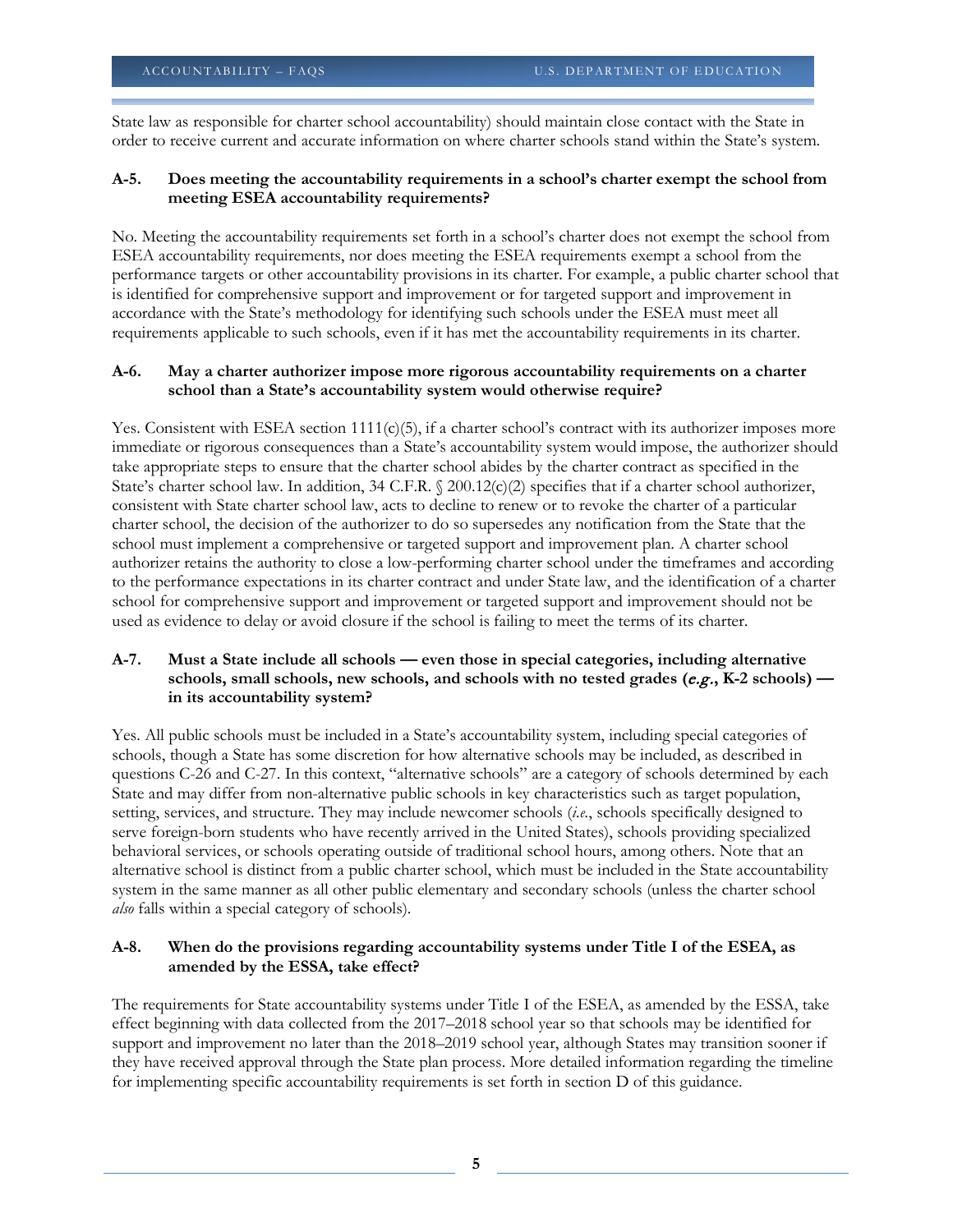# **A-9. Do the new accountability requirements in ESEA section 1111 change a State's or LEA's responsibility to comply with civil rights laws?**

No. The receipt of Federal funds, including funds under Title I, Part A of the ESEA, obligates a State and its LEAs to comply with civil rights laws that prohibit discrimination based on race, color, national origin, sex, disability, and age. These laws include Title VI of the Civil Rights Act of 1964 (Title VI), Title IX of the Education Amendments of 1972, Section 504 of the Rehabilitation Act of 1973 (Section 504), and the Age Discrimination Act of 1975. States and LEAs must also comply with Title II of the Americans with Disabilities Act (ADA), which prohibits disability discrimination by State and local entities regardless of whether they receive Federal funds, and the Equal Educational Opportunities Act of 1974 (EEOA), which prohibits denials of equal educational opportunity based on race, color, sex, and national origin, regardless of whether the applicable entity receives Federal funds.

Further, Section 427 of the General Education Provisions Act (20 U.S.C. § 1228a(a)) (Section 427) requires a State to include in its application for Title I funds a description of the steps the applicant proposes to take to ensure equitable access to, and participation in, its Federally assisted program for students, teachers, and other program beneficiaries with special needs. This provision allows applicants discretion in developing the required description. The statute highlights six types of barriers that can impede equitable access or participation: gender, race, national origin, color, disability, or age. Based on local circumstances, a State should determine whether these or other barriers may prevent students, teachers, and others from such access to or participation in the Federally funded project or activity. Title I grant recipients that fail to meet their civil rights obligations or to respond to the Section 427 requirement may be subject to civil rights and programmatic enforcement mechanisms, including special conditions on a grant, designation for high-risk status, and withholding funds (subject to notice and hearing requirements).

#### **A-10. Must a State publicly post a description of its accountability system?**

Each State must describe its accountability system in its consolidated State plan or, if it chooses not to submit a consolidated plan, in its program plan for Title I, Part A of the ESEA (ESEA section 1111(c); 34 C.F.R. § 200.12(a)). As announced in the notice of final regulations, each State must submit a consolidated State plan or its Title I, Part A plan for peer review and Department approval by either April 3, 2017 or September 18, 2017. Each State must publish its approved consolidated State plan or individual program State plan on its Web site in a format and language, to the extent practicable, that the public can access and understand consistent with 34 C.F.R. § 299.13(f). In addition, each State and LEA that receives Title I, Part A funds must prepare and disseminate annual, publicly available State and LEA report cards that include either a description of the State accountability system or a Web address or URL, or a direct link, to such a description on the State's Web site, which may include a link to the description in the State plan (ESEA section 1111(h)(1)(C)(i); 34 C.F.R. § 200.32(a)-(b)). For additional information, refer to the Department's non-regulatory guidance "*[State and Local Report Cards Under Title I, Part A of the ESEA, as Amended.](http://www2.ed.gov/policy/elsec/leg/essa/essastatereportcard.pdf)*"

# B. ACCOUNTABILITY INDICATORS

#### **B-1. What indicators must a State include in its statewide accountability system?**

In its accountability system, each State must annually measure five indicators of student performance:

- (1) Academic Achievement;
- (2) Academic Progress (for elementary and secondary schools that do not award a diploma, as defined by the State);
- (3) Graduation Rate (for high schools that award a diploma, as defined by the State);
- (4) Progress in Achieving English Language Proficiency; and
- (5) School Quality or Student Success (note: a State may include multiple indicators of School Quality or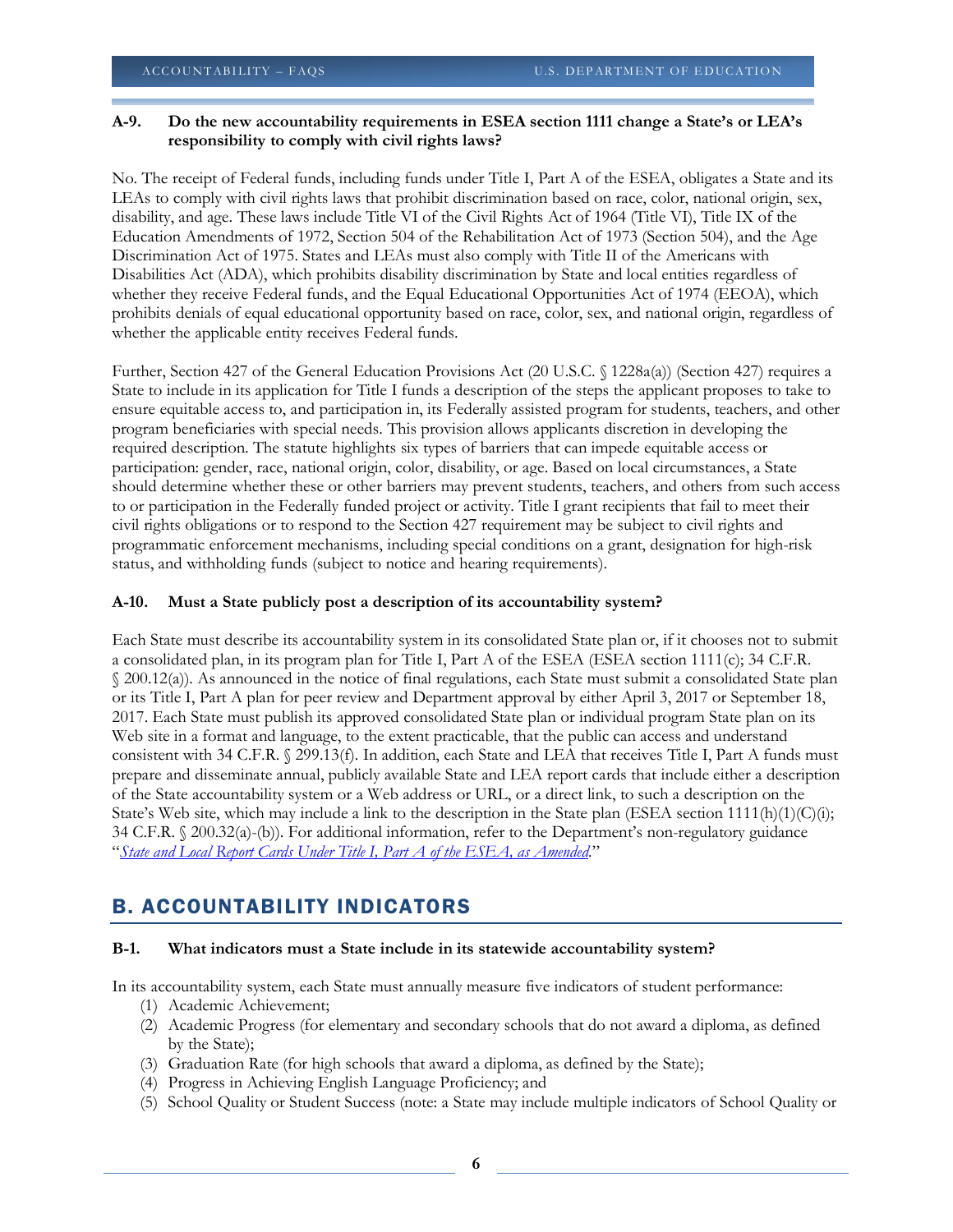Student Success).

Although the list above includes five indicators, only four indicators apply to each school, as the Graduation Rate indicator applies only to high schools and the Academic Progress indicator applies only to elementary and middle schools. A summary table of the requirements for accountability indicators can be found below.

| Indicator<br>Requirements and<br><b>Flexibilities</b>                                       | Academic<br>Achievement                           | Academic<br><b>Progress</b>         | Graduation<br>Rate        | Progress in<br>Achieving<br>English<br>Language<br>Proficiency | <b>School Quality</b><br>or Student<br><b>Success</b> |
|---------------------------------------------------------------------------------------------|---------------------------------------------------|-------------------------------------|---------------------------|----------------------------------------------------------------|-------------------------------------------------------|
| May use multiple<br>indicators                                                              |                                                   |                                     |                           |                                                                | X                                                     |
| May use multiple<br>measures <sup>3</sup>                                                   | X                                                 | X                                   | $\boldsymbol{\mathrm{X}}$ | $\mathbf{X}$                                                   | $\boldsymbol{\mathrm{X}}$                             |
| Must use valid, reliable,<br>and comparable<br>measures                                     | X                                                 | X                                   | X                         | X                                                              | X                                                     |
| Must use same<br>measures for all schools<br>statewide                                      | $\overline{X}$                                    | $\overline{X}$                      | $\overline{X}$            | $\overline{X}$                                                 | $\overline{X}$                                        |
| Must be disaggregated<br>for all students and<br>each subgroup                              | X                                                 | $\mathbf{X}$                        | X                         | ELs only                                                       | X                                                     |
| Must be used in all<br>grade spans                                                          | X                                                 | Elementary<br>and Middle<br>Schools | High schools              | X                                                              | X                                                     |
| May use measures that<br>differ by grade span                                               | May include<br>student growth<br>for high schools | X                                   |                           |                                                                | X                                                     |
| Must use measures<br>supported by research<br>of increased student<br>learning <sup>4</sup> | n/a                                               | $\overline{X}$                      | n/a                       | n/a                                                            | $\overline{X}$                                        |
| Must use measures that<br>show varied results                                               | n/a                                               | X                                   | n/a                       | n/a                                                            | $\mathbf{X}$                                          |

**Key Requirements and Flexibilities of Accountability Indicators under the ESEA**

(ESEA section 1111(c)(4)(B); 34 C.F.R. § 200.14)

# **B-2. What is the difference between the "indicators" and the "measures" that are part of a State's accountability system?**

**Indicators** provide a body of information on a critical aspect of school performance required by the ESEA. The final regulations specify that each State must include at least five indicators in its accountability system: Academic Achievement, Academic Progress, Graduation Rates, Progress in Achieving English Language

<span id="page-6-0"></span> $\overline{\phantom{a}}$ <sup>3</sup> See questions B-2, B-4, and B-5 for further information about the difference between indicators and measures, including how multiple measures may be used (*e.g.*, the Progress in Achieving English Language Proficiency indicator may include multiple measures by using the required measure of ELs' progress on the statewide English language proficiency (ELP) assessment and an additional measure of ELs' attainment of ELP on the statewide ELP assessment).

<span id="page-6-1"></span><sup>4</sup> Although we expect that all of a State's indicators would include measures that are related to increased student learning, a State is required to demonstrate in its State plan only that the measures in its Academic Progress and School Quality or Student Success indicators are supported by research that high performance or improvement on each measure is likely to increase student learning (see question B-25).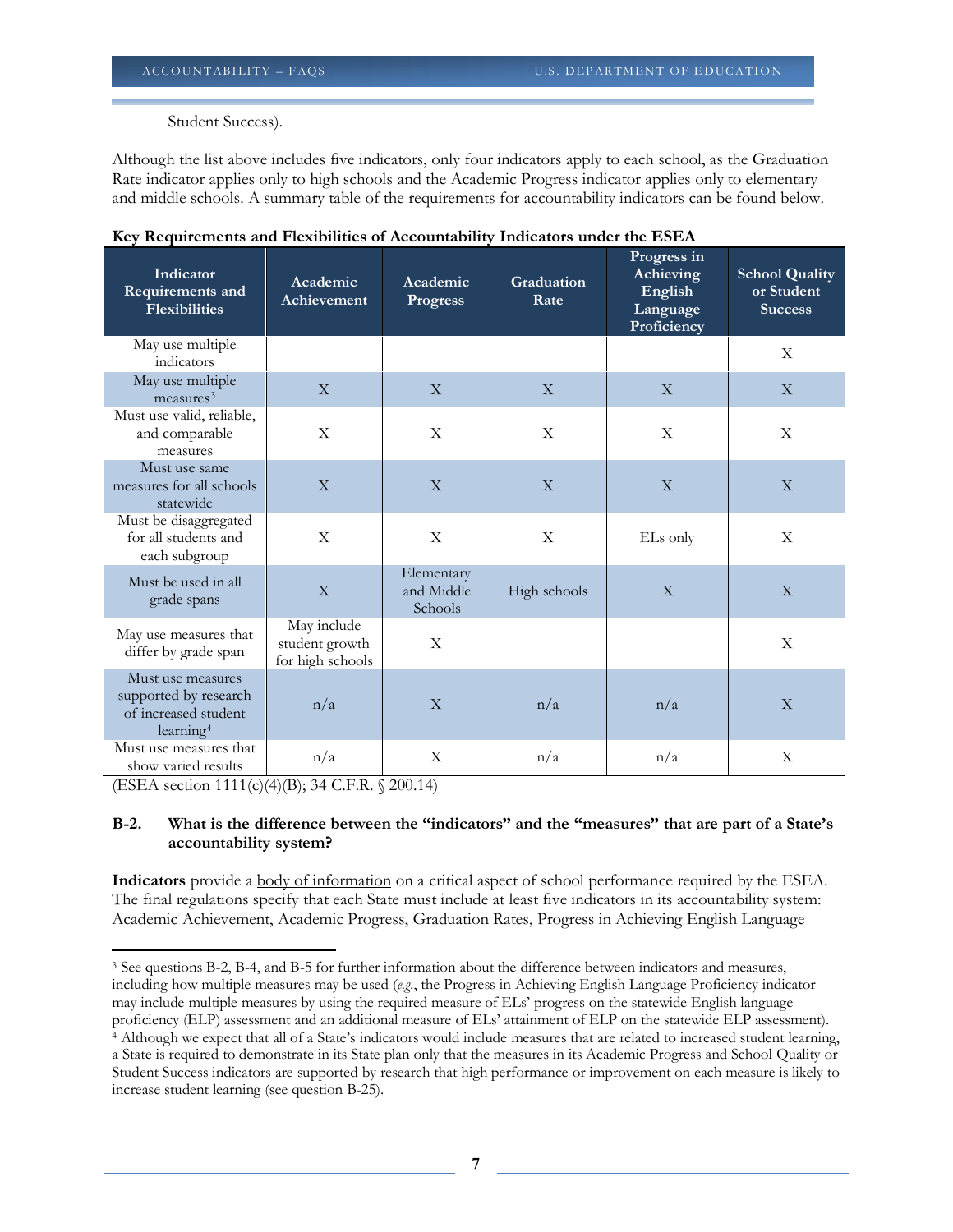Proficiency, and one or more indicators of School Quality or Student Success.

**Measures** are the data points used within each indicator to provide individual pieces of information that enable a State to determine whether particular student outcomes have been achieved and whether sufficient progress toward those outcomes has been made. Participation and performance in advanced courses and college enrollment, for example, are measures that may inform a School Quality or Student Success indicator, just as the four-year and extended-year adjusted cohort graduation rate (ACGR) are the measures that may be used in the Graduation Rate indicator. Note that in some cases, a State could choose just one measure to serve as the indicator (*e.g.*, including only the four-year ACGR within the Graduation Rate indicator). Measures may also be based on data from the same instrument, either within or across indicators; student growth on the State's mathematics assessment is a distinct measure from student proficiency on that assessment.

#### **B-3. May a State include more than one School Quality or Student Success indicator in its statewide accountability system?**

Yes. A State may include more than one School Quality or Student Success indicator within the statewide accountability system, but may not include more than one of each of the other indicators (*i.e.*, Academic Achievement, Academic Progress, Progress in Achieving English Language Proficiency, and Graduation Rate). All indicators may include multiple measures. The Department encourages States to carefully consider how many of these indicators to include and prioritize among them, balancing the desire to capture multiple aspects of school quality in the indicator(s) with the recognition that too many indicators may dilute focus on other components of school quality or student success that are particularly important in the State.

#### **B-4. What requirements apply to the measures a State selects to include within its indicators?**

While the ESEA specifies some measures that a State must include (as described below), a State has flexibility to select other measures within the indicators, based on its priorities. Each measure must be **valid** (*i.e.*, provide information on the concept it is intended to assess) and **reliable** (*i.e.*, able to be calculated in a way that produces consistent results over time across different settings and conditions) and provide annual data. Additionally, the measures—with the exception of the Progress in Achieving English Language Proficiency indicator, which only includes ELs—must be able to be disaggregated for all students and each subgroup of students. Further, the State must use the same measures within each indicator for all schools, and each measure must be comparable across all LEAs in the State and calculated in the same way for all schools across the State (except that a State may vary, by grade span, the measures that are used within the indicators of Academic Progress and School Quality or Student Success, as described in question B-5).

(ESEA section 1111(c)(4)(B); 34 C.F.R. § 200.14(a), (c))

For more information about how peers might determine whether a State's measures meets these requirements, see: "*[Every Student Succeeds Act Consolidated State Plan Guidance](http://www2.ed.gov/policy/elsec/leg/essa/essastateplanguidance.pdf)*."

#### **B-5. Must a State use the same measures within each indicator for all schools?**

Yes. A State must use the same measures within each indicator for all schools on the Academic Achievement, Graduation Rate, and Progress in English Language Proficiency indicators. Within the Academic Progress indicator and the indicator(s) of School Quality or Student Success, a State may vary the measures by grade span. For example, a State could decide to include a common measure (*e.g.*, chronic absenteeism) within the School Quality or Student Success indicator for both schools with grades K-8 and schools with grades 9-12 and also include different grade span-specific measures for schools with grades K-8 (*e.g.*, incidences of school discipline) and for schools with grades 9-12 (*e.g.*, participation and performance in accelerated coursework) so long as all schools within each grade span are held accountable using the same measures for that indicator.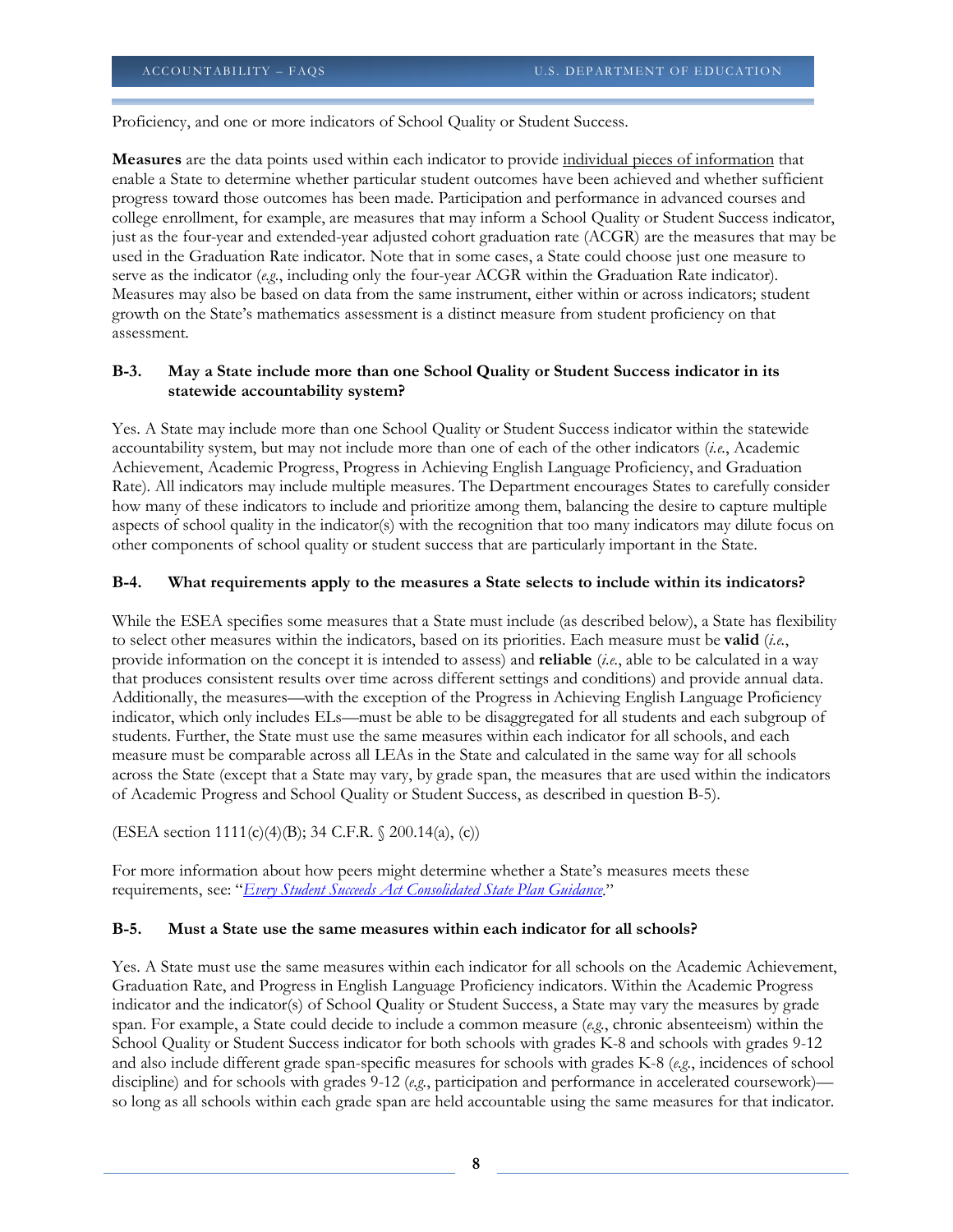#### (ESEA section 1111(c)(4)(B); 34 C.F.R. § 200.14(a)(2), (c)(2))

#### **B-6. For which subgroups must a State measure the required indicators?**

Each indicator, with the exception of the Progress in Achieving English Language Proficiency indicator, must be able to be disaggregated across all subgroups, consistent with the State's minimum number of students (commonly referred to as the State's "minimum n-size") to promote validity and reliability in making accountability determinations and reporting. Therefore, the indicators must measure performance for all students and separately for each of the following subgroups (see questions A-2, A-3, and section E):

- Economically disadvantaged students;
- Students from each major racial and ethnic group;
- Children with disabilities; and
- English learners.

(ESEA section 1111(c)(4)(B); 34 C.F.R. § 200.14(a)(1), (c)(3))

#### **B-7. How frequently must a State measure performance on each indicator?**

A State must measure performance on each indicator annually (ESEA section 1111(c)(4)(B); 34 C.F.R.  $\mathcal{S}$ 200.14(b)). In addition, each State and LEA must report performance on each indicator annually on its report card (ESEA section 1111(h)(1)(C), (h)(2)(C); 34 C.F.R. §§ 200.30-200.31).

#### **B-8. What does it mean for the Academic Achievement and Graduation Rate indicators to be based on a State's long-term goals?**

Under ESEA section  $1111(c)(4)(B)(i)$  and (iii), the Academic Achievement and Graduation Rate indicators must be based on the long-term goals and MIPs established in those areas. This means that the long-term goals and MIPs and the related indicators should be aligned and should provide consistent information about school performance to parents and the public. One way to promote alignment is for a State to use the same measures in its long-term goals and MIPs and any related indicators; to that end, if the Graduation Rate indicator includes both the four-year and extended-year ACGR, its long-term goals and MIPs must also include both of those measures.

Moreover, designing the performance levels for each indicator to be consistent with attainment of the related long-term goals and MIPs, as required by 34 C.F.R. § 200.18(a)(2), is another way to ensure the Academic Achievement and Graduation Rate indicators are based on a State's long-term goals and MIPs (see question C-3) and providing consistent information. This means that a school meeting its long-term goals or MIPs for academic achievement and, if applicable, graduation rates should also be assigned a high level of performance on the related indicator, so that the components of the accountability system are well-aligned. Conversely, a school that is consistently failing to meet its long-term goals and MIPs for Academic Achievement or Graduation Rates should be assigned a low performance level on the relevant indicator.

(ESEA section 1111(c)(4)(B)(i), (iii); 34 C.F.R. § 200.14(b)(1), (3))

#### **Academic Achievement Indicator**

#### **B-9. What measures must a State include within the Academic Achievement indicator for all schools?**

In all schools, the Academic Achievement indicator must include, for all students and each subgroup of students, a measure of student performance on the annual statewide reading/language arts and mathematics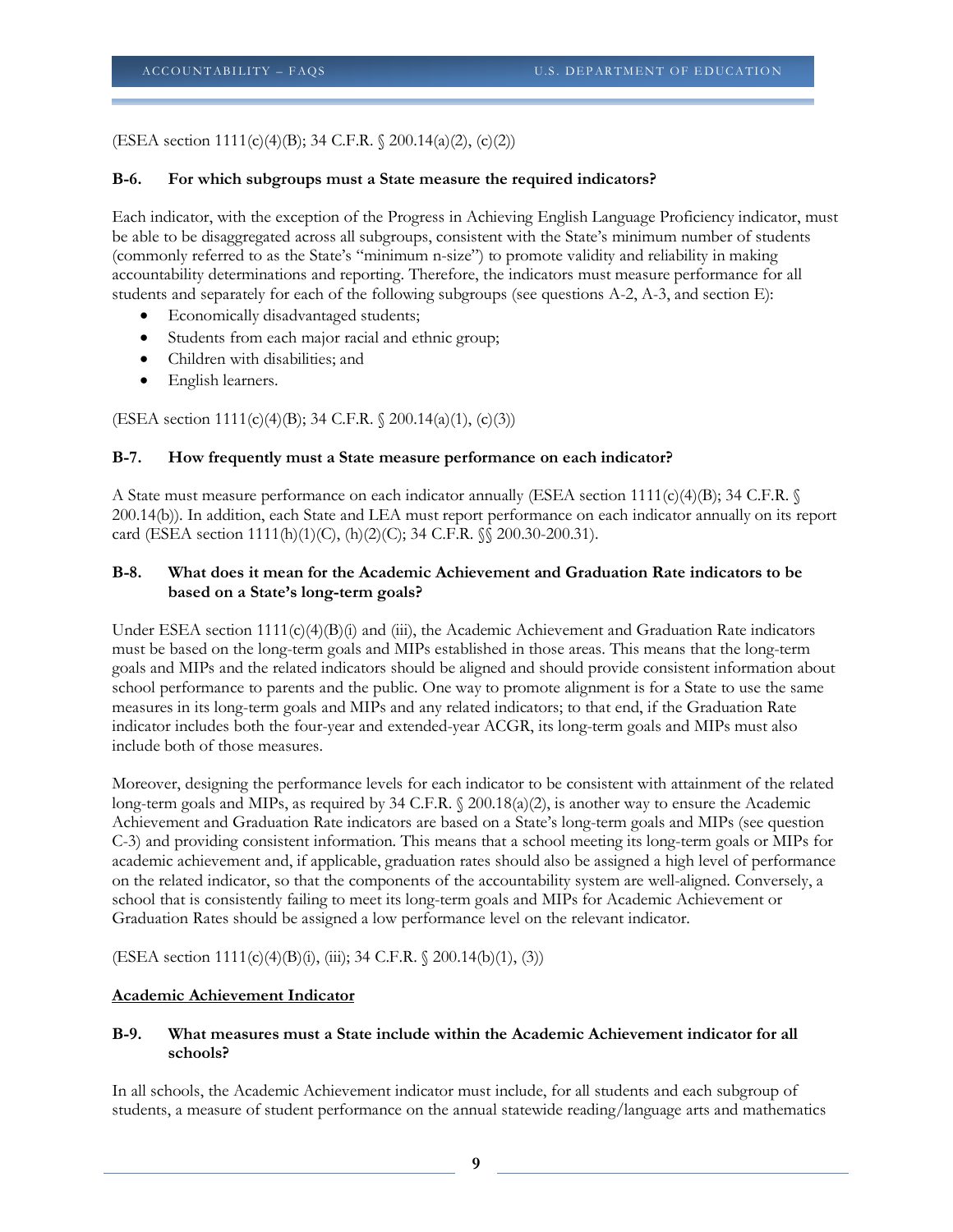assessments required under ESEA section  $1111(b)(2)(B)(v)(I)$  at the proficient level (or above) on the State's grade-level academic achievement standards or, for students with the most significant cognitive disabilities, at the proficient level (or above) on the alternate assessment aligned with alternate academic achievement standards.

(ESEA section  $1111(c)(4)(B)(i)(I); 34 C.F.R. \S 200.14(b)(1)(i)(A))$ 

Also, when calculating the Academic Achievement indicator, the State must include the performance of at least 95 percent of all students and at least 95 percent of all students in each subgroup (see question B-12 to B-13).

(ESEA section 1111(c)(4)(E)(ii); 34 C.F.R. §§ 200.14(b)(1)(i)(B) and 200.15(b)(1)(iii))

#### **B-10. May a State give credit, through a performance index, to students who are below or above the proficient level on the statewide assessment in the Academic Achievement indicator?**

Yes. In addition to a measure of students' grade-level proficiency on the annual statewide reading/language arts and mathematics assessments (required under ESEA section  $1111(c)(4)(B)(i)(I)$  and 34 C.F.R. §  $200.14(b)(1)(i)(A)$ , consistent with 34 C.F.R. § 200.14(b)(1)(ii)(A), the Academic Achievement indicator may include measures of students' performance at achievement levels above or below the proficient level—for example, by using an achievement index. However, a State choosing to construct an index or include measures of student performance at levels below or above proficient must do so such that: (1) a school receives less credit for the performance of a student who is not yet proficient than for the performance of a student who has reached or exceeded grade-level proficiency; and (2) the credit a school receives for the performance of a student above the proficient level does not fully compensate for the performance of a student who is not yet proficient. Note that a State using an achievement index would be permitted, but not required, to establish long-term goals and MIPs for each achievement level in the index; long-term goals and MIPs are required only for the percentage of students scoring proficient or above.

For example, a State could construct an index by calculating the percentage of students who are performing at each achievement level (*e.g.*, below basic, basic, proficient, and advanced) and award full credit for each student performing at the proficient or advanced levels in the school, partial credit for each student performing at the basic level, and no credit for students performing below basic. But, if a State sought to award 0.5 points for each student that was at the basic level, 1.0 point for each proficient student, and 1.5 points for each student that at the advanced level, each advanced student would fully compensate for each student scoring at the basic level (those students that are below-proficient), in violation of 34 C.F.R. § 200.14(b)(1)(ii)(A)(*2*). A State could, however, award 0.5 points for each student that was at the basic level, 1.0 point for each proficient student, and 1.25 points for each student at the advanced level. Similarly, a State could not construct an index that awards 1.0 point for both a student at the basic level and a student at the proficient level, as this would be inconsistent with 34 C.F.R. § 200.14(b)(1)(ii)(A)(*1*), which requires a school to receive less credit for the performance of a student who is not yet proficient than for the performance of a student who has reached or exceeded proficiency.

Although devising an index for use in the Academic Achievement indicator is permitted, we strongly encourage States to consider including a measure of student growth on assessments, in addition to student academic achievement, in their accountability indicators to better account for the progress students are making at all levels of achievement. For further discussion of this topic, see questions B-14 to B-16, as well as B-21 to B-23 related to the Academic Progress indicator.

#### **B-11. May a State incorporate a measure of average scale scores within its Academic Achievement indicator?**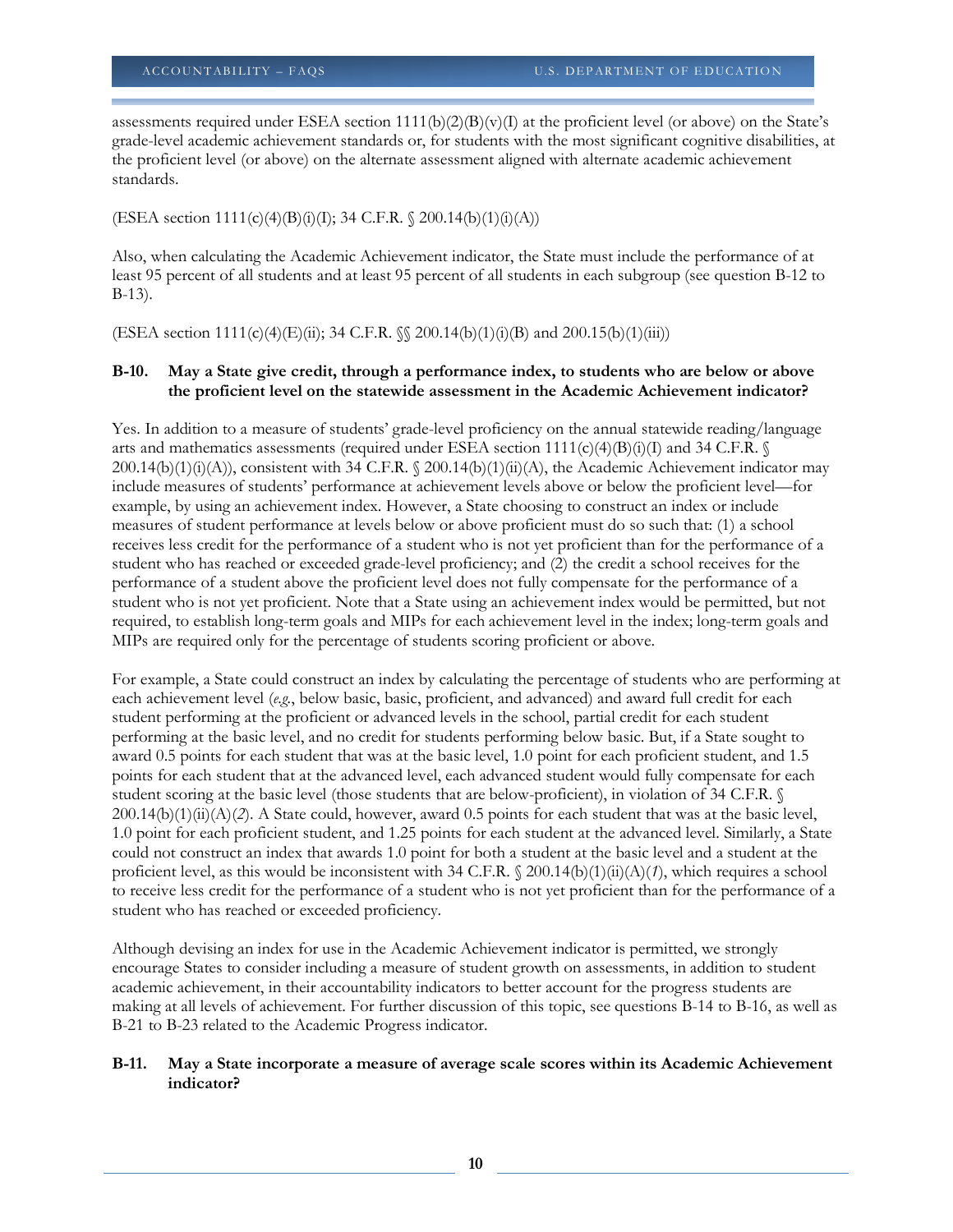No. The use of an average scale score measure is not permitted in the Academic Achievement indicator. While average scale scores are an appropriate measure for many purposes in educational research and evaluation, their use is inconsistent with the statutory and regulatory requirement. The calculation of an average scale score treats scores above the proficient level the same as scores below the proficient level. That is, a school in which the vast majority of students are not yet proficient could have an average scale score that is higher than the proficient level because of a few significantly high-performing outliers. Such an outcome on the Academic Achievement indicator would be inconsistent with the statutory requirement to measure students' proficiency on the State assessments and the regulatory requirement that the performance of a student who scores above the proficient level may not fully compensate for the performance of a student who is not yet proficient.

(ESEA section 1111(c)(4)(B)(i)(I); 34 C.F.R. § 200.14(b)(1)(i)-(ii))

# **B-12. How does participation rate factor into the Academic Achievement indicator?**

ESEA section  $1111(c)(4)(E)(ii)$  requires any measure used within the Academic Achievement indicator to include the performance of at least 95 percent of all students and 95 percent of all students in each subgroup of students (including achievement indices as described in question B-10, and measures of student growth for high schools as described in questions B-14 and B-15).

Specifically, the denominator that must be used in calculating any measure in the Academic Achievement indicator must use the greater of:

- 95 percent of all students, or 95 percent of all students in the applicable subgroup, who were enrolled in the school at the time of testing; or
- The number of all students, or all students in the applicable subgroup, who participated in the assessments.

# (ESEA section  $1111(c)(4)(E)(ii)$ ; 34 C.F.R. §§ 200.14(b)(1)(i)(B) and 200.15(b)(1))

If a State chooses to use an achievement index in its Academic Achievement indicator so that it may include a measure of performance above or below the proficient level, the denominator would still be calculated in the same way, although the points awarded for each level via the index would affect the numerator calculation, and the resulting total number of points the school received in the index.

# **B-13. What denominator must a State use in calculating the participation rate for the Academic Achievement indicator?**

ESEA section  $1111(c)(4)(E)(ii)$  sets special requirements for the denominator that must be used in calculating any measure in the Academic Achievement indicator. A State must use as the denominator the greater of:

- 95 percent of all students, or all students in the applicable subgroup, who were enrolled in the school at the time of testing; or
- The number of all students, or all students in the applicable subgroup, who participated in the assessments.

For example, consider an elementary school with 200 students enrolled in grades 3 through 5. If, during the 2015–2016 school year, 195 students (97.5 percent) took the State mathematics assessment and 100 students scored proficient or above, the denominator used for accountability purposes would be 195. In this example, the participation rate for the all students group would be 97.5 percent, and, because it exceeds 95 percent, the school uses the actual number of students tested as the denominator for the Academic Achievement indicator, resulting in a proficiency rate of 51.3 percent (100/195).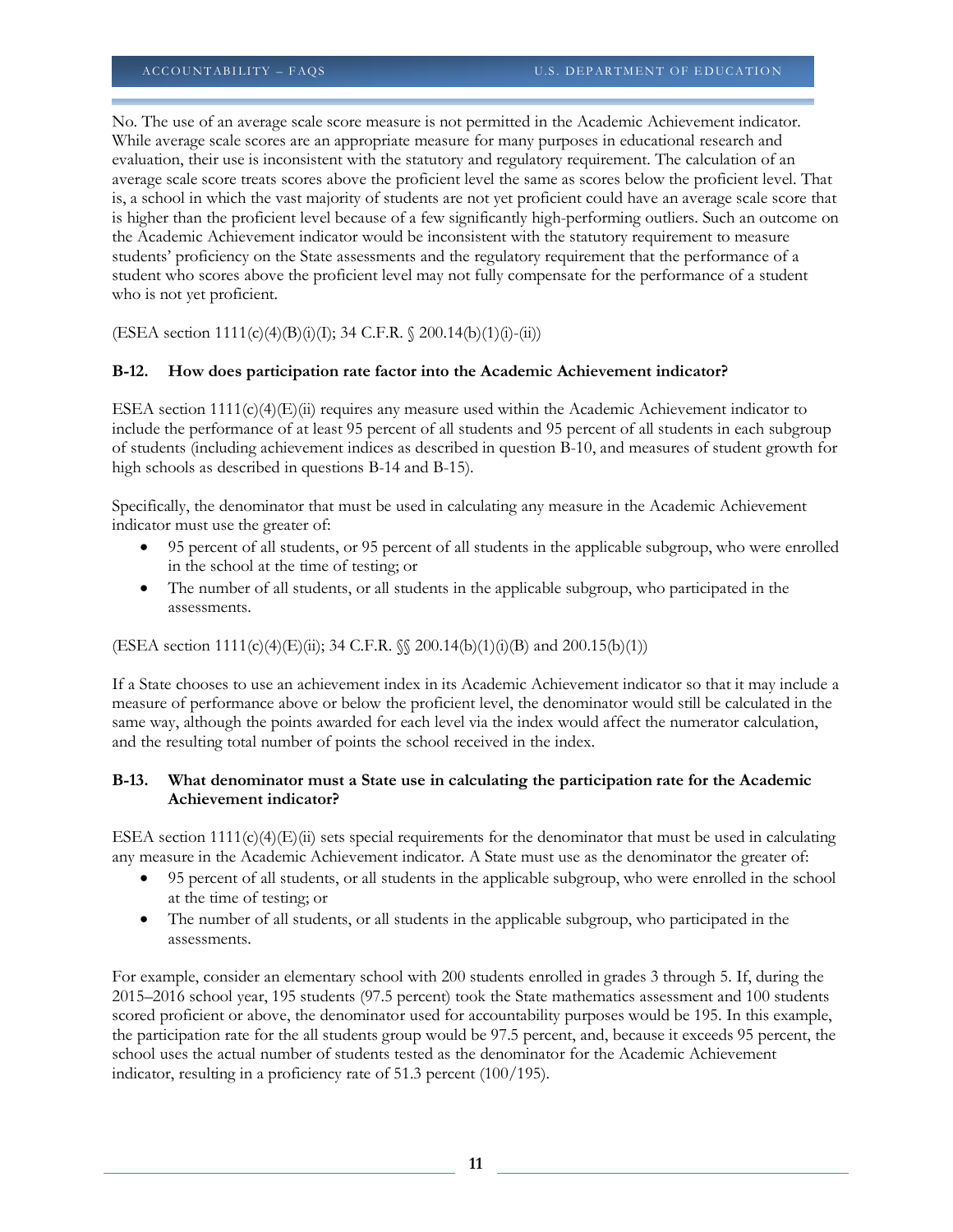However, if only 175 students in this school participated in the State mathematics assessment, the denominator used for accountability purposes in the Academic Achievement indicator would be 190 students (95 percent of all students enrolled in the school at the time of testing). If 90 students scored proficient or above, the school's proficiency rate for the Academic Achievement indicator would be 47.4 percent (90/190).

(ESEA section  $1111(c)(4)$ (E)(ii); 34 C.F.R. § 200.15(b)(1))

#### **B-14. May a State include a measure of student growth based on the State's reading/language arts and mathematics assessments for high schools in the Academic Achievement indicator?**

Yes. A State might want to include a measure of student growth in its Academic Achievement indicator for high schools because a student growth measure can reveal and help recognize schools with low achievement levels that are making significant strides to close achievement gaps and, thus, should receive a higher determination in a State's accountability system than schools with low achievement levels that are not closing such gaps. A State is not, however, required to include a measure of student growth in the Academic Achievement indicator for high schools. A State also could include a growth measure within a School Quality or Student Success indicator, or choose not to include any growth measures based on the State assessments in its accountability system for high schools.

(ESEA section 1111(c)(4)(B)(i)(II); 34 C.F.R. § 200.14(b)(1)(ii)(B))

# **B-15. If a State chooses to include a measure of student growth as part of the Academic Achievement indicator for high schools, what requirements apply to that measure?**

A State that chooses to include a measure of student growth for high schools within the Academic Achievement indicator must base this measure on the annual statewide reading/language arts and mathematics assessments under ESEA section  $1111(b)(2)(B)(v)(I)$ . For example, a State might develop a growth measure using student growth percentiles, or a value-added model, in order to capture how students are progressing as compared to students with similar academic achievement backgrounds or demographic circumstances. We encourage States to consider these measures to determine whether *individual* students are achieving a level of growth that is sufficient to reach or maintain proficiency on the State's challenging academic standards, as opposed to measures that look at progress by comparing cohorts of students (*e.g.*, an increase in the percentage of grade 10 students reaching proficiency from the prior year).

(ESEA section 1111(c)(4)(B)(i)(II); 34 C.F.R. § 200.14(b)(1)(ii)(B))

#### **B-16. May a State include a measure of student growth based on the State's reading/language arts and mathematics assessments in the Academic Achievement indicator for elementary or secondary schools that are not high schools?**

No. A State may not include a measure of student growth based on the State's reading/language arts and mathematics assessment in the Academic Achievement indicator for elementary or middle schools; however, a State may include growth on such assessments as part of the Academic Progress or School Quality or Student Success indicators for these schools (ESEA section  $1111(c)(4)(B)(ii)(I)$ ; 34 C.F.R. § 200.14(b)(2)(i)).

#### **B-17. May a State include other measures within the Academic Achievement indicator, such as achievement on the State's science assessment?**

No. The only measures a State may include within its Academic Achievement indicator in addition to the required measure of student performance on the statewide reading/language arts and mathematics assessments under ESEA section  $1111(b)(2)(B)(v)(I)$  are the two optional measures: (1) an achievement index or similar measure of student performance in reading/language arts and mathematics at multiple academic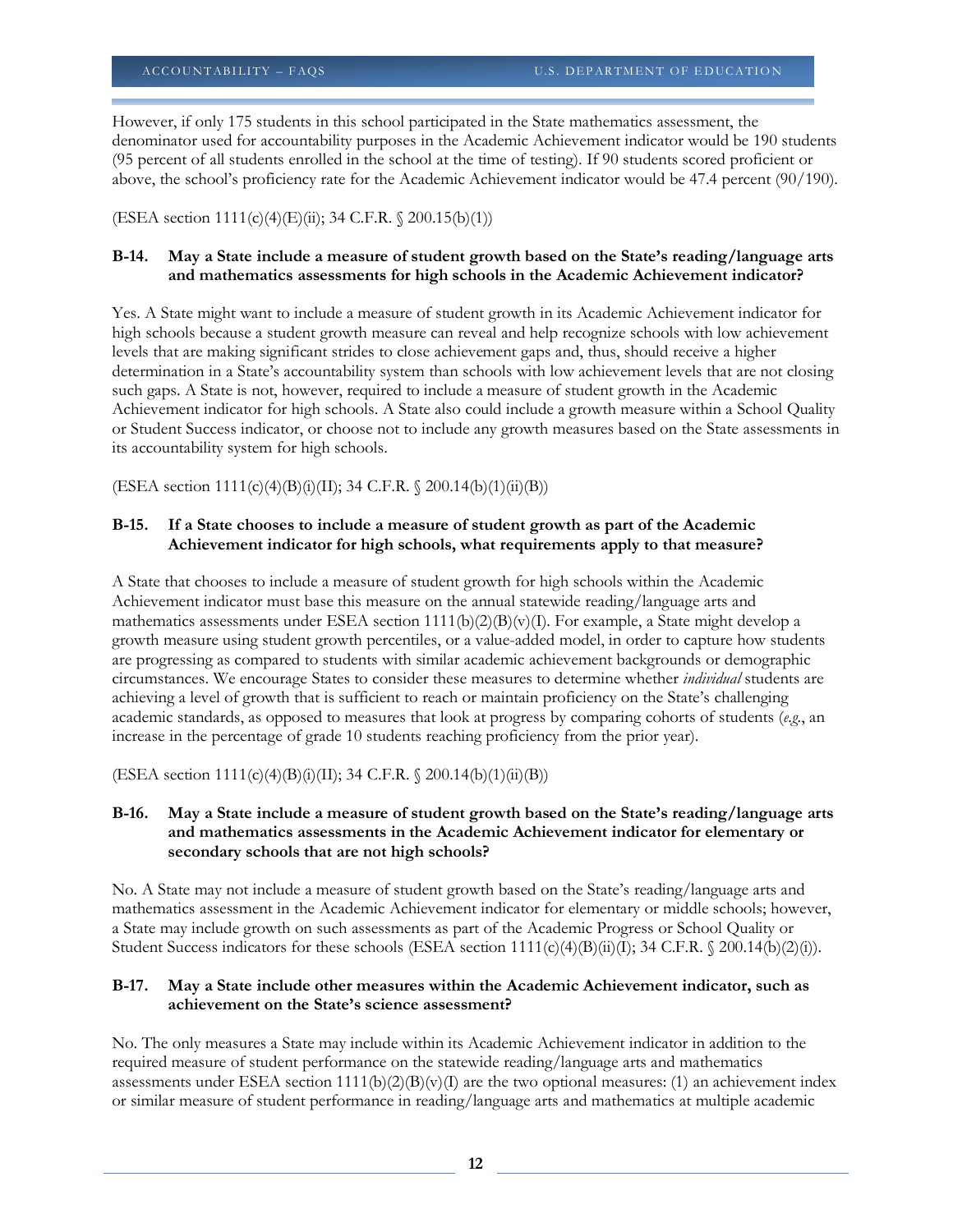achievement levels above or below proficient (see question B-10 and B-11); and (2) measures of student growth in reading/language arts and mathematics for high schools (see questions B-14 and B-15). A State may, however, include other statewide achievement-related measures, such as results on statewide science assessments or student growth for elementary and middle schools, as an Academic Progress or School Quality or Student Success indicator.

 $(ESEA section 1111(c)(4)(B)(i))$ 

#### **B-18. How might a State measure performance on the Academic Achievement indicator for a school that does not have tested grades?**

A State has flexibility in determining how it might measure performance on the Academic Achievement indicator for a school that does not have tested grades (see questions C-26 and C-27), but, in general, each State must have a statewide approach for calculating and including performance on this indicator in its accountability system for all such schools. For example, a school that included only grades K-2 could base the Academic Achievement indicator on performance on a statewide early literacy assessment used prior to grade 3. The State could also base the school's performance on the scores of students who previously attended the school (*i.e.*, statewide assessment results for third graders who formerly attended the K-2 school).

(ESEA section 1111(c)(4)(B)(i); 34 C.F.R. § 200.18(d)(1)(iii))

#### **Academic Progress Indicator**

#### **B-19. To which schools does the Academic Progress indicator apply?**

The Academic Progress indicator applies to all elementary schools and secondary schools that are not high schools (*e.g.*, middle schools, junior high schools, or other secondary schools that do not include grade 12 and do not grant diplomas, consistent with the definition of high school in ESEA section 8101(28)). The Academic Progress indicator may also be used, at a State's discretion, in schools that meet the statutory definition of a high school but also include elementary and middle grades.

(ESEA section 1111(c)(4)(B)(ii); 34 C.F.R. § 200.14(b)(2))

#### **B-20. May a State apply an Academic Progress indicator to its high schools (**e.g.**, grades 9-12) if it so chooses?**

No. However, a State may include a measure of student growth on the statewide assessments in reading/language arts and mathematics in high schools within its Academic Achievement indicator or a School Quality or Student Success indicator (see questions B-14 and B-15).

#### **B-21. Must a State include a measure of student growth based on its statewide reading/language arts and mathematics assessments in the Academic Progress indicator?**

No. In the Academic Progress indicator, a State has the option of including either a measure of student growth based on the State's annual reading/language arts and mathematics assessments, or another academic measure that meets the requirements of 34 C.F.R. § 200.14(c)-(e) described in question B-24. For example, a State could choose to use a measure of student achievement on a statewide assessment in a subject besides reading/language arts and math (*e.g.*, science or social studies), or use a measure that examines whether a school is helping to close achievement gaps between subgroups of students in the State.

(ESEA section  $1111(c)(4)(B)(ii)(I); 34 C.F.R. \S 200.14(b)(2)(i))$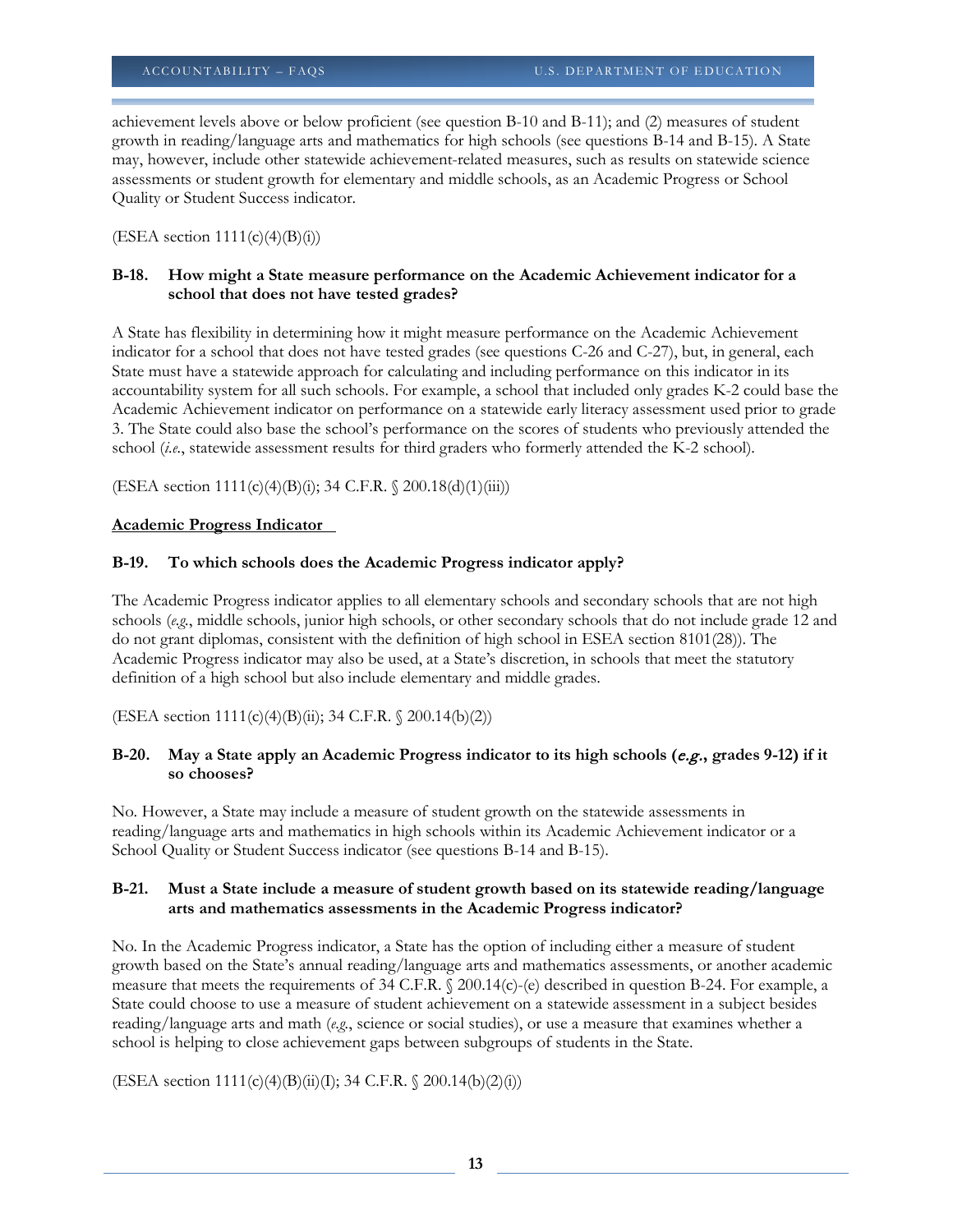#### **B-22. A State's accountability system is required, under 34 C.F.R. § 200.14(b)(2), to use an Academic Progress indicator that must include** either **a measure of student growth** or **another academic measure. May a State include** both **a measure of student growth** and **another academic measure?**

Yes. A State may choose to use (and in the case of Academic Achievement, is required to use) multiple measures within any indicator, including the Academic Progress indicator. In this case, including both student growth and another academic measure (*e.g.*, student performance on the statewide science assessments) would be an example of how a State could incorporate multiple measures within the Academic Progress indicator.

#### **B-23. If a State chooses to include a measure of student growth in its Academic Progress indicator, what requirements apply to that measure?**

A State that chooses to include a measure of student growth in elementary and/or middle schools within the Academic Progress indicator must base this measure on its annual statewide reading/language arts and mathematics assessments under ESEA section  $1111(b)(2)(B)(v)(I)$ . (34 C.F.R. § 200.14(b)(2)(i))

See question B-15 (related to measuring the growth of high school students in the Academic Achievement indicator) for further discussion on measures of student growth.

#### **B-24. If a State chooses not to include a measure of student growth in its Academic Progress indicator, what requirements apply to the academic measure it does include?**

If a State chooses not to include a measure student growth in its Academic Progress indicator, it must include another academic measure that meets the requirements of ESEA section  $1111(c)(4)(B)-(C)$  and 34 C.F.R. § 200.14(c) through (e). In particular, the academic measure must:

- Be valid, reliable, and comparable across all LEAs in the State;
- Be calculated the same way for all schools across the State, except that it may vary by grade span (*i.e.*, elementary vs. middle schools);
- Be able to be disaggregated for each of the following subgroups of students:
	- o Economically disadvantaged students;
	- o Students from each major racial and ethnic group;
	- o Children with disabilities; and
	- o English learners.
- Be supported by research that high performance or improvement on the measure is likely to increase student learning (*e.g.*, academic achievement, student growth, grade point average, credit accumulation, or performance in advanced coursework); and
- Aid in the meaningful differentiation of schools by demonstrating varied results across schools in the State.

#### **B-25. How can a State determine whether high performance or improvement on a particular measure is likely to increase student learning?**

In their State plans under ESEA section 1111 and consistent with 34 C.F.R. § 299.17(b)(1), States must provide a rationale, supported by research, for why each measure in the Academic Progress indicator is likely to help students succeed and lead to improvements in student learning (*e.g.*, academic achievement, student growth, grade point average, credit accumulation, or performance in advanced coursework), consistent with the statutory goal in ESEA section  $1111(c)(4)$  for the accountability system to improve academic achievement and school success. However, the measures do not need to meet the definition of evidence-based, as defined in ESEA section 8101(21) (see the Department's non-regulatory guidance, "*[Using Evidence to Strengthen](http://www2.ed.gov/policy/elsec/leg/essa/guidanceuseseinvestment.pdf)  [Education Investments](http://www2.ed.gov/policy/elsec/leg/essa/guidanceuseseinvestment.pdf)*,*"* regarding the definition of "evidence-based"). Instead, a State's rationale for why a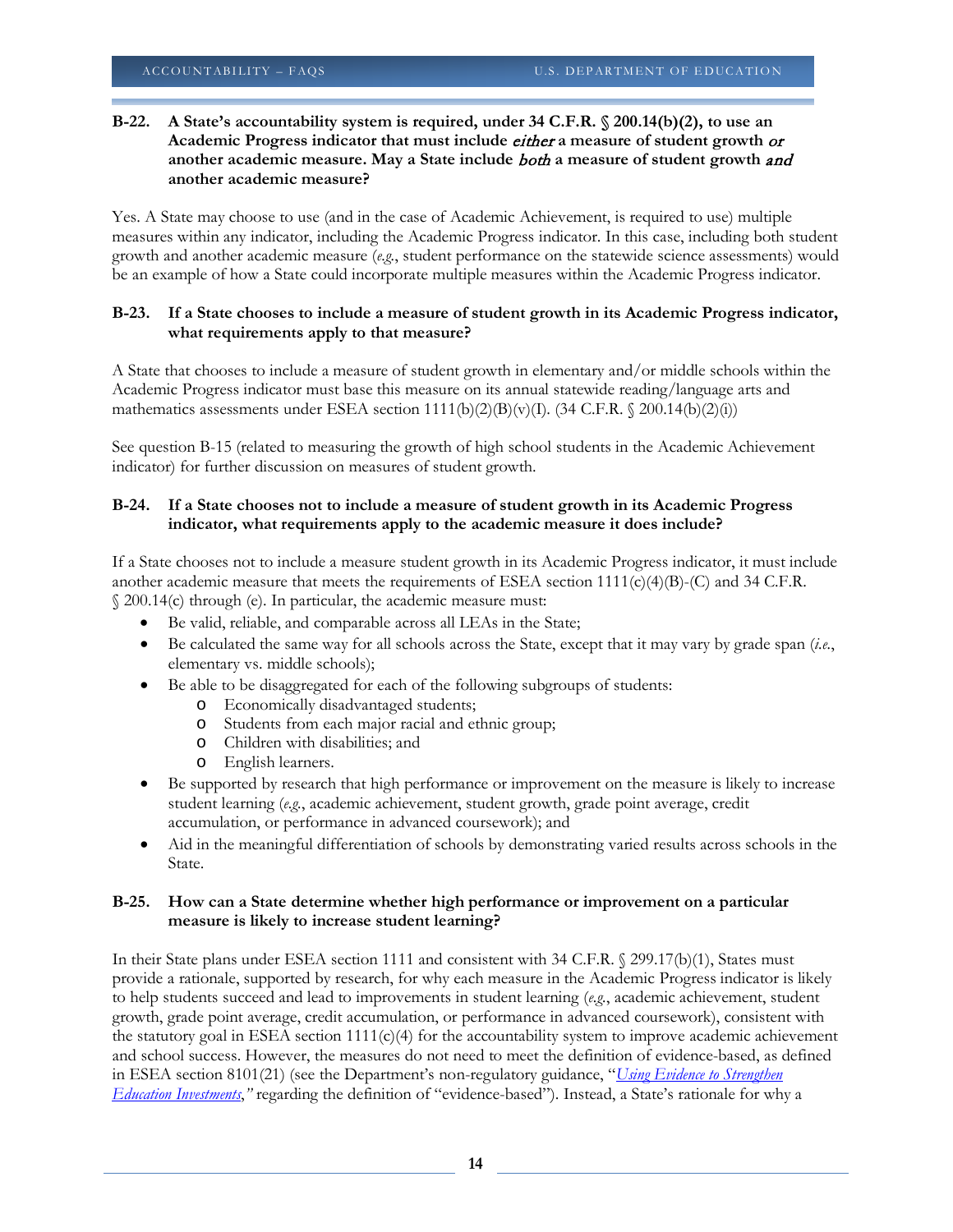particular measure is likely to lead to improvements in student learning should include references to related research which shows a statistically significant, and positive, relationship between the measure and a particular student learning outcome or outcomes. One source where such research can be found is the What Works [Clearinghouse](http://ies.ed.gov/ncee/Wwc/) (WWC) which is an initiative of the U.S. Department of Education's Institute of Education Sciences (IES). (34 C.F.R. § 200.14(d))

# **B-26. How can a State determine whether a particular measure aids in the meaningful differentiation of schools?**

In its State plan under ESEA Section 1111 and consistent with 34 C.F.R. § 299.17(b)(1), a State must demonstrate that it is using measures in the Academic Progress indicator that show varied results to support meaningful differentiation of schools consistent with ESEA section 1111(c)(4)(B)(ii) and (C). These measures need to reveal differences in school quality by demonstrating a range in values. A measure that shows no, or little, variation across schools in the State would not provide additional information to help States annually meaningfully differentiate between schools. However, this requirement does not mean that each school must receive a different summative determination or perform differently on each measure. (34 C.F.R. § 200.14(e))

# **Graduation Rate Indicator**

# **B-27. Must a State include a four-year ACGR in its Graduation Rate indicator?**

Yes. As a part of its statewide accountability system, a State's Graduation Rate indicator must measure the four-year ACGR. See "*[High School Graduation Rate: Non-Regulatory Guidance](http://www2.ed.gov/policy/elsec/leg/essa/essagradrateguidance.pdf)*" for additional information regarding this requirement and calculation of the four-year ACGR.

(ESEA section 1111(c)(4)(B)(iii); 34 C.F.R. § 200.14(b)(3)(i))

# **B-28. Must a State include an extended-year ACGR in its Graduation Rate indicator?**

No. Inclusion of an extended-year ACGR is at the State's discretion. If a State chooses to use an extendedyear ACGR as part of its Graduation Rate indicator, however, it must establish long-term goals and MIPs for this measure. (ESEA sections  $1111(c)(4)(A)(i)(I)(bb)$  and  $1111(c)(4)(B)(iii)$ ; 34 C.F.R.  $\frac{6}{5}$  200.13(b)(2)(ii) and  $200.14(b)(3)(ii)$ 

#### **B-29. May a State include multiple extended-year ACGRs in its Graduation Rate indicator?**

Yes. A State can include one or more extended-year ACGR in addition to the required four-year ACGR in the indicator; for each extended-year ACGR, the State must establish long-term goals and MIPs.

#### **B-30. May a State include measures beyond the four-year ACGR and, at the State's discretion, extended-year ACGRs, in its Graduation Rate indicator?**

No. A State may only include graduation rate measures based on an ACGR in its Graduation Rate indicator. Additional measures of high school students' progress toward graduation or college and career readiness may be included in an indicator of School Quality or Student Success if those measures meet all applicable statutory and regulatory requirements (see questions B-36 to B-42).

(ESEA section  $1111(c)(4)(B)(iii)$ ; 34 C.F.R. § 200.14(b)(3))

# **B-31. How must States provide information to stakeholders regarding the use of the four-year ACGR and extended-year ACGR in its accountability system, and where can additional information on calculating the ACGR be found?**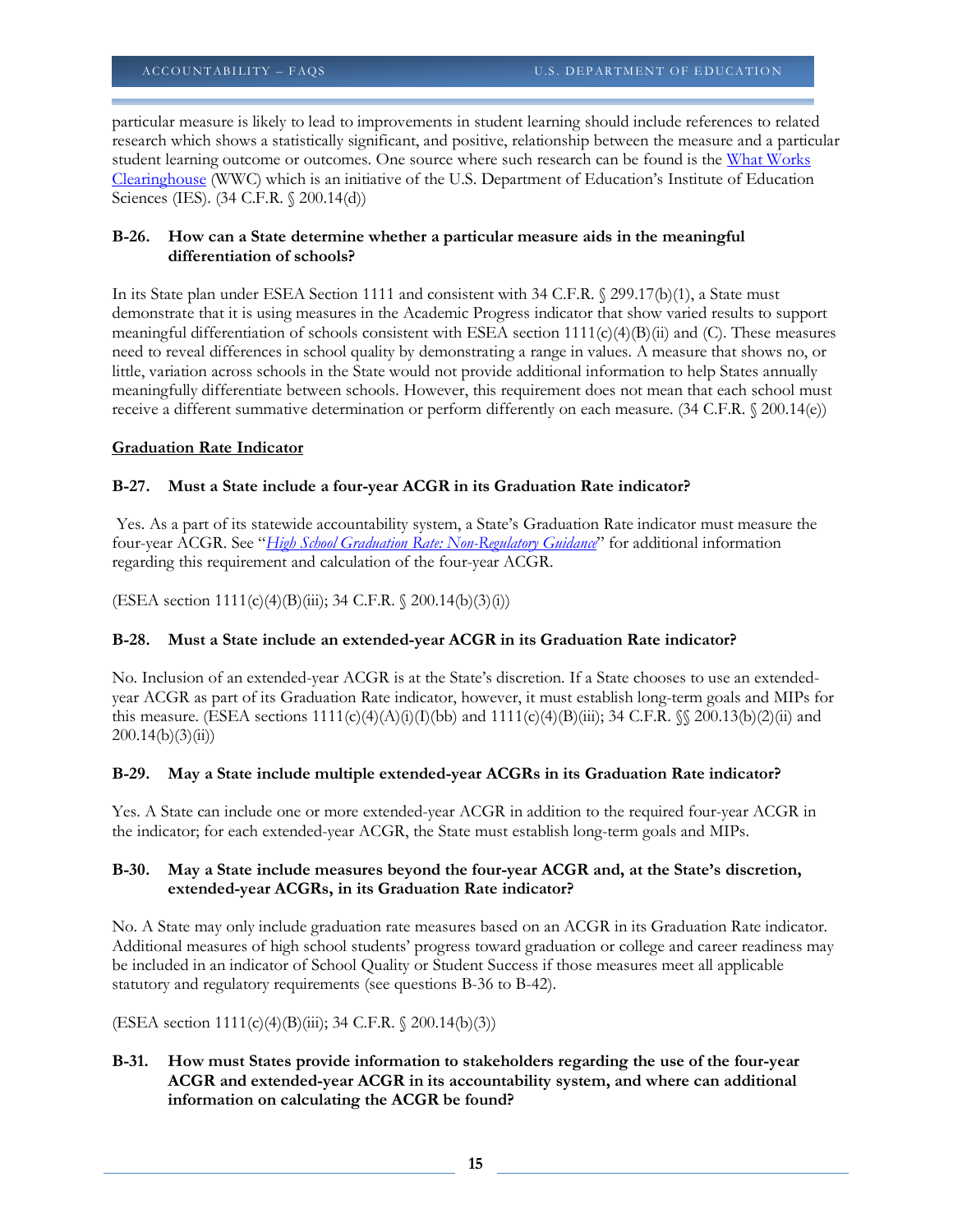Consistent with ESEA section 1111 and 34 C.F.R. § 299.17(a) and (b)(1), States must include information in their State plans about their long-term goals and MIPs for graduation rates and a description of how the State has included graduation rates in its indicators. A description of these components of the accountability system must also be provided on annual State and LEA report cards for parents and other stakeholders, consistent with ESEA section  $1111(h)(1)(C)(i)(II)$ -(III) and 34 C.F.R. § 200.32(a)(2)-(3).

Definitions of, and requirements on, how the four-year and extended-year ACGRs must be calculated can be found in ESEA section 8101(23) and (25) and 34 C.F.R. § 200.34. See "*[High School Graduation Rate: Non-](http://www2.ed.gov/policy/elsec/leg/essa/essagradrateguidance.pdf)[Regulatory Guidance](http://www2.ed.gov/policy/elsec/leg/essa/essagradrateguidance.pdf)*" for additional information.

#### **Progress in Achieving English Language Proficiency Indicator**

# **B-32. To which schools does the Progress in Achieving English Language Proficiency indicator apply?**

The Progress in Achieving English Language Proficiency indicator applies to any school with an EL subgroup that meets the State's minimum n-size in, at a minimum, the grades for which it administers its statewide reading/language arts and mathematics assessments (grades 3-8 or, at the high school level, for the grade in which students are assessed on the statewide reading/language arts and mathematics assessment). If a State chooses to average data across grades or years, consistent with 34 C.F.R. § 200.20(a) (see questions C-11 to C-13 for additional information), in determining whether a school meets the statewide minimum n-size, the school's total population of ELs for the relevant grades and/or years should be summed to determine if it meets the minimum n-size required to include this indicator in current year accountability determinations.

For example, assume a State has a minimum n-size of 20 students and averages data across grades and over three years. If a school in that State has progress data available for eight ELs in the first school year of data used in current accountability determinations, progress data available for 10 ELs in year two, and progress data available for 10 ELs in the current year (year three), it has available data for 28 ELs for the purpose of accountability calculation—more than the State's minimum n-size—and, consequently, the school would include this indicator in its accountability determinations for the current year.

# **B-33. How can a State's Progress in Achieving English Language Proficiency indicator be aligned with the State-determined maximum number of years for an EL to attain ELP?**

A State's Progress in Achieving English Language Proficiency indicator must be aligned with the applicable timelines, within the State-determined maximum timeline, for each EL to attain ELP based on the State's uniform procedure for setting long-term goals and MIPs. For example, if a State's maximum number of years in its uniform procedure used for purposes of establishing student-level targets expects all ELs in the State to attain ELP over no more than five years, the measure the State uses in its Progress in Achieving English language proficiency indicator must similarly expect all ELs to make adequate progress towards attaining ELP over no more than five years.

(ESEA section  $1111(c)(4)(B)(iv)$ ; 34 C.F.R. § 200.14(b)(4)(ii))

For additional information on how a State might establish its Progress in Achieving English Language Proficiency long-term goals and MIPs (including the State-determined maximum number of years) and the indicator, see "*[Resource Guide: Accountability for English Learners under the ESEA](http://www2.ed.gov/programs/sfgp/eseatitleiiiresourceaccountelsguide.docx)*."

# **B-34. Can a State include multiple measures within the Progress in Achieving English Language Proficiency indicator?**

Yes. Each State must include a measure of progress on the statewide ELP assessment, comparing results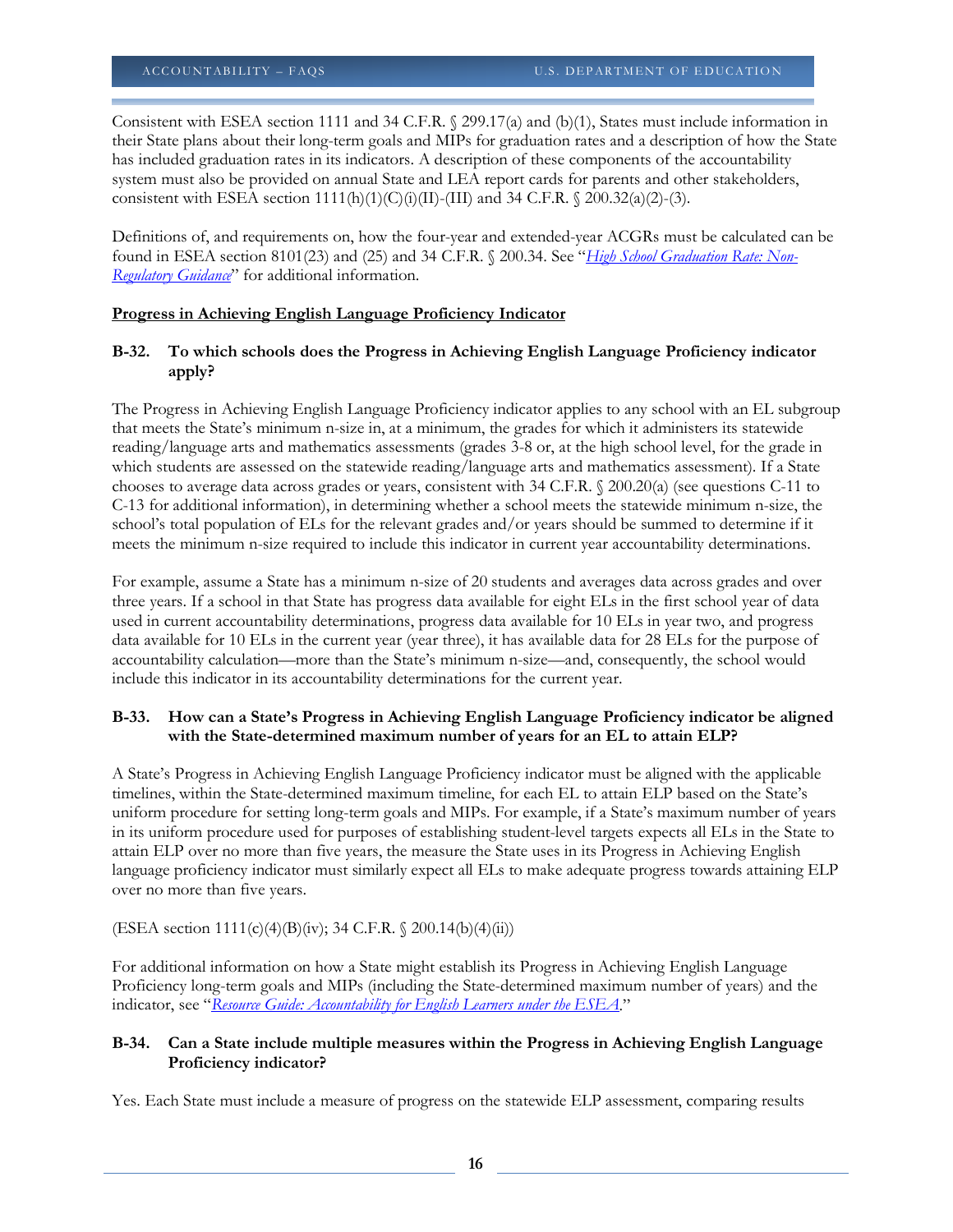from the current school year to results from the previous school year, such as establishing a growth-toproficiency model based on student growth percentiles. A State may also include a measure of proficiency (*e.g.*, an increase in the percentage of ELs in the school scoring proficient on the ELP assessment compared to the prior year), although this measure would not necessarily be comparing the results of the same students from year to year, but instead, the results of one cohort compared to another. For additional information about how a State might incorporate multiple measures within this indicator, see "*[Resource Guide: Accountability](http://www2.ed.gov/programs/sfgp/eseatitleiiiresourceaccountelsguide.docx)  [for English Learners under the ESEA](http://www2.ed.gov/programs/sfgp/eseatitleiiiresourceaccountelsguide.docx)*."

#### **B-35. In determining a school's performance on the Progress in Achieving English Language Proficiency indicator, how must a State include the performance of an EL with a disability who is not able to be assessed on all four domains of the ELP assessment because the student's disability precludes assessment in one or more domains?**

With respect to the small number of ELs with a disability that precludes assessment in one or more domains of the ELP assessment required under ESEA section  $1111(b)(2)(G)$  such that there are no appropriate accommodations for the affected domain(s) (*e.g.*, a non-verbal EL who because of an identified disability cannot take the speaking portion of the assessment), a State must, in measuring performance against the Progress in Achieving English Language Proficiency indicator, include the student's performance on the ELP assessment based on the remaining domains in which it is possible to assess the student. Note that the applicability of this provision must be determined, on an individualized basis, by the student's Individualized Education Program (IEP) team under section  $614(d)(1)(A)(i)(V)$  of the Individuals with Disabilities Education Act (IDEA), a team under Section 504, or the individual or team designated by the LEA to make these decisions under Title II of the ADA. The Department's "*[Resource Guide: Accountability for English Learners](http://www2.ed.gov/programs/sfgp/eseatitleiiiresourceaccountelsguide.docx)  [under the ESEA](http://www2.ed.gov/programs/sfgp/eseatitleiiiresourceaccountelsguide.docx)*" includes additional guidance on how these students may be included in accountability decisions.

(ESEA section 1111(c)(4)(B)(iv); 34 CFR § 200.16(c)(2))

# **School Quality or Student Success Indicator**

# **B-36. What is an indicator of School Quality or Student Success?**

A State's accountability system must include at least one indicator of School Quality or Student Success, which can help the State, in evaluating school performance, emphasize and capture additional categories or aspects of student learning that are critical to providing a high-quality, well-rounded education (see question B-42 for examples of these categories). These indicators may measure "academic" factors, such as an indicator of students' college and career readiness or other measures that contribute to school quality and student success, but do not need to be based on State assessment results. A School Quality or Student Success indicator can also include multiple measures; for instance, a School Quality or Student Success indicator of college and career readiness used in high schools might include: (1) student participation in accelerated or advanced coursework; (2) student performance in accelerated or advanced coursework; (3) student completion of a career pathway; and (4) student postsecondary enrollment.

(ESEA section 1111(c)(4)(B)(v); 34 C.F.R. § 200.14(b)(5))

# **B-37. What are the requirements for a School Quality or Student Success indicator?**

Any School Quality or Student Success indicator must meet the requirements of 34 C.F.R. § 200.14(c) through (e), consistent with ESEA section  $1111(c)(4)(B)-(C)$ . In particular, the indicator must:

- Be valid, reliable, and comparable across all LEAs in the State;
- Be calculated the same way for all schools across the State, except that it may vary by grade span;
- Be able to be disaggregated for each of the following subgroups of students: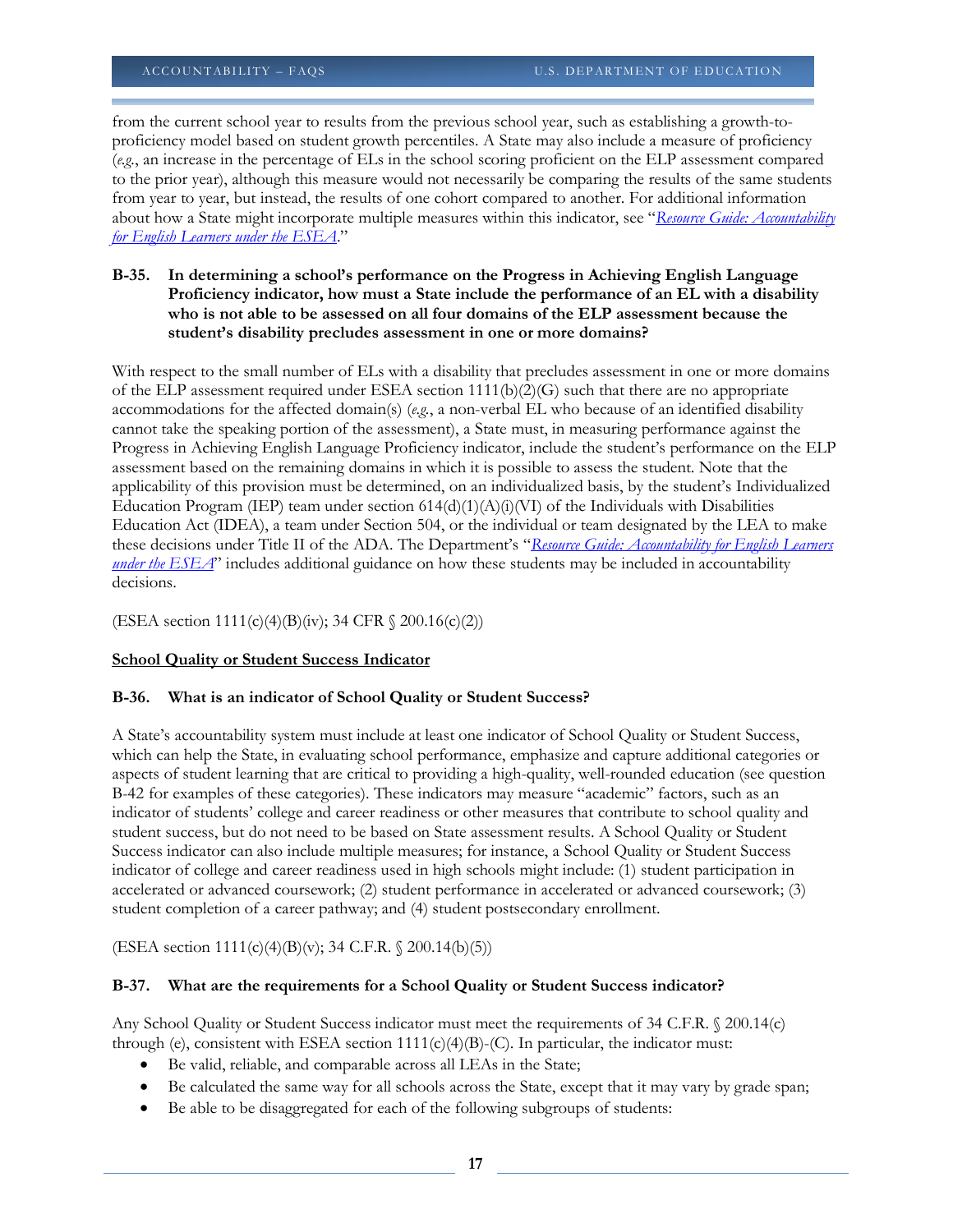- o Economically disadvantaged students;
- o Students from each major racial and ethnic group;
- o Children with disabilities; and
- o English learners.
- Be supported by research that performance or improvement on the measure is likely to increase student learning or, if the indicator is one that is used at the high school level, likely to increase student learning *or* graduation rates, postsecondary enrollment, postsecondary persistence or completion, or career readiness; and
- Aid in the meaningful differentiation of schools by demonstrating varied results across schools in the State.

See questions B-25 and B-26 for additional information on how States can demonstrate that a measure is supported by research that demonstrates a positive impact on student learning and will aid in meaningful differentiation of schools.

#### **B-38. For which schools must a State apply an indicator of School Quality or Student Success?**

A State must use at least one indicator of School Quality or Student Success for all public schools in the State (ESEA section 1111(c)(4)(B)(v); 34 C.F.R. § 200.14(b)(5)).

As with all aspects of its accountability system, after receiving approval of its accountability system in its State plan consistent with ESEA section 1111 and 34 C.F.R. §§ 299.13 and 299.17, a State may submit an amended request to the Department to update or replace a School Quality or Student Success indicator, or a measure within these indicators, for review and approval.

#### **B-39. Must a State use the same indicators of School Quality or Student Success for all schools in the State?**

No. A State may use different indicators of School Quality or Student Success for each grade span (*e.g.*, elementary, middle, and high schools), but the State must use the same indicators within each grade span in the State. For example, a State might use an indicator that measures chronic absenteeism for all elementary schools, an indicator that measures students taking Algebra I for all middle schools, and an indicator of participation in and performance on advanced coursework for all high schools.

(ESEA section 1111(c)(4)(B)(v)(I)(bb); 34 C.F.R. § 200.14(a)(2), (b)(5), and (c)(2))

#### **B-40. Must a State use the same number of indicators of School Quality or Student Success for all schools in the State?**

No. Just as the School Quality or Student Success indicator(s) themselves may vary by grade span, the number of indicators may also vary by grade span. However, a State must use the same indicators (and, therefore, the same number of indicators) for all schools within a grade span. For example, a State might use only chronic absenteeism as an indicator of School Quality or Student Success for elementary schools, but use two indicators of School Quality or Student Success, chronic absenteeism and student completion of Algebra I, for middle schools.

(ESEA section 1111(c)(4)(B)(v)(I)(bb); 34 C.F.R. § 200.14(a)(2), (b)(5), and (c)(2))

# **B-41. What School Quality or Student Success indicators must a State include for schools in the State that include multiple grade spans (**e.g.**, K-8 or K-12) if the State varies indicators by grade span?**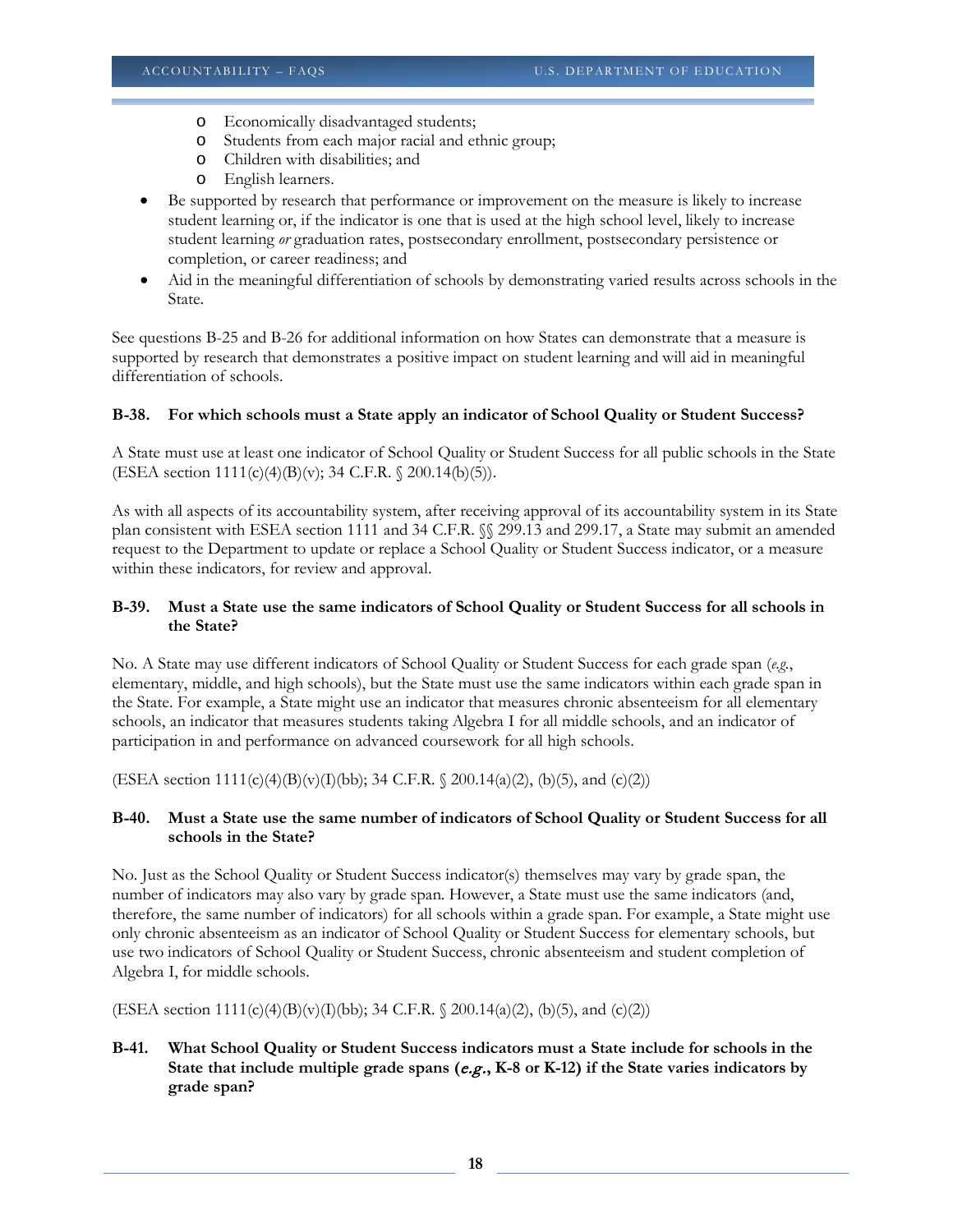For schools that include multiple grade spans, the State has discretion to determine which School Quality and Student Success indicators it will include, if the State varies the School Quality or Student Success indicators by grade span, as long as the State uses the same indicators for all similarly configured schools. A State could set a business rule for deciding which grade span's indicators it will use, or whether it will use the indicator for each of the relevant grade spans in the school. For example, the State could establish a business rule that it would include the middle school grade span indicator for any school that only includes grades 3-8, but not include the middle school indicators for any school that includes grades K-8.

(ESEA section 1111(c)(4)(B)(v); 34 C.F.R. § 200.18(d)(1)(iii))

#### **B-42. What indicators of School Quality or Student Success might a State include in its accountability system?**

A State might include indicators of any one or more of the following:

- **Student access to and completion of advanced coursework**, such as measures of advanced mathematics course-taking or performance (*e.g.*, the percentage of middle school students enrolled in Algebra I, or of high school students enrolled in calculus);
- **Postsecondary readiness**, such as college enrollment following high school graduation, postsecondary remediation rates, or the rate college-level courses taken and completed;
- **School climate and safety**, which could be measured by a robust, valid student survey that measures multiple domains (*e.g.*, student engagement, safety, and school environment);
- **Student engagement**, using, for example, chronic absenteeism based on the number of students that miss a significant portion of the school year (*e.g.*, 15 or more school days or 10 percent or more of total school days);
- **Educator engagement**, such as measures of teacher retention or attendance; or
- **Any other indicator** the State chooses that meets the requirements of 34 C.F.R. § 200.14(c)-(d) (*e.g.*, student growth, if not already used in another indicator).

(ESEA section  $1111(c)(4)(B)(v)$ )

# C. ANNUAL MEANINGFUL DIFFERENTIATION OF SCHOOLS

#### **C-1. What requirements must a State's system of annual meaningful differentiation for all public elementary and secondary schools meet?**

A State's system of annual meaningful differentiation for all public schools (including public charter schools) must meet several requirements. In particular, each State must establish a system of annual meaningful differentiation that:

- Includes the performance of all students and each subgroup of students in a school on each of the indicators in the State's accountability system;
- Includes, for each indicator, at least three distinct and discrete levels of school performance (*i.e.*, performance levels);
- Provides information on a school's level of performance (*e.g.*, through a data dashboard) on each indicator, separately, on LEA report cards;
- Results in a single, summative determination for each school, from among at least three distinct categories—which may include the categories of schools required by the ESEA to be identified for comprehensive support and improvement and schools identified for targeted support and improvement—and meaningfully differentiates between schools based on differing levels of performance on the accountability indicators in a clear and understandable manner, including in the overview section of the LEA's report card for the school;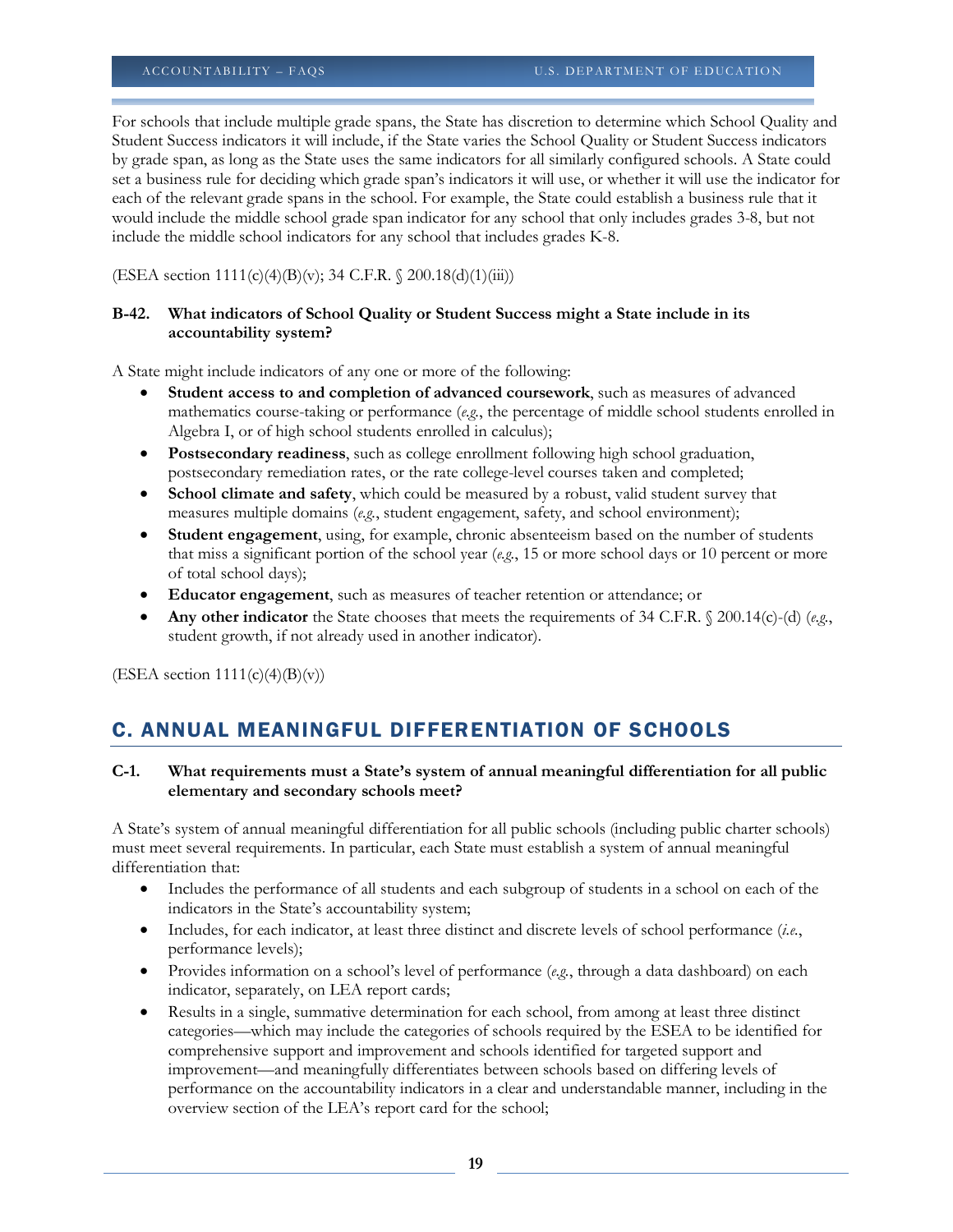- Meets the requirements to annually measure the achievement of at least 95 percent of all students and 95 percent of all students in each subgroup of students on the State's reading/language arts and mathematics assessments;
- Informs the State's methodology for identifying schools for comprehensive support and improvement or targeted support and improvement, including differentiation of schools with consistently underperforming subgroups of students; and
- Affords
	- o "Much greater" weight, in the aggregate, to the Academic Achievement, Academic Progress, Graduation Rate, and Progress in Achieving English Language Proficiency indicators than to the indicator(s) of School Quality or Student Success, in the aggregate;
	- o "Substantial" weight to each of those indicators (Academic Achievement, Academic Progress, Graduation Rate, and Progress in Achieving English Language Proficiency) individually; and
	- o Within each grade span, the same relative weight to each indicator among all schools.

(ESEA section 1111(c)(4)(C); 34 C.F.R. § 200.18(a)-(b))

These requirements are discussed further in the questions that follow.

#### **C-2. What requirements must a State meet in establishing performance levels that will be used to evaluate schools on each indicator?**

A State must establish "at least three distinct and discrete levels of school performance" on each indicator used in its system of annual meaningful differentiation that must be consistent with attainment of the State's long-term goals and MIPs, if applicable. The performance levels must also be clear and understandable to the public, as these indicator performance levels will be reported separately on LEA report cards for each school consistent with 34 C.F.R.  $\frac{0.20032(c)(4)}{c}$ . Further, the information on performance levels must also be included on State and LEA report cards as part of the description of the State's system for annual meaningful differentiation, consistent with ESEA section 1111(h)(1)(C)(i)(IV) and 34 C.F.R. § 200.32(a)(4)(iii).

A performance level takes a school's raw data on each accountability indicator and places it in context so that it becomes clear whether the school is performing particularly well, or is particularly struggling, on that indicator. To show how the school is doing on each indicator, school performance against the performance levels may be provided through a data dashboard, through an indicator scorecard, or through another approach on each LEA's report card, so long as it is clear and understandable to the public. The requirement for three "distinct and discrete" levels does not prohibit the use of data dashboards; rather, it requires States to make distinctions between schools based on the data presented in the dashboard so that parents and the public have a better sense of how their local schools are performing. To help achieve this, the performance levels may be informed by relative measures (*i.e.*, performance quartiles or State averages) or absolute measures (*i.e.*, performance against the State-determined long-term goals and MIPs).

Whether informed by relative or absolute measures, each performance level must be circumscribed by clear thresholds that are based on underlying data. As such, reporting continuous measures as the indicator performance levels, without further transforming that data, would not meet the requirement to establish at least three "distinct and discrete" levels of performance for each indicator, as the use of such a measure would be no different than reporting raw data for each indicator and would add no further information on school quality to the accountability system. For example, reporting that a school received 70 out of 100 possible points on an indicator does not provide any context about whether a 70 is a typical score, or whether this is an area in which a school is lagging or exceeding expectations.

A State has discretion to determine the approach it will use to design its performance levels, the number of levels it will establish on each indicator, and the way in which it will provide information on a school's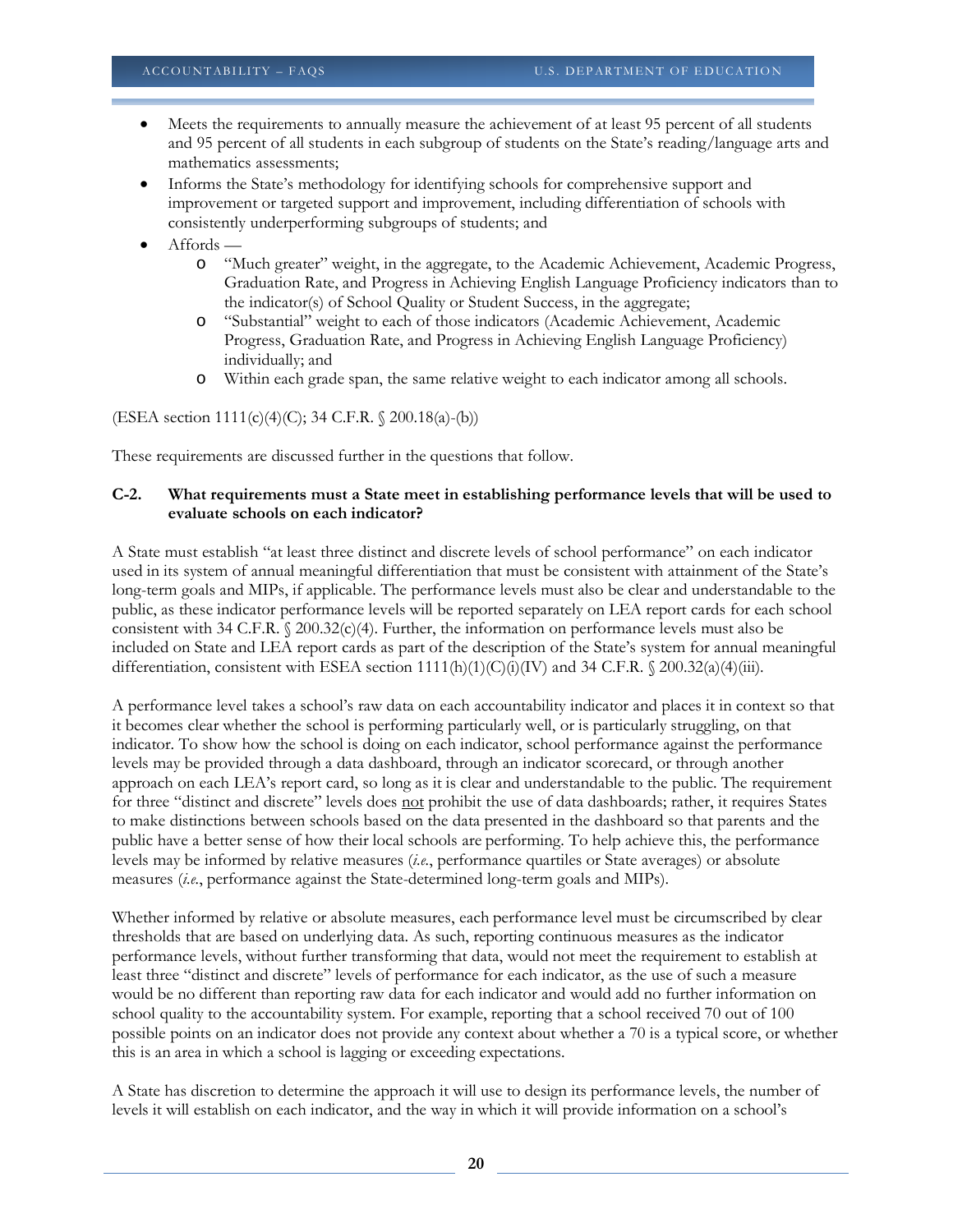performance on each indicator. For example, a State that has developed an A-F school grading system for purposes of meeting the requirement regarding summative determinations may also decide to give grades on each individual indicator to meet the requirement regarding performance levels, while a State that uses a numerical index, with a maximum number of points possible on each indicator, could determine ranges of points on each indicator that would be associated with different performance levels (*e.g.*, a school receiving 25 or more out of 30 possible points on a particular indicator could receive a performance level of "excellent"). Similarly, a State could create a data dashboard that presents the raw data on each indicator within performance bands, designating each band with different colors (*e.g.*, performance levels of red, yellow, or green), or labels like "progress needed," "on-track," and "exceeding expectations," to indicate below-average, typical, or above-average performance on each indicator, and then provide schools with a summative determination of comprehensive support and improvement, targeted support and improvement, or not identified for support and improvement using decision rules based on indicator-level performance.

(ESEA section 1111(c)(4)(C); 34 C.F.R. § 200.18(a)(2)-(3))

#### **C-3. What does it mean for a State's levels of school performance to be "consistent with attainment of the long-term goals and measurements of interim progress"?**

Consistent with ESEA sections  $1111(c)(4)(B)$  and (C), the regulations require that a State's levels of school performance for indicators for which a State must establish long-term goals and MIPs (*i.e.*, Academic Achievement, Graduation Rates, and Progress in Achieving English Language Proficiency) be "consistent with attainment" of the long-term goals and MIPs. This means that a school meeting its long-term goals or MIPs for academic achievement and, if applicable, graduation rates and progress in achieving ELP should also be assigned a high level of performance on the related indicator in the accountability system, so that the components of the accountability system are well-aligned. Conversely, a school that is consistently failing to meet its long-term goals and MIPs for Academic Achievement, Graduation Rates, or Progress in Achieving English Language Proficiency should be assigned a low performance level on the relevant indicator.

# $(34 \text{ C.F.R. } \S 200.18(a)(2))$

A State may establish performance levels that are directly related to the long-term goals and MIPs, such as by assigning a performance level based on whether a school exceeded, met, or failed to meet its long-term goal or MIP or, that takes into account the degree by which it missed or exceeded the MIP. A State may also create performance levels that are aligned with the long-term goals and MIPs by using business rules or other approaches to ensure that the information provided by a school's performance level on a particular indicator is consistent with the school's performance against the long-term goal and MIP for that indicator.

# **C-4. Must a State assign a level of performance on each indicator to each student subgroup?**

No. Consistent with 34 C.F.R.  $\S$  200.18(a)(2)-(3) and 200.32(c)(4), a State must assign to each school a performance level on each indicator based on the performance of all students and an LEA must report that performance level on the LEA report card. A State may determine that, in addition to the performance level based on all students, it would also be beneficial for parents and the public to see a school's performance level based on individual subgroups of students for some, or all, indicators as a means to provide greater contextual information about how subgroups are performing within the particular school, but performance levels for each subgroup on each indicator are not required to be reported on LEA report cards.

# **C-5. In providing information on a school's level of performance on each indicator, must an LEA report card also include information on a school's performance on each measure that is a part of that indicator or assign a performance level to each measure within the indicator?**

As part of annual meaningful differentiation under ESEA section  $1111(c)(4)(C)$  and consistent with ESEA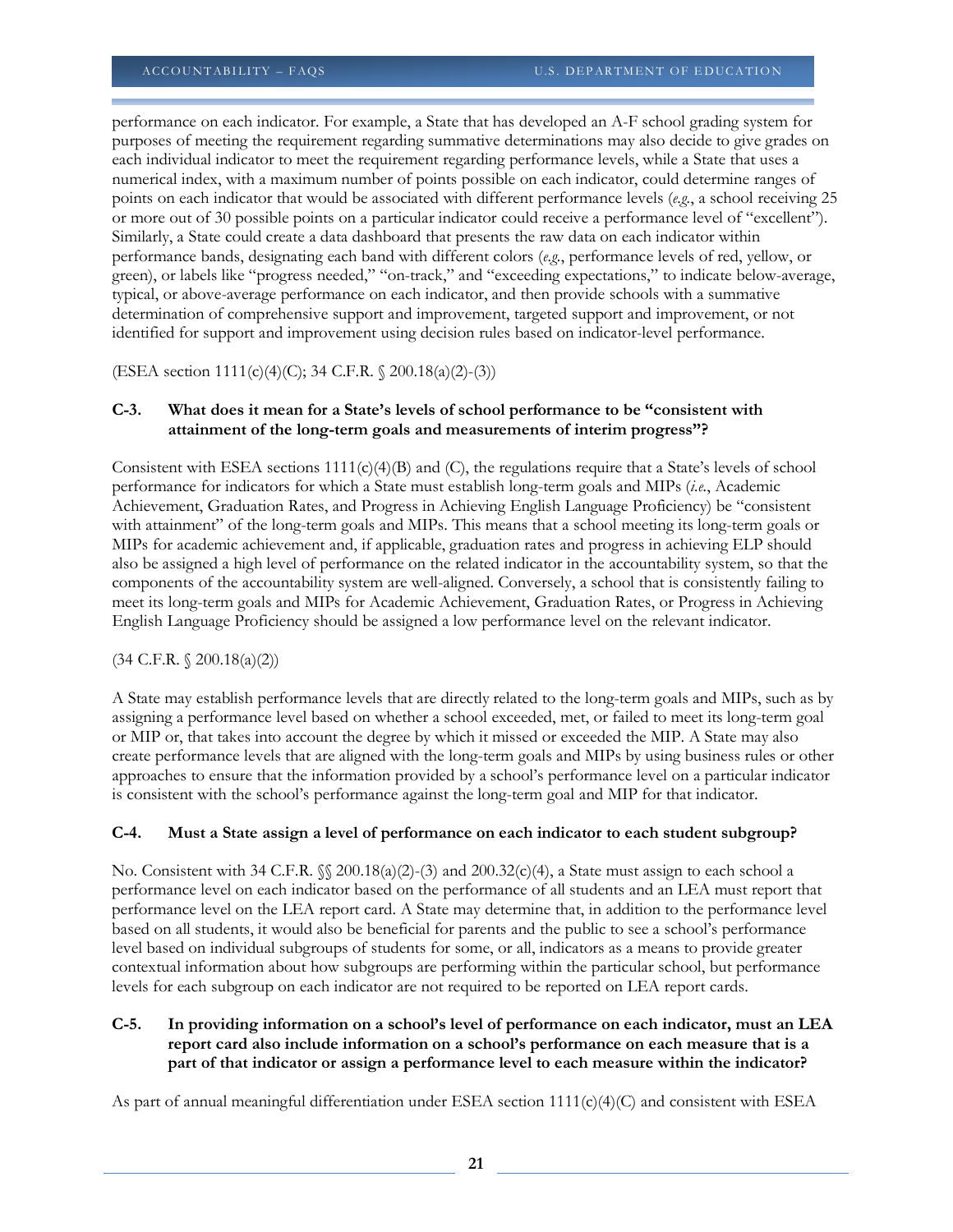section  $1111(h)(1)(C)(i)$ , if a State includes more than one measure within any accountability indicator, the LEA report card must include the school's results on each measure, as well as the school's results on the indicator as a whole, including the school's performance level for that indicator (34 C.F.R. § 200.32(c)(4), (5)). Reporting results on individual measures within indicators improves transparency and helps stakeholders understand key information underlying the results on the accountability indicators. A State is not, however, required to assign or report a performance level for each measure within an indicator for a particular school. The performance levels are only required to be calculated at the indicator-level, based on all of the measures within that indicator.

For example, if the Graduation Rate indicator includes both the four-year ACGR and the five-year ACGR, the LEA report card must include a school's results on each of these measures separately (*i.e.*, the four-year rate distinct from the five-year rate), and provide results on the indicator when both graduation rates are considered together, including the performance level for the Graduation Rate indicator overall. Similarly, each LEA report card must include reading/language arts and mathematics achievement results on the State assessments at each achievement level in the State's academic achievement standards for all students and for each subgroup of students in a school, as well as the overall performance level for the Academic Achievement indicator. Although reporting on each measure, in this case, will include the percentage of students at each achievement level (*e.g.*, below basic, basic, proficient, and advanced), reporting on the indicator may be based on just the percentage of students that have reached or exceed the proficient level (see questions B-9 to B-11).

 $(34 \text{ C.F.R. } \mathcal{S} \mathcal{S} 200.18(a)(3) \text{ and } 200.32(c)(4), (5))$ 

# **C-6. What does it mean for a State's system for annual meaningful differentiation to "inform" the State's methodology for identifying schools for comprehensive support and improvement and for targeted support and improvement, including differentiation of schools with consistently underperforming subgroups?**

States must identify two broad categories of schools for support and improvement: those that require comprehensive support and improvement, and those that require targeted support and improvement. Further, the system of annual meaningful differentiation must differentiate schools with consistently underperforming subgroups of students, as defined by the State, for targeted support and improvement.

All of the components of a State's system of annual meaningful differentiation—including the summative determination for a school as well as the school's performance level on each indicator and its performance against the long-term goals and MIPs—should inform all school identification decisions, meaning that a State's method of school identification should consider all components of the system of annual meaningful differentiation. For instance, the summative determination informs which schools fall into the lowestperforming five percent of schools that are identified for comprehensive support and improvement (see question D-4). A State has flexibility, however, with respect to how it will meet this requirement. For example, a State has discretion to develop a system whereby a school's performance level on each indicator and its performance against long-term goals and MIPs form the basis for the school's summative determination based on a composite index score, which, in turn, determines whether the school is identified for comprehensive or targeted support and improvement, but it is not required to adopt such a system. A State might, instead, choose to establish business rules or some other methodology for school identification that takes into account all components of the State's system of annual meaningful differentiation, identifying patterns of performance on particular indicators that would result in a particular overall determination and identification for support and improvement.

(ESSA sections 1111(c)(4)(C)(iii), 1111 (c)(4)(D)(i), and 1111(d)(2)(A); 34 C.F.R. §§ 200.18(a)(6), (c)(3), and  $200.19(a)$ <sub>(b)</sub>)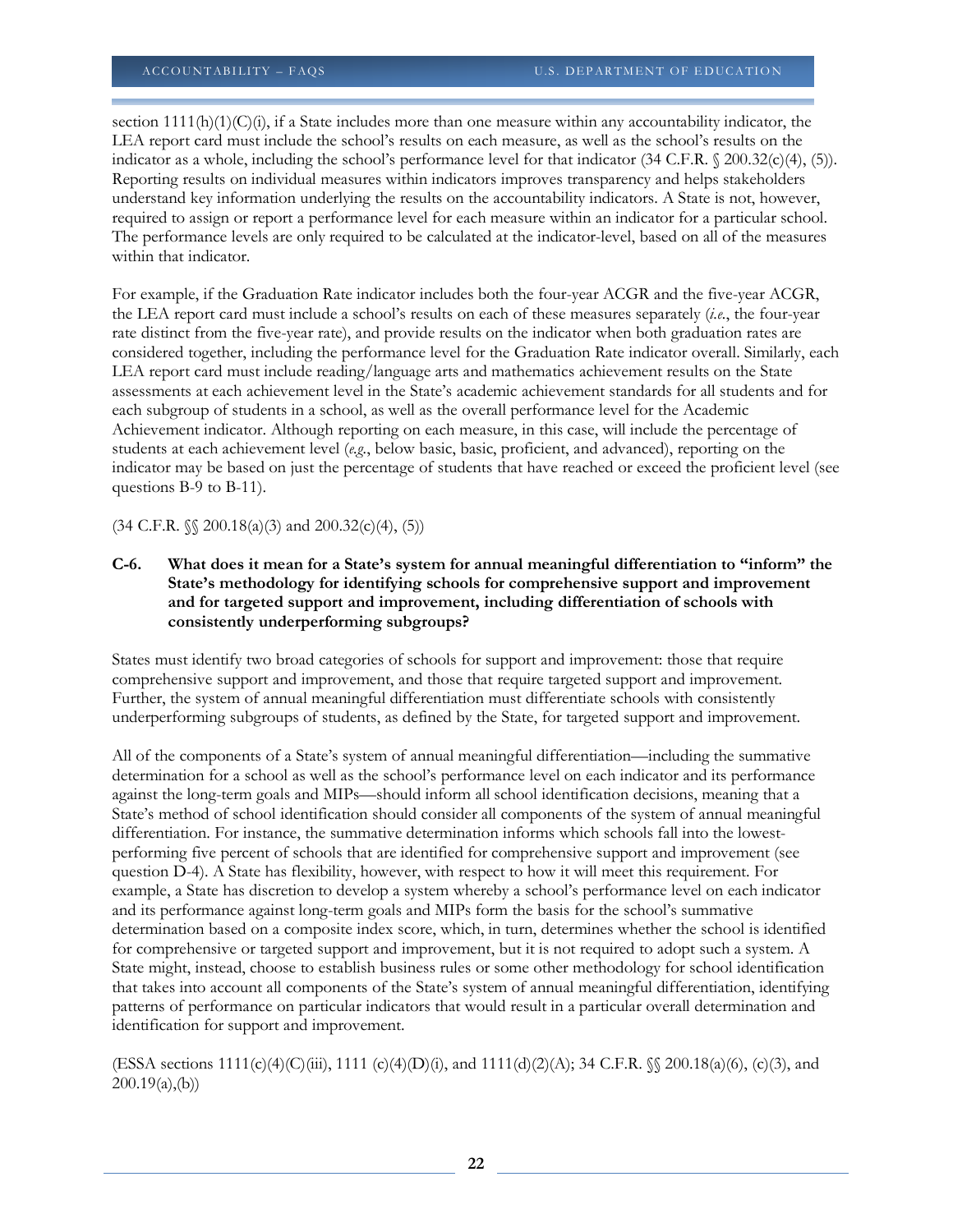# **C-7. Is there a cap on the number of performance levels that a State can establish for each indicator, or on the number of categories that a State can establish for the summative determination to be assigned to a school?**

No. Although there is no cap on the number of performance levels or categories a State can establish, a State's system of annual meaningful differentiation must include at least three "distinct and discrete" levels of performance for schools on each indicator and at least three distinct summative determination categories. But, to ensure that the performance levels and summative determination categories are clear and understandable to the public and meaningfully indicate differences in performance, a State may want to consider limiting the number of categories it uses to designate performance levels and summative determinations. If the levels of performance a State uses for each indicator are difficult to distinguish from one another due to the terminology used or because they represent only minor differences in performance, this would likely be unhelpful and confusing to stakeholders trying to understand differences in school performance, consistent with the requirements for annual meaningful differentiation of schools under ESEA section  $1111(c)(4)(C)$ .

In addition, continuous measures would not meet the requirement for the performance levels to be "distinct and discrete," as described in question C-2.

(34 C.F.R. § 200.18(a)(2)-(4))

# **C-8. Can the categories from among which a school is assigned a summative determination be the same as the categories of schools that must be identified for support and improvement?**

Yes. In determining how to provide schools with a single summative determination to describe the school's overall performance, a State may design a system of meaningful differentiation that results in determinations that reiterate the two school identification categories required by the ESEA. Such a system of annual meaningful differentiation would place schools in one of three categories of schools: schools identified for comprehensive support and improvement, schools identified for targeted support and improvement, and schools that are unidentified. Additional information on requirements for identifying schools for comprehensive or targeted support and improvement can be found in Section D of these FAQs.

A State also retains the flexibility to create and use other designations to describe a school's performance across all of the accountability indicators in its system of annual meaningful differentiation, such as A-F school grades, numerical scores, accreditation systems, or other school classifications. A State choosing to use one of these approaches would still be required to identify schools for comprehensive and targeted support and improvement, as required under the statute and regulations. We strongly encourage States to consult with, and take into account input from, diverse stakeholders, especially those who will be using the information provided by the accountability system regularly, in designing their systems of annual meaningful differentiation to help ensure that the State's process for assigning summative determinations is clear and understandable, and that the categories impart useful information for parents, educators, and other stakeholders.

(ESEA section 1111(c)(4)(C)-(D) and 1111(d)(2); 34 C.F.R. § 200.18(a)(4))

# **C-9. If a State uses the categories of schools that must be identified for support and improvement as its summative determinations for purposes of annual meaningful differentiation, must it also identify schools for support and improvement annually?**

Yes. A State may choose to use the categories of identified schools (*i.e.*, comprehensive support and improvement, targeted support and improvement, and not identified for support and improvement) as its categories for providing a summative determination to each school within its system of annual meaningful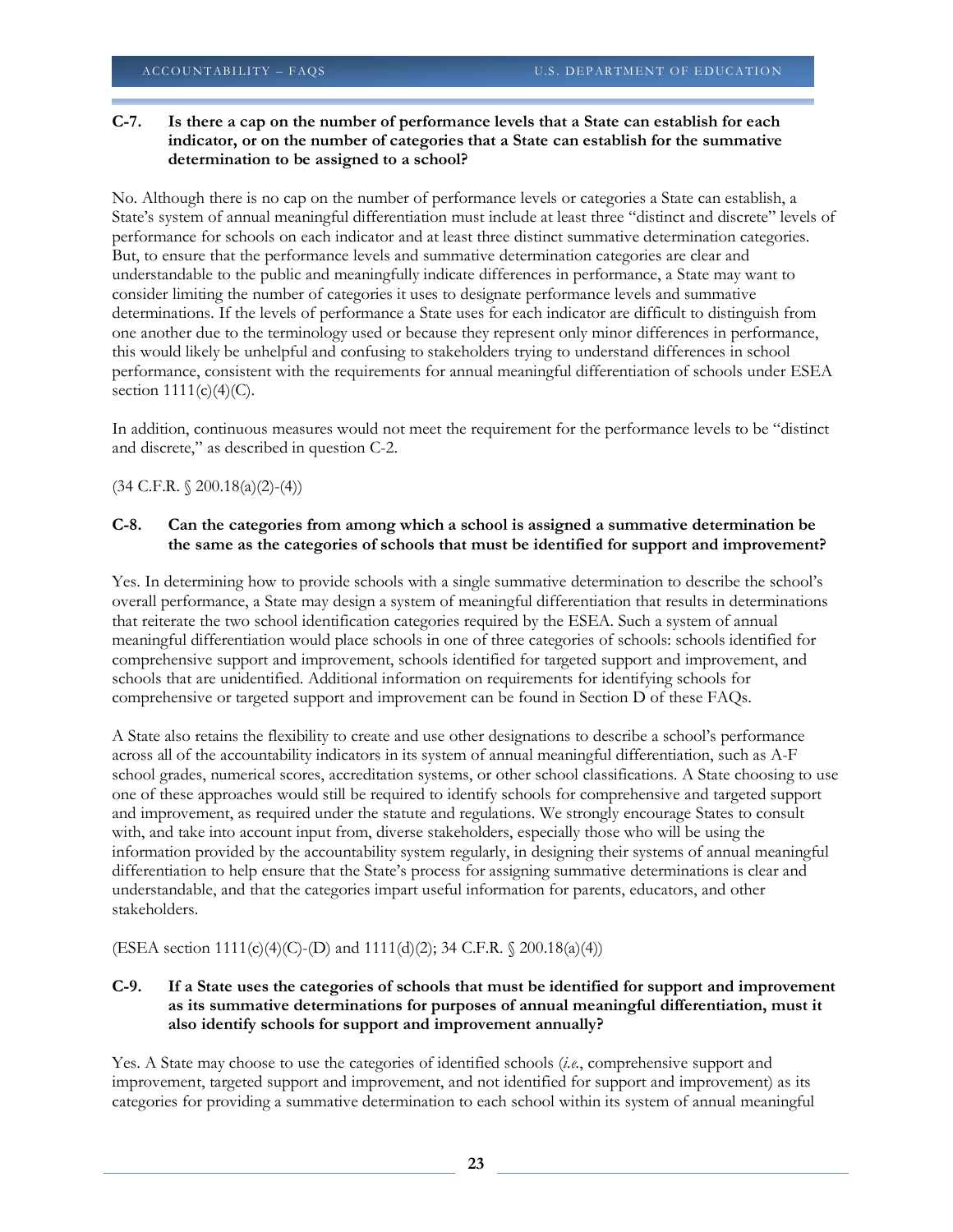differentiation. Although some categories of schools must be identified to implement support and improvement plans only once every three years (*i.e.*, the lowest-performing five percent of Title I schools, high schools with low graduation rates, and schools with chronically low-performing subgroups in comprehensive support and improvement; and schools with low-performing subgroups of students in targeted support and improvement), a State that chooses to use these categories for its summative determinations must still meet the requirement for annual meaningful differentiation. A State might do this by, for example, carrying over the summative determinations from the previous year into school years in which the State is not identifying new schools to implement support and improvement plans.

However, carrying over a determination from a prior year may not be fully reflective of a school's current performance, including significant progress it might have made since the last time the State identified schools to implement support and improvement plans. Accordingly, we strongly encourage each State to consider providing summative determinations in years in which the State is not identifying schools for support and improvement that indicate whether a school is improving and may be likely to exit status in the future (*e.g.*, comprehensive support and improvement: making progress), or falling behind and on-track to be newly identified in the next school year in which the State identifies schools to implement support and improvement plans (*e.g.*, not identified for comprehensive or targeted support: warning, needs improvement). In this way, the information provided by the school's summative determination continues to reflect the school's current overall performance, even if the State is not identifying a new cohort of schools to implement support and improvement plans that year.

(ESEA section 1111(c)(4)(C)-(D); 34 C.F.R. §§ 200.18(a)(4) and 200.19(d))

# **C-10. What does it mean for a school's summative determination to meaningfully differentiate between schools based on differing levels of performance on the indicators?**

Each State, in consultation with stakeholders and based on its unique context and priorities, will design its own system for annual meaningful differentiation. The categories of schools a State develops must be distinct and represent meaningful differences between schools, so that it is clear which schools are excelling and which are struggling, but there are numerous ways that a State can meet these requirements. For example, a State could:

- Sort schools into categories by the number of indicators on which each school performs at a particular performance level, or based on patterns of performance across indicators (*i.e.*, by using clear decision rules);
- Assign performance levels based on the number of points a school receives on each indicator, and then provide the school with an A-F grade or star rating as its summative determination based on the number of points the school receives overall, adding the number of points on each indicator into a total score; or
- Develop a multi-dimensional matrix, with the performance levels on the accountability indicators represented within each dimension and schools assigned an overall performance category (*i.e.*, summative determination) on the basis of particular combinations of performance levels on indicators across each dimension.

These are only a few possible approaches; other methodologies to provide a summative determination for each school that results in meaningful differentiation based on differing performance levels on the accountability indicators may be proposed by States in their State plans under ESEA section 1111 and consistent with 34 C.F.R.  $\frac{8}{299.17(b)(5)}$ . However, any method must result in a single summative determination for each school, from among at least three distinct categories, that describes a school's overall performance in a clear and understandable manner, including on its LEA's report card.

(ESEA section 1111(c)(4)(C)-(D); 34 C.F.R. § 200.18(a)(4))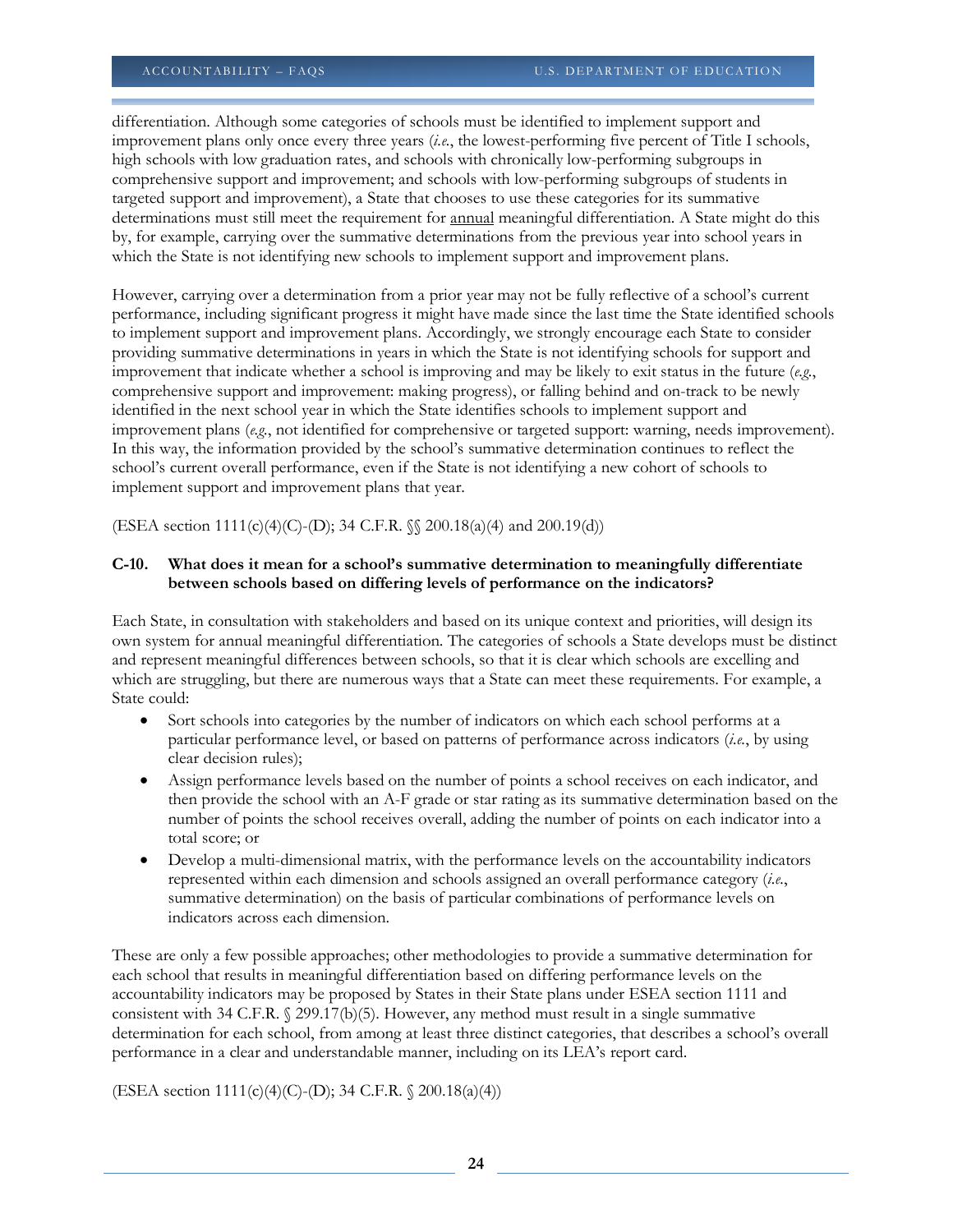# **C-11. May a State average data for purposes of meeting the requirements for annual meaningful differentiation and identification of schools?**

Yes. A State may average school-level data in the accountability system by combining data across school years or across grades in a school for certain purposes:

- Calculating the indicators used for annual meaningful differentiation of schools;
- Factoring assessment participation rates into the system of annual meaningful differentiation and determining when action is needed in a school (based on whether it assessed at least 95 percent of all students and each subgroup of students); and
- Identifying high schools with low graduation rates at least once every three years for comprehensive support and improvement.

(34 C.F.R. § 200.20(a))

A State has the discretion to combine data across school years, across grades in a school, or both. Averaging data in this way may both increase the reliability of the data and enable the State to include a greater number of students overall and students in each subgroup in school accountability determinations, as described in question C-13.

# **C-12. May a State average or combine participation rate data across grades or school years?**

A State may average or combine participation rate data across grades or schools years only for the limited purpose of factoring into its system of annual meaningful differentiation the requirement for 95 percent participation, but not for any other purpose. A State may not average or combine participation rate data across grades or school years for the purpose of calculating the denominator of the Academic Achievement indicator, as discussed in questions B-12 and B-13, or for the purpose of determining whether a school must develop and implement an improvement plan.

(34 C.F.R. § 200.20(a))

# **C-13. What does it mean to "combine" data?**

"Combining" data across grades or across school years, as permitted under 34 C.F.R. § 200.20(a)(1) and (a)(2), means to add the total number of students in a given subgroup from the current school year and the previous one or two schools years, or to add the number of students in a given subgroup across each grade in a school in a given year, to produce an averaged result. Note that a State may choose to combine all grades in a school into a single measure, or may choose to combine only certain grades together, for example, creating a K-2 measure and a grade 3-5 measure that will be part of a given indicator. A State may also choose to combine data for some, or all, indicators.

For example, a State using chronic absenteeism as a School Quality or Student Success indicator and electing to combine data across three school years and across all grades in a school would add the number of students in a school that missed 15 days or more (consistent with the State's definition of chronic absenteeism), summed across each of the past three school years, and divide that number by the total number of students in the school, summed across each of the past three years—resulting in an average measure over both school years and grades.

# **C-14. To which indicators must a State assign "substantial" weight individually, and "much greater" weight in the aggregate, for purposes of providing a school with a summative determination?**

To annually meaningfully differentiate among all public schools in the State, including providing a summative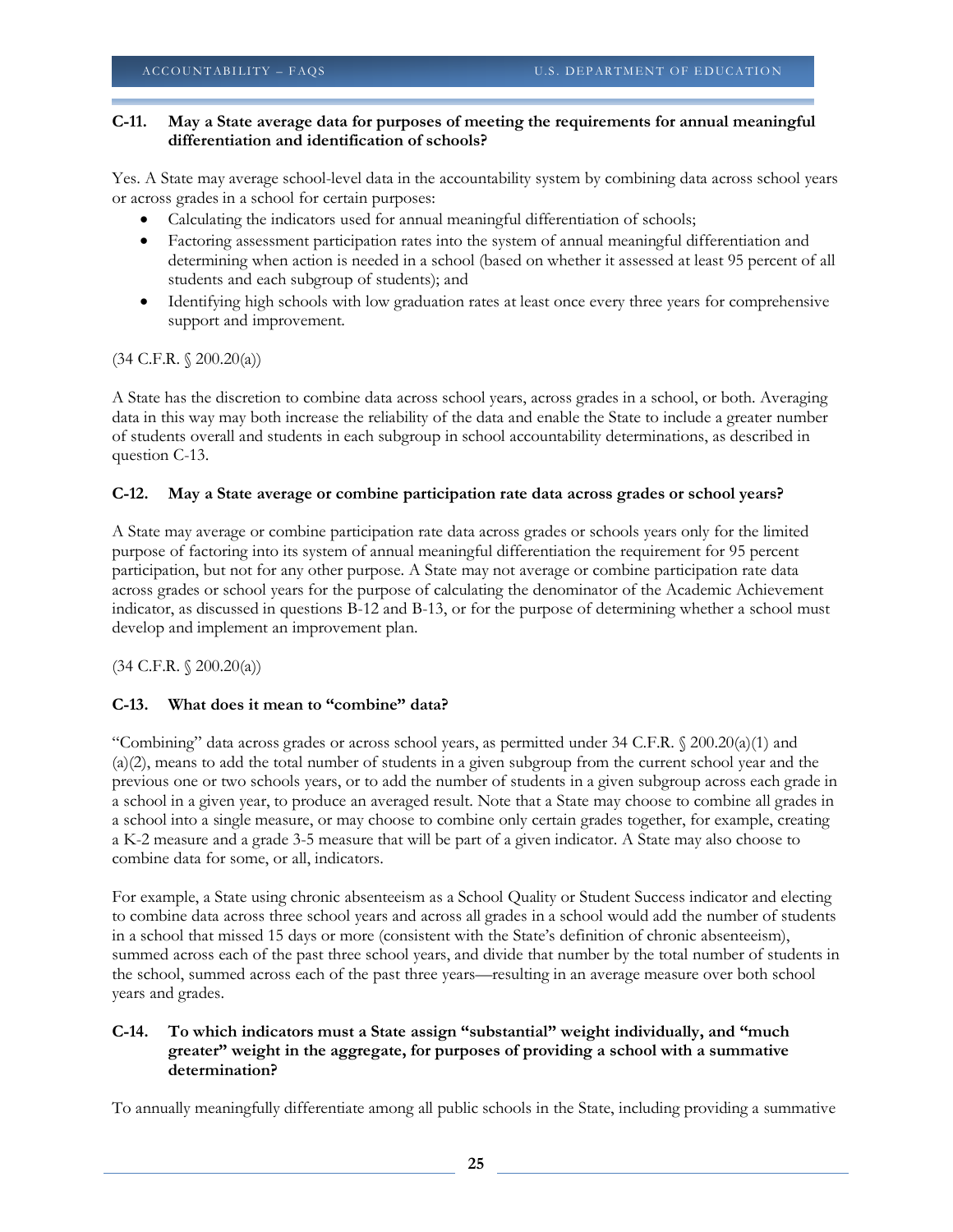determination for each school, a State must afford "substantial" weight to each of the following indicators:

- Academic Achievement;
- Academic Progress;
- Graduation Rate; and
- Progress in Achieving English Language Proficiency.

In addition to the requirement that each of these indicators receive "substantial" weight on its own, together, these indicators must receive, in the aggregate, "much greater" weight than indicators of School Quality or Student Success, in the aggregate, in the State's system of annual meaningful differentiation. Note that neither the statute nor the regulations establish requirements for the specific weighting of individual measures within the accountability indicators.

(ESEA section 1111(c)(4)(C)(ii); 34 C.F.R. § 200.18(b)(1)-(2))

#### **C-15. Must each of the indicators that are afforded substantial weight be afforded the same weight within a State's system of annual meaningful differentiation?**

No. As long as the Academic Achievement, Academic Progress or Graduation Rate, and Progress in Achieving English Language Proficiency indicators, individually, are each afforded "substantial" weight and, in the aggregate, "much greater" weight than the indicator(s) of School Quality or Student Success, a State is not required to give each such indicator the same weight.

(ESEA section 1111(c)(4)(C)(ii); 34 C.F.R. § 200.18(d)(2))

# **C-16. Must a State use the same indicator weighting across all public schools in its system of annual meaningful differentiation?**

Yes. A State must use a uniform weighting scheme for all public schools, including public charter schools, and may not permit individual LEAs to use different weighting schemes, or permit different weighting schemes based on certain school characteristics, such as student demographics. However, the relative weighting of indicators in a State's system of annual meaningful differentiation may vary across grade spans. For example, a State may afford more weight to the Academic Achievement indicator in elementary and middle schools than it does for the Academic Achievement indicator in high schools.

(ESEA section 1111(c)(4)(C); 34 C.F.R. § 200.18(b)(3))

#### **C-17. May a State vary the weighting of the Progress in Achieving English Language Proficiency indicator based on the percentage or number of English learners in a school?**

No. A State must afford the same relative weight to each indicator among all schools within a particular grade span. A State is not permitted to modify the weight given to the Progress in Achieving English Language Proficiency indicator based on the prevalence of ELs in a given school. In all schools with an EL subgroup that meets the State's minimum n-size, the Progress in Achieving English Language Proficiency indicator must be afforded the same weight within each grade span.

(ESEA section 1111(c)(4)(C); 34 C.F.R. § 200.18(b)(3)).

#### **C-18. How does a State meet the requirement regarding the relative weighting of indicators if a school does not meet the State's minimum n-size for the EL subgroup?**

If a school does not meet the State's minimum n-size for the EL subgroup, the State must exclude the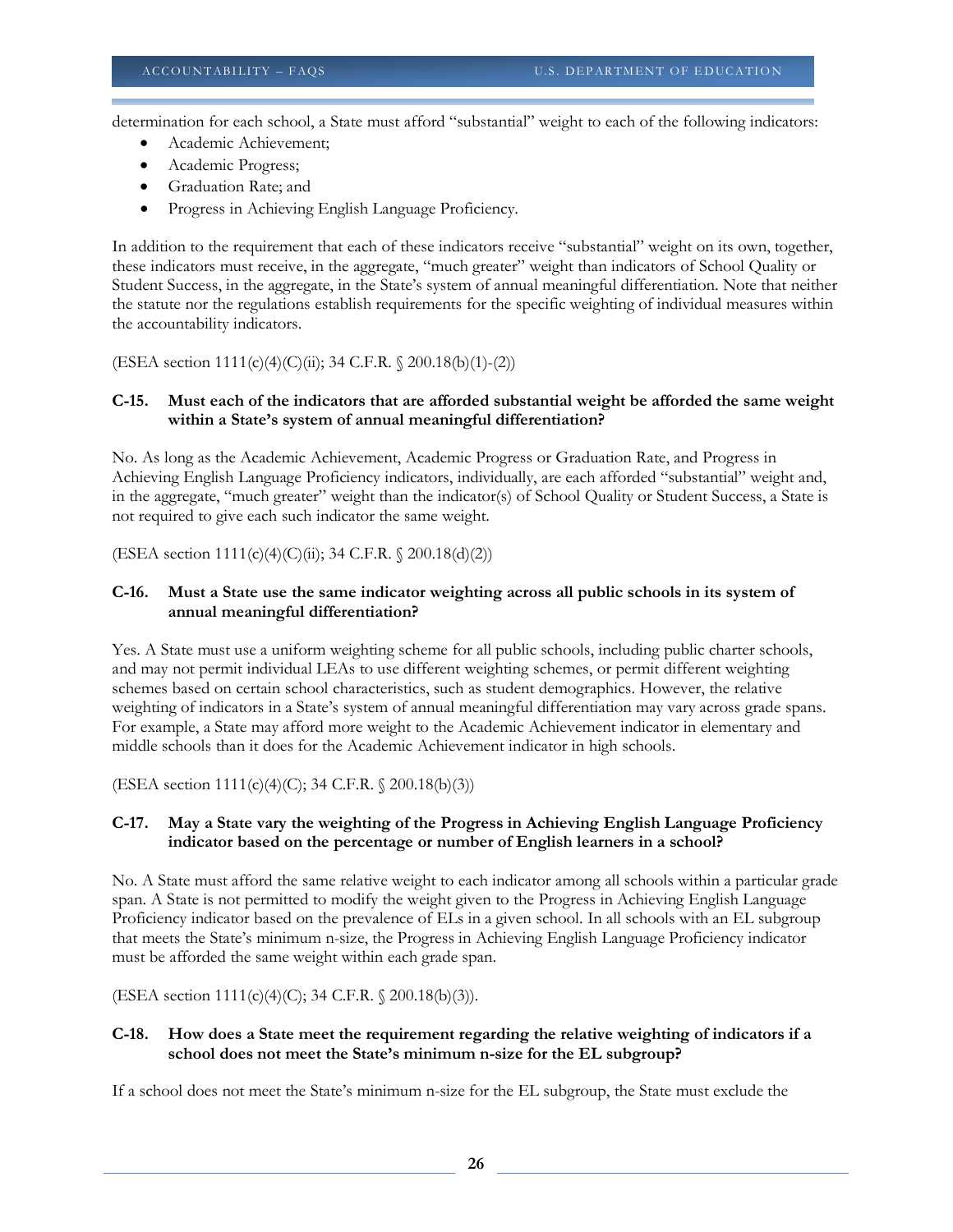Progress in Achieving English Language Proficiency indicator from annual meaningful differentiation for the school and afford the Academic Achievement, Academic Progress or Graduation Rate (depending on the grade span), and School Quality or Student Success indicators the same relative weights in such a school as are afforded to those indicators for a school that meets the minimum n-size for ELs and includes the Progress in Achieving English Language Proficiency indicator. In other words, the relative weighting between the remaining indicators must remain constant. By requiring the same relative emphasis among the remaining indicators, annual meaningful differentiation remains fair and consistent for all schools, regardless of variation in the demographics of a school.

In order to afford the same relative weight to each indicator among all schools within a grade span, a State must ensure that it uses a statewide approach for weighting, with uniform emphasis given to each indicator across all LEAs and all schools in the same grade span with, or without, the Progress in Achieving English Language Proficiency indicator. To help illustrate this requirement, in a State that uses a 0-100 point index to differentiate between schools, the following examples both afford the same relative weight to each indicator, regardless of whether the Progress in Achieving English Language Proficiency indicator is included. Note that in elementary and middle schools, this hypothetical State uses one School Quality or Student Success indicator, but adds a second indicator of School Quality or Student Success in its high school system.

# **Example: Affording the Accountability Indicators the Same Relative Weight with and without the Progress in Achieving English Language Proficiency Indicator**

| Indicator                                             |                                                               | <b>Elementary and Middle Schools</b>                                  | <b>High Schools</b>                                          |                                                                       |
|-------------------------------------------------------|---------------------------------------------------------------|-----------------------------------------------------------------------|--------------------------------------------------------------|-----------------------------------------------------------------------|
|                                                       | Total Indicator<br>Points (school<br>meets n-size for<br>ELs) | Total Indicator<br>Points (school<br>does not meet<br>n-size for ELs) | Total Indicator<br>Points (school<br>meets n-size for<br>ELs | Total Indicator<br>Points (school<br>does not meet<br>n-size for ELs) |
| Academic Achievement                                  | 30                                                            | 37.5                                                                  | 40                                                           | 47.06                                                                 |
| Academic Progress or Graduation Rate                  | 30                                                            | 37.5                                                                  | 30                                                           | 35.29                                                                 |
| School Quality or Student Success<br>indicator 1      | 20                                                            | 25                                                                    | 10                                                           | 11.76                                                                 |
| School Quality or Student Success<br>indicator 2      |                                                               |                                                                       | 5                                                            | 5.88                                                                  |
| Progress in Achieving English Language<br>Proficiency | 20                                                            | $\theta$                                                              | 15                                                           | $\overline{0}$                                                        |
| <b>TOTAL POINTS</b>                                   | 100                                                           | 100                                                                   | 100                                                          | 100                                                                   |

In the example, in elementary and middle schools, indicators of Academic Achievement and Academic Progress always receive 1.5 times the weight of the School Quality or Student Success indicator; the relative emphasis in the system placed on these indicators is constant whether or not the Progress in Achieving English Language Proficiency indicator can be included for the school. Similarly, the relative weighting of indicators for high schools remains consistent with and without the Progress in Achieving English Language Proficiency indicator. Academic Achievement receives 1.33 times as much weight as Graduation Rate; Academic Achievement receives 2.67 times as much weight as School Quality or Student Success, combined; and Graduation Rate receives twice as much weight as School Quality or Student Success, combined. This is true whether the high school has a large enough EL population to meet the State's minimum n-size, or not.

# **C-19. What are the definitions of "substantial weight" and "much greater weight"?**

Although the terms "substantial" weight and "much greater" weight are not defined in the ESEA or in regulations, each State must demonstrate in its State plan under ESEA section 1111, consistent with 34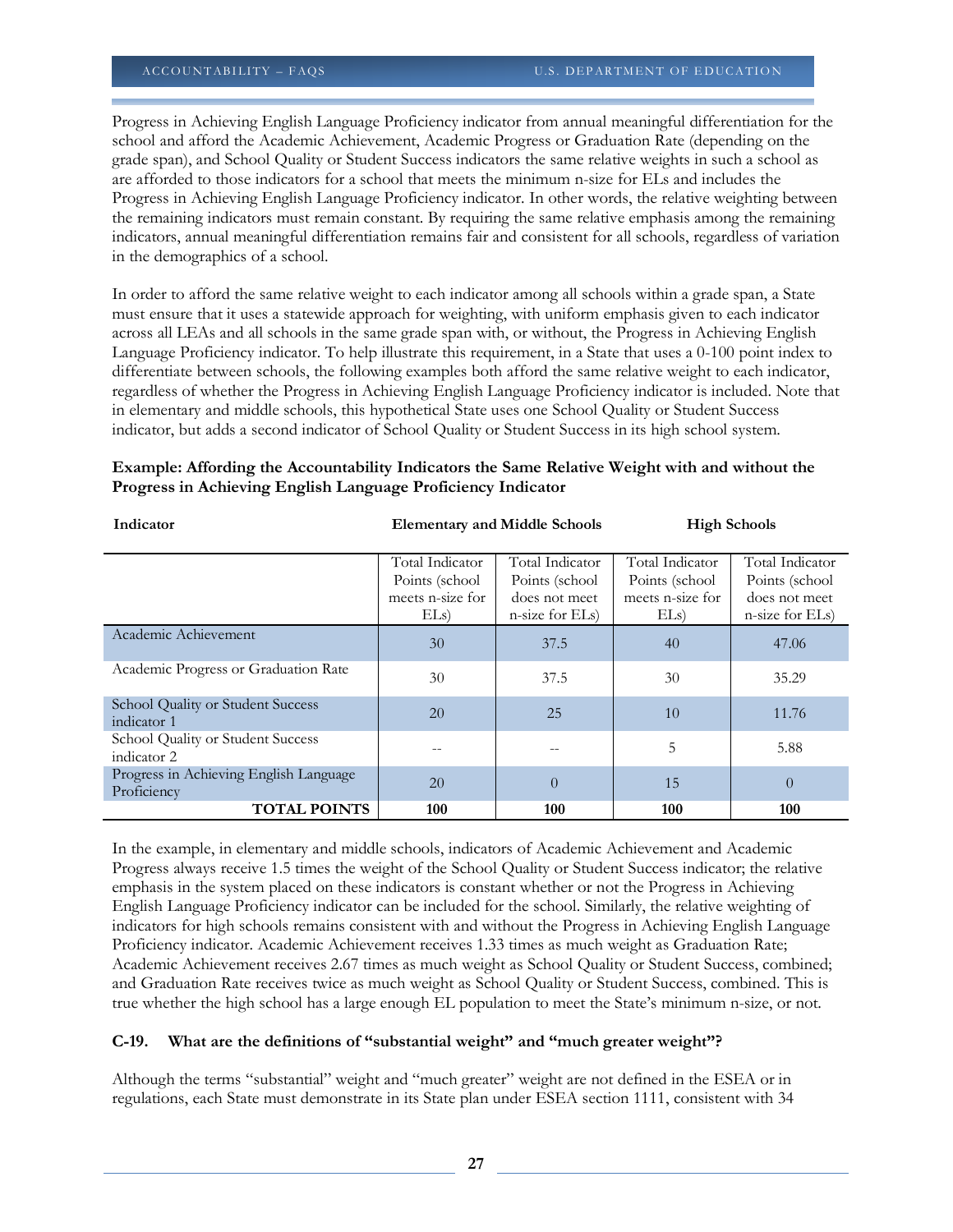C.F.R.  $\frac{299.17(b)(5)(ii)}{29.17(b)(5)(ii)}$ , how it is meeting the statutory requirements for affording particular indicators "substantial" and "much greater" weight. Specifically, each State must demonstrate that:

- In identifying schools for comprehensive support and improvement, performance on School Quality or Student Success indicator(s) cannot change the status of a school that would otherwise be identified for comprehensive support and improvement without such indicator(s), unless the school has made significant progress in the prior year, as determined by the State, for all students on at least one substantially weighted indicator.
- In identifying schools for targeted support and improvement, performance on School Quality or Student Success indicator(s) cannot change the status of a school that would otherwise be identified for targeted support and improvement without such indicator(s), unless the school has made significant progress in the prior year, as determined by the State, for each consistently underperforming or low-performing subgroup of students on at least one substantially weighted indicator.

(ESEA section 1111(c)(4)(C)(ii); 34 C.F.R. § 200.18(c)(1)-(2))

These demonstrations are distinct from the exit criteria for identified schools, the requirements for which are described 34 C.F.R. §§ 200.21(f) and 200.22(e)-(f), and apply to schools that have already been implementing comprehensive and targeted support and improvement plans. While schools are expected to make progress in order to exit improvement status, the progress referenced in these demonstrations could allow a school to avoid entry into improvement status altogether.

In addition to the specific demonstrations above, each State must also describe in its State plan under ESEA section 1111, and consistent with 34 C.F.R.  $\frac{299.17(b)}{5)(iv)}$ , in general, how the State's methodology for differentiating and identifying schools, including weighting indicators, ensures that schools with low performance on the substantially weighted indicators are more likely to be identified for comprehensive support and improvement and targeted support and improvement.

(ESEA section 1111(c)(4)(C)-(D); 34 C.F.R. § 200.18(d)(1)(ii)

Taken together, this description and the demonstrations discussed above—which can be applied to any methodology a State employs to identify schools—will provide the Department with information that will enable it to verify that a State has met the statutory requirements for indicator weighting, without stifling the flexibility States have to adopt innovative approaches to differentiate and identify schools for support, including that the flexibility to use categorical labels instead of a numerical index.

**C-20. How might a State demonstrate that performance on its indicator(s) of School Quality or Student Success cannot be used to change the identity of schools that would otherwise be identified for comprehensive support and improvement, unless the school is also making significant progress for all students on at least one of the indicators that is afforded substantial weight?** 

In order to demonstrate that the School Quality or Student Success indicator(s) do not change the identity of schools that would otherwise be identified for comprehensive support and improvement, unless such schools are also making significant progress for all students on at least one of the remaining indicators, a State could flag any unidentified school that meets two conditions: (1) the school would have been identified for comprehensive support and improvement if only substantially weighted indicators had been considered; and (2) the school did not show significant progress from the prior year, as determined by the State, on any substantially weighted indicator. If there are no schools in the State that meet both of these conditions, then the demonstration in 34 C.F.R.  $\frac{200.18(c)}{1}$  has been met.

In order to flag schools that may meet these conditions, a State could first run its methodology for identifying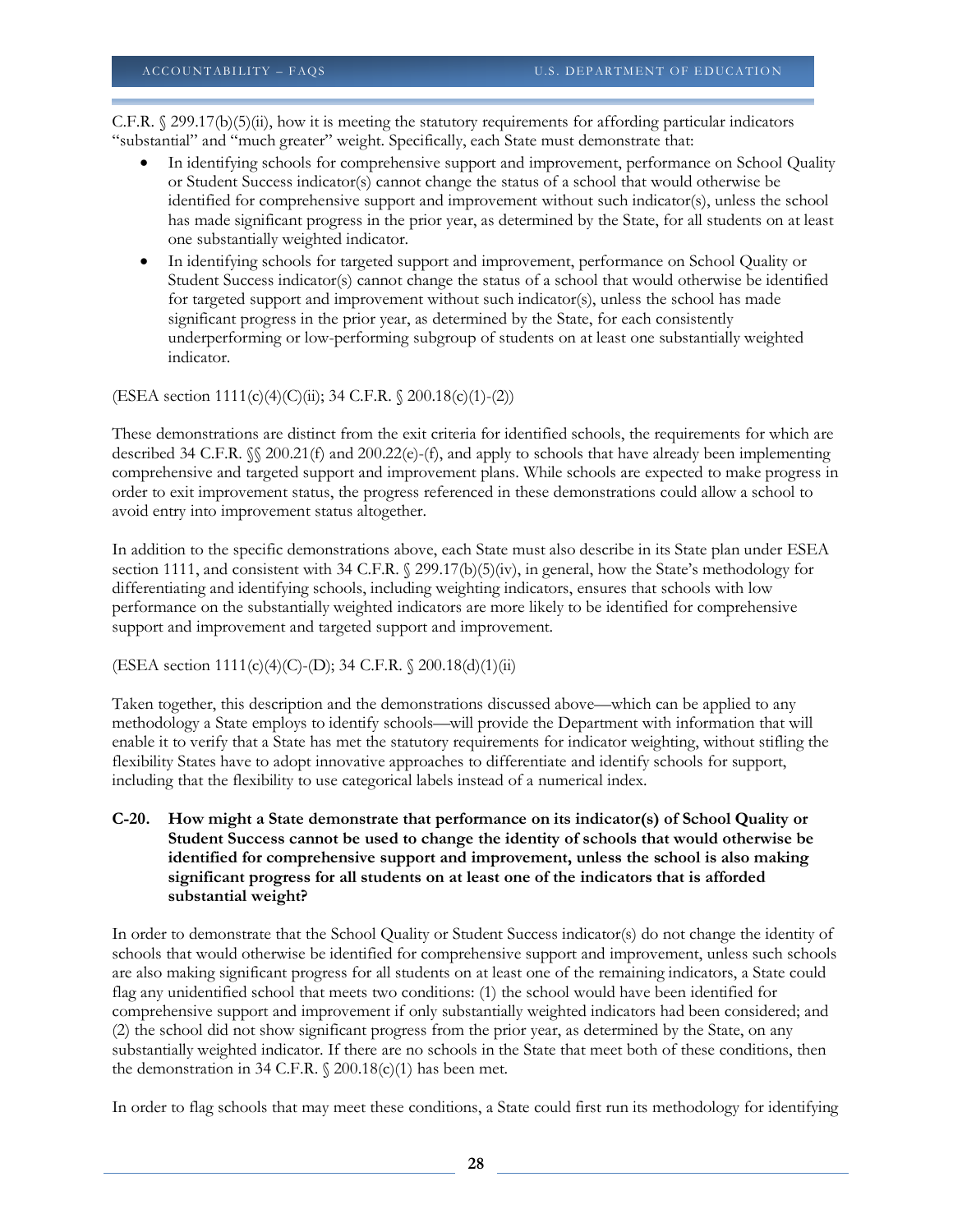the lowest-performing 5 percent of Title I schools in the State. Then, a State could run its methodology again to identify a hypothetical lowest-performing 5 percent of Title I schools in the State, if the State had excluded all School Quality or Student Success indicators. The State would then compare the two lists and analyze schools that appear on the second, hypothetical list of lowest-performing schools, but not on the list of lowest-performing schools that is based on the full methodology in order to confirm that each such school has made significant progress for its "all students" subgroup on at least one of the following indicators: Academic Achievement, Graduation Rate, or Academic Progress.

(ESEA section 1111(c)(4)(C)(ii); 34 C.F.R. § 200.18(c)(1))

**C-21. How might a State demonstrate that performance on its indicators of School Quality or Student Success cannot be used to change the identity of schools that would otherwise be identified for targeted support and improvement, unless the school is also making significant progress, for each consistently underperforming or low-performing subgroup of students, on at least one of the remaining indicators?** 

In order to demonstrate that the School Quality or Student Success indicators do not change the identity of schools that would otherwise be identified for targeted support and improvement, unless such schools are also making significant progress for each consistently underperforming or low-performing subgroup of students on at least one of the remaining indicators, a State could follow a similar procedure to that described in question C-20. The State may first run its methodology for identifying both types of schools in targeted support and improvement—those with consistently underperforming subgroups and those with lowperforming subgroups—based on all indicators in the system, and then re-run its methodology to compare the results if, instead, identification had been based on all indicators except School Quality or Student Success. The State can then confirm that any school that is identified using the second, hypothetical method, but not the first, is making significant progress for each of its low-performing or consistently underperforming subgroups of students on at least one of the following indicators: Academic Achievement, Graduation Rate, Academic Progress, and Progress in Achieving English Language Proficiency (if applicable).

Note that a subgroup listed in question A-2 may be making significant progress in any of these substantially weighted indicators as part of meeting the demonstration; similarly, if there are multiple subgroups under consideration, those subgroups may be making significant progress in different substantially weighted indicators in order to meet this demonstration.

(ESEA section  $1111(c)(4)(C)(ii)$ ; 34 C.F.R. § 200.18(c)(2))

**C-22. What should a State do if it determines that performance on indicators of School Quality or Student Success can be used to change the identity of schools that would otherwise be identified for support and improvement, without such schools also making significant progress, as defined by the State, from the prior year?**

If a State determines that its system of annual meaningful differentiation does not meet the two demonstrations required in 34 C.F.R. § 200.18(c)(1) and (2), a State must take steps to meet the statutory and regulatory requirements for indicator weighting. A State has options for the steps it might take to meet the requirements. For example, a State could add a business rule to its methodology for school identification to ensure any school meeting both of the conditions described in question C-20 would be identified for comprehensive support and improvement, with a similar business rule for schools with low-performing or consistently underperforming subgroups that must be identified for targeted support and improvement as described in question C-21. Alternatively, the State could alter its methodology to afford greater weight to the indicators that must be afforded substantial weight. A State may, of course, develop another approach, provided that the methodology results in meeting the statutory and regulatory requirements.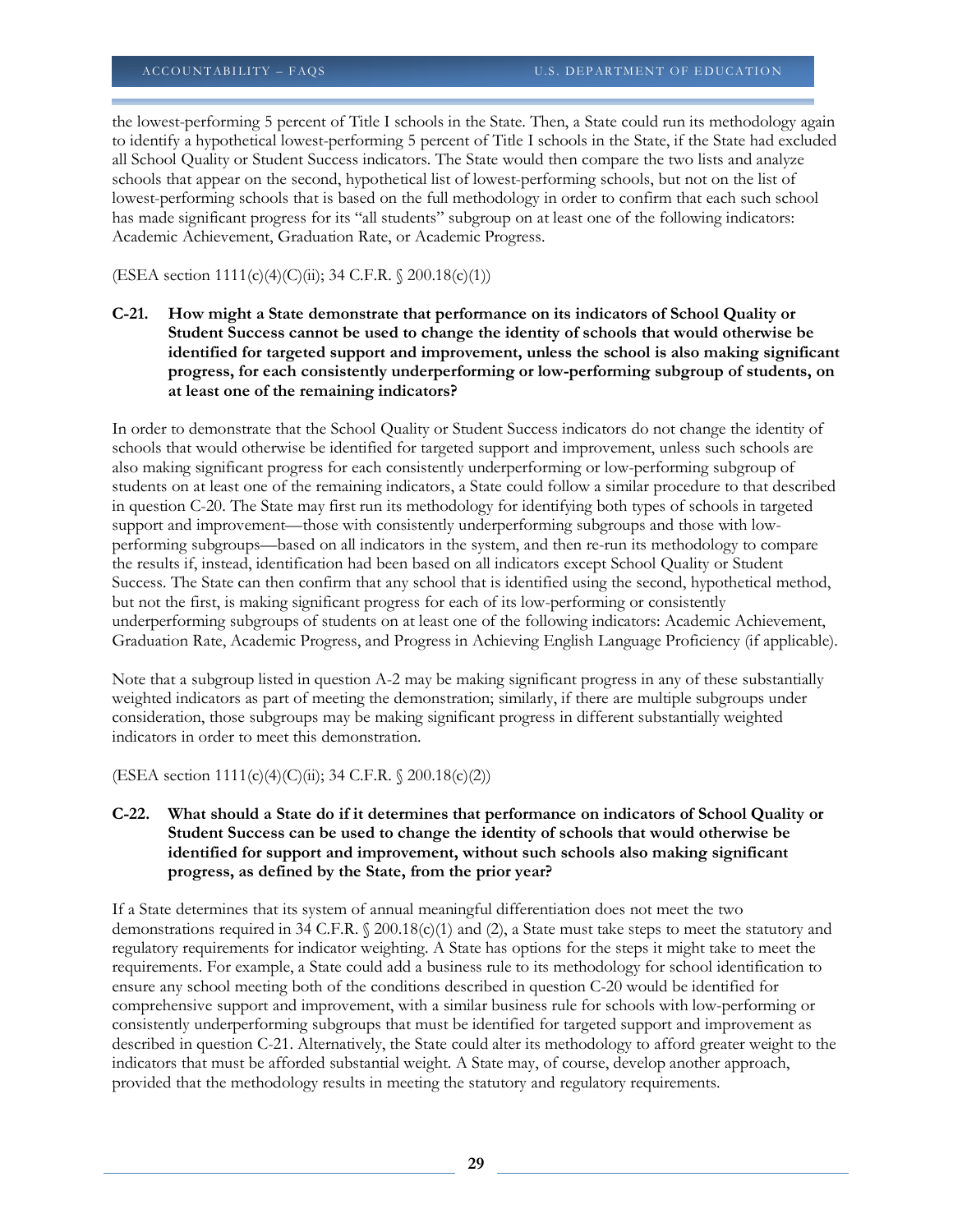# **C-23. Who determines what constitutes "significant progress" for purposes of determining whether a school is making significant progress for all students (or for each consistently underperforming or low-performing subgroup of students) on at least one of the substantially weighted indicators?**

Each State may determine how much progress is sufficient for purposes of meeting the two demonstrations in 34 C.F.R. § 200.18(c)(1) and (2) (see questions C-20 and C-21). A State may determine that the same amount of progress constitutes significant progress for both demonstrations, or may differentiate between the two.

In the case of schools that would otherwise be identified for comprehensive support and improvement (on the basis of the substantially weighted indicators alone) in the current year but are not identified when all indicators are considered, the State must decide whether the school has made significant progress from the prior year, for the all students group, on either the Academic Achievement indicator or the Academic Progress or Graduation Rate indicators, as applicable. Similarly, for schools that would otherwise be identified for targeted support and improvement (on the basis of only the substantially weighted indicators) in the current year and are not identified when all indicators are considered, the State determines if the school has made significant progress from the prior year, for the particular consistently underperforming or lowperforming subgroup(s) of students, on the Academic Achievement indicator; the Academic Progress or Graduation Rate indicators, as applicable; or the Progress in Achieving English Language Proficiency indicator, if the EL subgroup is a consistently underperforming or low-performing subgroup in the school.

(ESEA section 1111(c)(4)(C)(ii); 34 C.F.R. § 200.18(c)(1)-(2))

# **C-24. How must a State show that its system of annual meaningful differentiation includes differentiation of schools with a consistently underperforming subgroup of students?**

Because the ESEA requires a State's system of annual meaningful differentiation to include differentiation of schools with consistently underperforming subgroups of students, each State must demonstrate in its State plan under ESEA section 1111, and consistent with 34 C.F.R. § 299.17(b)(5)(iv), that any school with a consistently underperforming subgroup of students, as defined by the State, receives a lower summative determination than it would have otherwise received if it did not have any consistently underperforming subgroups in the school. If a school could receive the same overall determination, regardless of whether a subgroup was consistently underperforming, a State's accountability system could not reasonably be deemed to meet this statutory requirement.

Each State may determine how to meet this requirement within the context of its particular system of meaningful differentiation. For a State that uses a system of accreditation, for example, to provide summative determinations for all schools, this means that a school's accreditation status would be lowered due to the presence of a consistently underperforming subgroup of students. Similarly, in a State using an A-F school grading system, a school with a consistently underperforming subgroup would receive a lower grade (*e.g.*, a school that would otherwise receive a B could instead receive a C). States that use the categories of schools required by the statute as their summative determinations categories would meet this demonstration by ensuring that all schools with consistently underperforming subgroups are identified for targeted support and improvement (*i.e.*, moving the school from unidentified into targeted support and improvement status).

(ESEA section 1111(c)(4)(C)(iii); 34 C.F.R. § 200.18(c)(3))

# **C-25. When must a State make the demonstrations required by 34 C.F.R. § 200.18(c), and described in questions C-20 to C-21?**

Each State must describe its system for annual meaningful differentiation of all public schools in its Title I or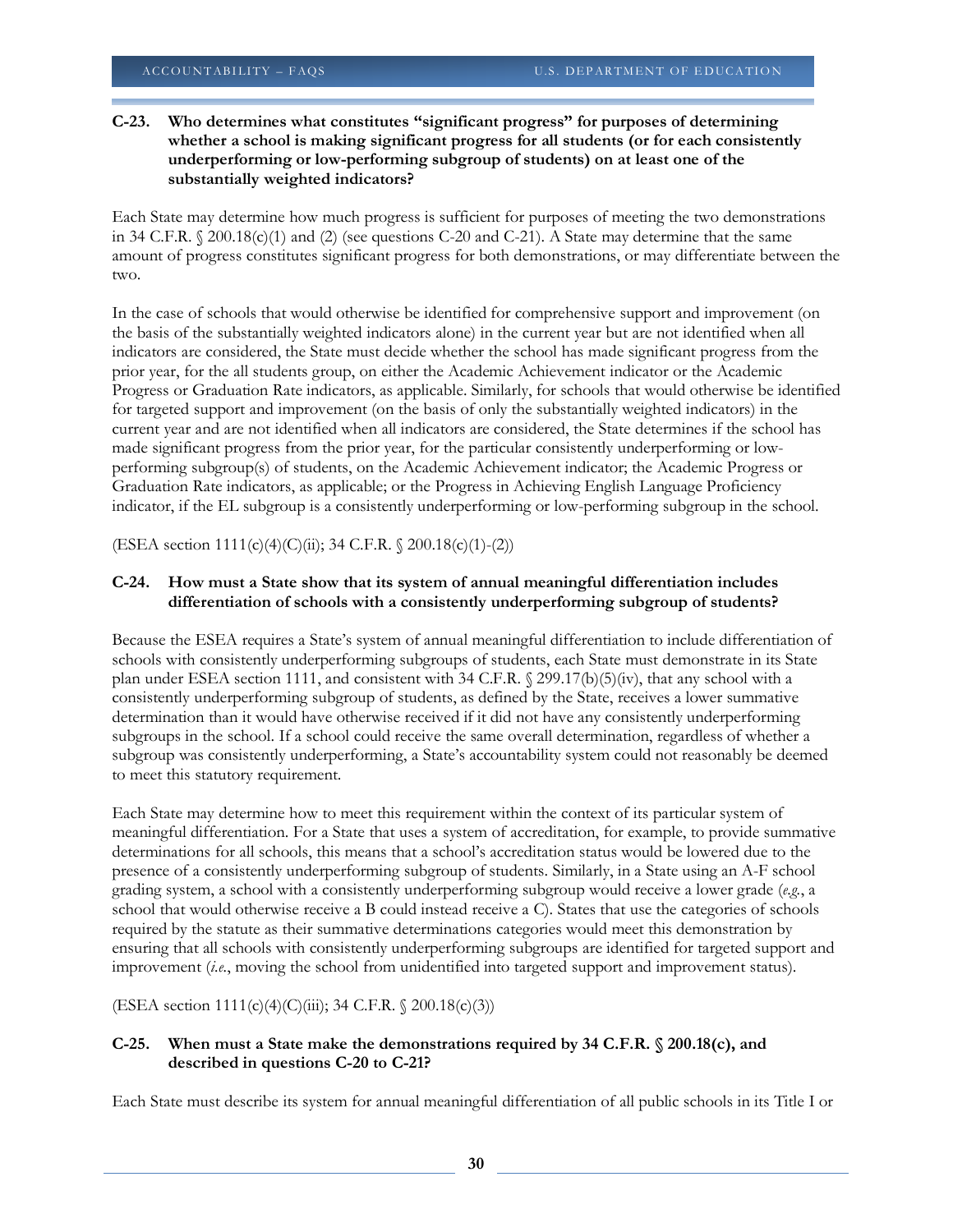consolidated State plan, including by providing the weighting of each indicator and how the requisite indicators receive substantial weight individually and much greater weight in the aggregate in a manner that is consistent with the two demonstrations in 34 C.F.R.  $\frac{8}{200.18(c)(1)}$  and (2) (see questions C-20 and C-21); and by showing how the State's system of annual meaningful differentiation and methodology for identifying schools ensures that schools with consistently underperforming subgroups or low performance on substantially weighted indicators are more likely to be identified for comprehensive or targeted support and improvement consistent with 34 C.F.R. § 200.18(c)(3) and (d)(1)(ii) (see questions C-19 and C-24).

As a part of this description, a State would provide data and information to external peer reviewers on how its system of annual meaningful differentiation meets all required demonstrations. States will submit their Title I or consolidated State plans to the Department in either April or September 2017, and States may use data from the most recent school years available or simulated data to aid in these demonstrations.

(ESEA section 1111(c)(4)(C); 34 C.F.R. §§ 200.18(c), (d)(1)(ii) and 299.17(b)(5)(ii), (iv))

#### **C-26. Must a State use the same methodology to include all public schools in its system of annual meaningful differentiation?**

A State must include all public schools in its statewide accountability system, including for purposes of annual meaningful differentiation and identification for support and improvement. Ideally, a State will apply the same indicators, system of differentiation, and methodology for identifying schools for support and improvement to all public schools. However, in certain circumstances, a State may need to modify the methodology it uses to differentiate among school performance for particular kinds of schools, given their unique contexts, in order to include them at all; these alternative methodologies may, in turn, affect how these schools are identified for comprehensive and targeted support and improvement.

In the case of a State choosing to develop a different methodology to include particular schools in its system of meaningful differentiation, the State must describe in its State plan under ESEA section 1111, and consistent with 34 C.F.R. § 299.17(b)(8), this methodology, including for, as applicable:

- Schools in which no grade level is assessed on the annual statewide assessments in reading/language arts and mathematics (*e.g.*, P-2 schools);
- Schools with variant grade configurations (*e.g.*, schools serving grades 6-12);
- Small schools in which the total number of students who can be included on any of the indicators is less than the State's minimum n-size, even after combining data across school years or grades (if the State chooses to average data) (see questions C-11 and C-13);
- Schools that are designed to serve special populations of students (*e.g.*, students receiving alternative programming in alternative educational settings; students living in local institutions for neglected or delinquent children, including juvenile justice facilities; students enrolled in State public schools for the deaf or blind; and recently arrived ELs enrolled in public schools for newcomer students); and
- Newly opened schools that do not have multiple years of data available for at least one indicator (*e.g.*, a high school that has not yet graduated its first cohort of students).

In the description of any alternate methodologies in its State plan, a State should provide a statewide definition of each of the relevant categories of schools above, including information about how the State determines if a school fits into one of these categories.

(ESEA section 1111(c)(4)(C); 34 C.F.R. §§ 200.12(a) and 200.18(d)(1)(iii))

# **C-27. How might a State include special categories of schools in its system of annual meaningful differentiation?**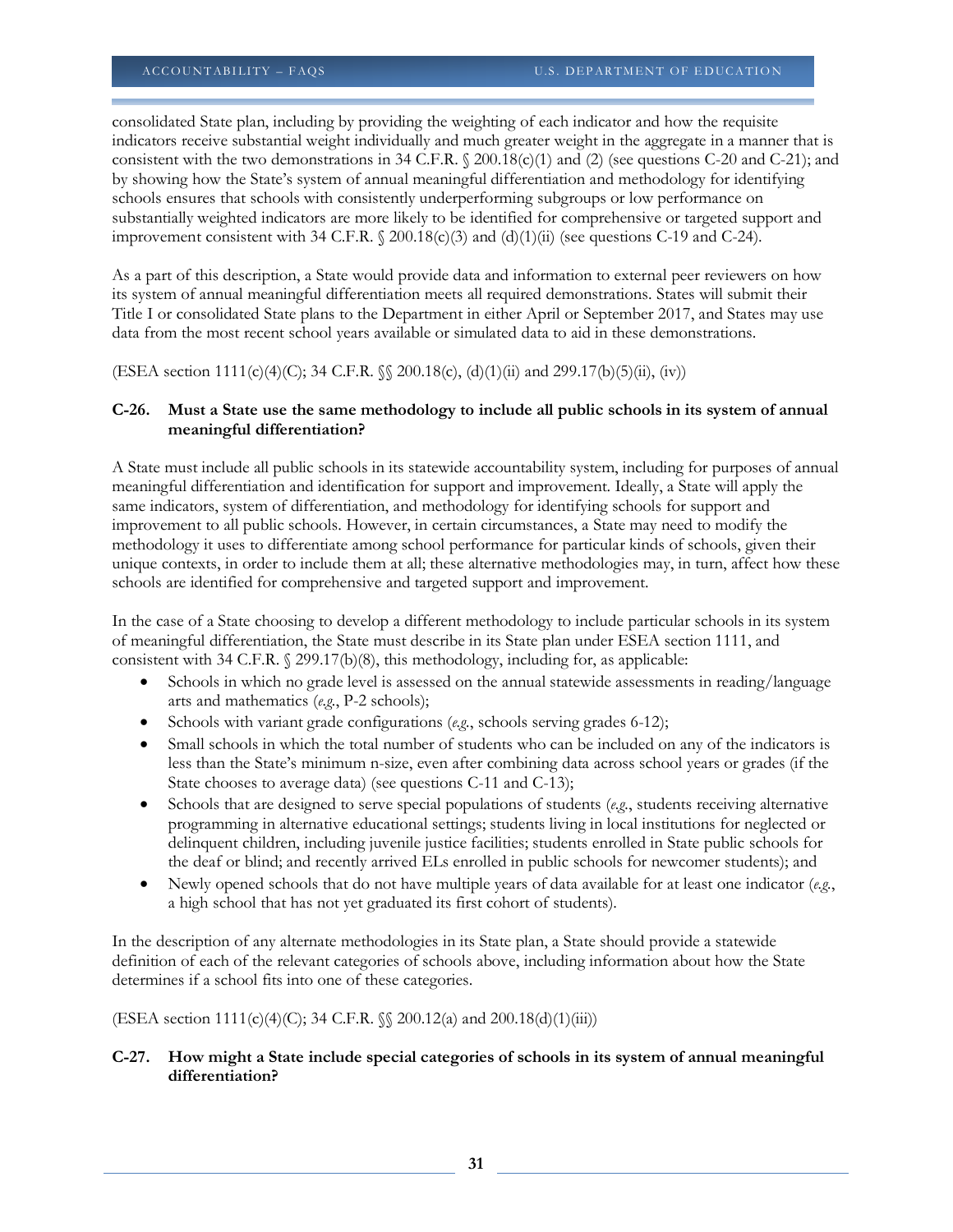If a State takes advantage of the flexibility to develop a different methodology for annual meaningful differentiation of schools with respect to schools in the special categories described in question C-26, it must have clear criteria and a consistent process for annually evaluating the performance of these schools and for ensuring that interventions and supports are provided where needed, which must be described in its State plan under ESEA section 1111, consistent with 34 C.F.R. § 299.17(b)(8), so that all schools are held accountable for similar expectations. In general, a State should only use this flexibility in limited circumstances—namely, when a school's particular configuration or context makes it impossible to otherwise include the school in the statewide system for annual meaningful differentiation without some modification.

(ESEA section 1111(c)(4)(C); 34 C.F.R. §§ 200.12(a) and 200.18(a), (d)(1)(iii))

For example, a State that uses a numerical index to provide a summative determination for each school might give small schools or schools with no tested grades a determination based on measures in an Academic Achievement indicator that differ from those that determine the summative determination for other schools, because small schools and schools with no tested grades generally do not have State assessment data that can be used to generate summative determinations in the same way as other schools. Similarly, a State that includes in its index a measure of progress over a number of years might exclude that measure in providing a summative determination for a newly opened school. In addition, in the case of high schools serving students who are, based on their age, significantly under-credited to meet the State's or LEA's high school graduation requirements, a State may choose to utilize a methodology that weights the extended-year ACGR much more heavily than it does in comprehensive high schools that serve a broader range of students.

The Department encourages each State to review data from its system of annual meaningful differentiation and identification for support and improvement and modify how it includes special categories of schools in its accountability system, as necessary, based on that review in order to ensure that, to the greatest extent possible, the State's accountability determinations are consistent across all categories of schools.

#### **C-28. How must a State provide information to stakeholders about its system of meaningful differentiation for all public schools?**

Each State must describe its system for annual meaningful differentiation in its Title I or consolidated State plan, and demonstrate how it has met the requirements of 34 C.F.R. § 200.18, including by describing the distinct and discrete performance levels on each indicator and how they are calculated; the weight of each indicator, including how the State meets the demonstrations described in questions C-20, C-21, and C-24; the summative determinations and how they are calculated; and how the system of annual meaningful differentiation and the State's methodology for identifying schools will ensure schools with low performance on substantially weighted indicators are more likely to be identified for comprehensive and targeted support and improvement. Further, the State plan must describe how the State includes all public schools in its accountability system if it chooses to use a different methodology for certain schools as described in questions C-26 to C-27.

Additionally, each State and LEA report card must include a description of the methodology by which the State differentiates all schools, including the specific weight of each indicator; the way in which the State factors the 95 percent participation in assessments into differentiation; and the performance levels and summative determinations provided to schools by the State.

(ESEA section  $1111(c)(1)$  and  $(h)(1)(C)(i)$ ; 34 C.F.R.  $\sqrt{200.32(a)(4)}$  and 299.17(b)(5), (b)(6))

# D. IDENTIFICATION OF SCHOOLS

**D-1. What schools must be identified by the State for support and improvement?**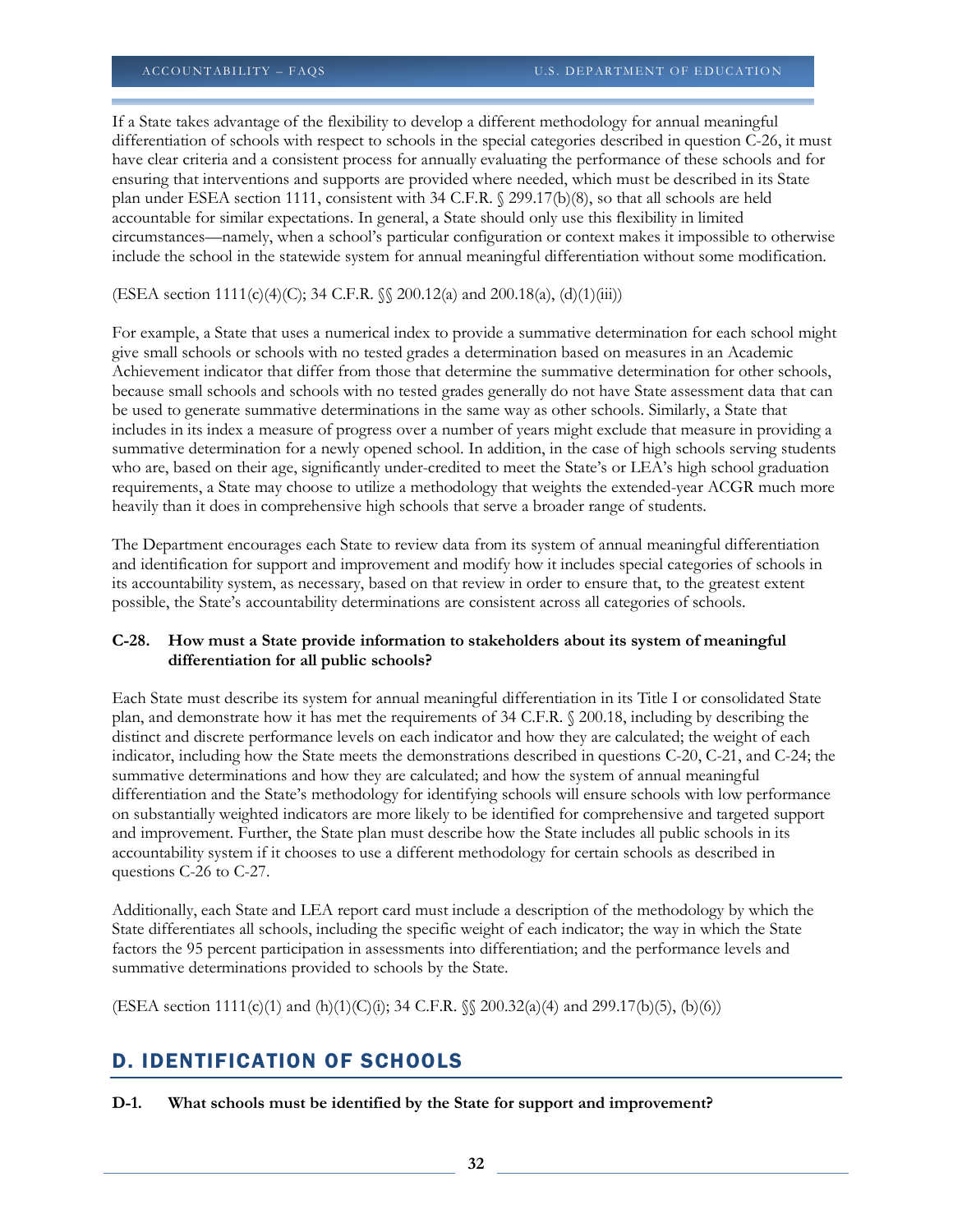States must identify two broad categories of schools for support and improvement: those that require comprehensive support and improvement, and those that require targeted support and improvement. The **category** of comprehensive support and improvement includes **three types** of schools:

- (1) Lowest-performing;
- (2) Low high school graduation rate; and
- (3) Chronically low-performing subgroup.

The **category** of targeted support and improvement includes **two types** of schools — those with a:

- (1) Consistently underperforming subgroup; and
- (2) Low-performing subgroup. These schools must also receive additional targeted support.

(ESEA section 1111(c)(4)(C)(iii), 1111(c)(4)(D)(i), 1111(d)(2)(A)(i), 1111(d)(2)(D), and 1111(d)(3)(A)(i)(II); 34 C.F.R. § 200.19(a), (b))

#### **Categories and Types of Schools Identified for Support and Improvement under the ESEA**

| Types of School                                                                                                                                | Must include<br>only Title I<br>schools? | Must be<br>identified based<br>on subgroups? | Must be identified<br>with the State's<br>methodology for<br>producing a school's<br>summative<br>determination? | Must be<br>identified<br>annually? | First year of<br><i>identification?</i> |
|------------------------------------------------------------------------------------------------------------------------------------------------|------------------------------------------|----------------------------------------------|------------------------------------------------------------------------------------------------------------------|------------------------------------|-----------------------------------------|
| Lowest-performing school<br>(ESEA section 1111(c)(4)(D)(i)(I); 34<br>C.F.R. $\{200.19(a)(1)\}$                                                 | Χ                                        |                                              | X                                                                                                                |                                    | 2018-2019                               |
| Low high school graduation rate<br>(ESEA section $1111(c)(4)(D)(i)(II);$<br>34 C.F.R. $\{200.19(a)(2)\}$                                       |                                          |                                              |                                                                                                                  |                                    | 2018-2019                               |
| Chronically low-performing<br>subgroup<br>$(ESEA$ sections $1111(c)(4)(D)(i)(III)$<br>and $1111(d)(3)(A)(i)(II)$ ; 34 C.F.R. §<br>200.19(a)(3) | X                                        | X                                            | X                                                                                                                |                                    | State-<br>determined                    |

#### **Category: Comprehensive Support and Improvement**

#### **Category: Targeted Support and Improvement**

| Types of School                                                                                                                                 | Must include<br>only Title I<br>schools? | Must be<br>identified based<br>on subgroups? | Must be identified<br>with the State's<br>methodology for<br>producing a school's<br>summative<br>determination? | Must be<br>identified<br>annually? | First year of<br><i>identification?</i> |
|-------------------------------------------------------------------------------------------------------------------------------------------------|------------------------------------------|----------------------------------------------|------------------------------------------------------------------------------------------------------------------|------------------------------------|-----------------------------------------|
| Consistently underperforming<br>subgroup<br>$(ESEA section 1111(c)(4)(C(iii))$ and<br>1111(d)(2)(A)(i); 34 C.F.R. $\{$<br>$200.19(b)(1)$ , (c)) |                                          | $\overline{X}$                               |                                                                                                                  | $\mathbf{X}$                       | 2019-2020                               |
| Low-performing subgroup<br>(ESEA section 1111(d)(2)(D); 34.<br>$C.F.R. \S 200.19(b)(2)$                                                         |                                          | Χ                                            | Χ                                                                                                                |                                    | 2018-2019                               |

These categories and types of schools must be identified statewide, using a methodology and timeline that results in a group of identified schools that meets all statutory and regulatory requirements. The identification categories, including the types of schools that fall into each, and the frequency of identification are discussed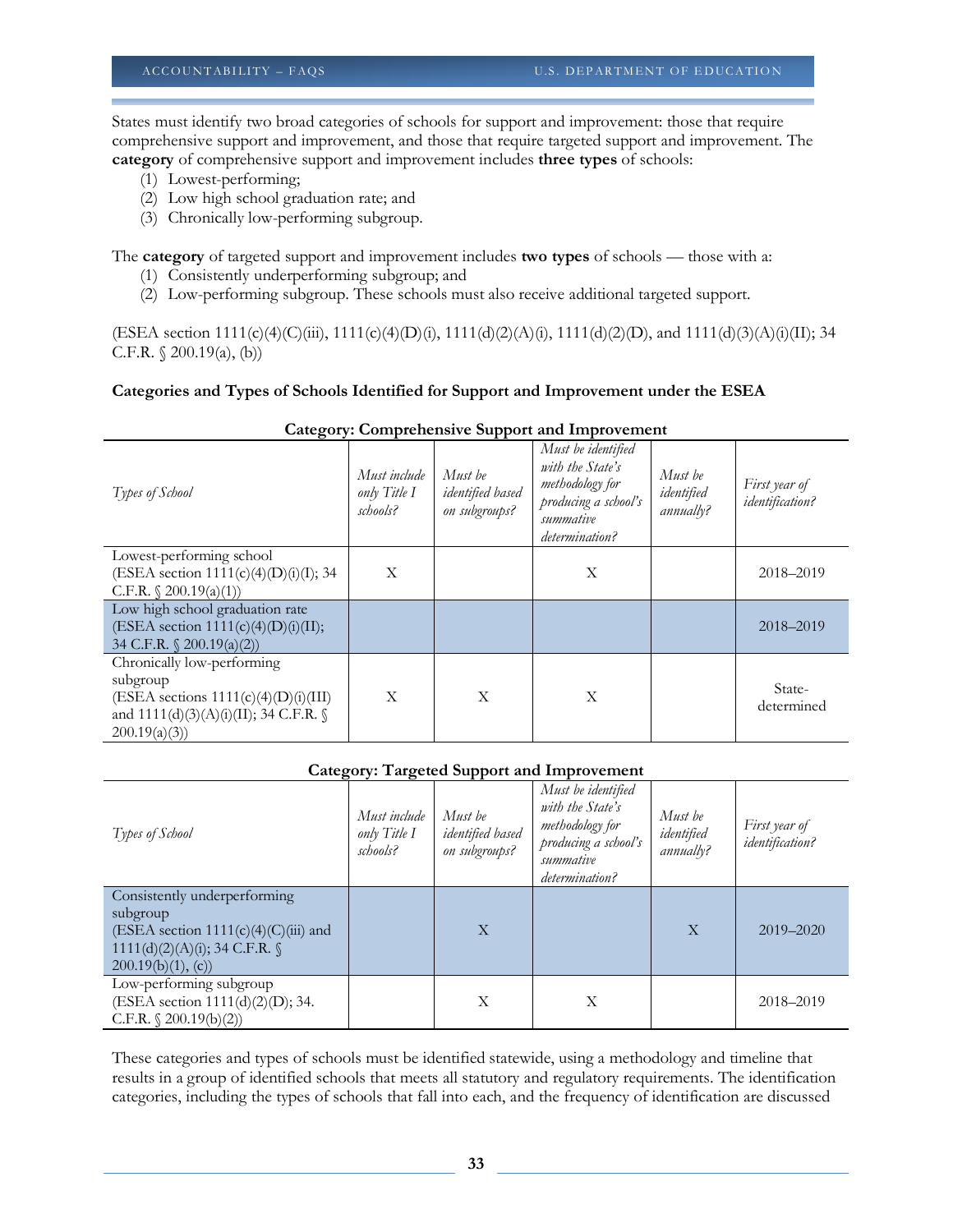further throughout the remainder of Section D. The table above provides a high-level summary of the different categories and types of schools that must be identified.

# **D-2. May a State identify additional categories of schools in addition to comprehensive and targeted support and improvement?**

Yes. ESEA section  $1111(c)(4)(D)(ii)$  permits a State to identify additional categories of schools for improvement on top of the required categories of comprehensive and targeted support and improvement (*e.g.*, "reward" schools). However, the statute does not require LEAs or schools in any additional category to develop or implement a support and improvement plan that meets the requirements of ESEA section 1111(d), although a State or LEA could develop its own requirements and procedures regarding school improvement in any schools identified in additional State-determined categories. Further, schools identified in additional categories, including Title I schools, would be ineligible to receive funding for school improvement activities under section 1003, as such funds may be used only to serve schools that meet the statutory and regulatory requirements for identification of comprehensive or targeted support and improvement schools (see question D-16).

# **D-3. May a school be identified for both comprehensive and targeted support and improvement?**

No. A State first identifies schools for comprehensive support and improvement, and then, of those schools not already identified, identifies schools for targeted support and improvement. The Department encourages States to consider, for schools identified for comprehensive support that also have one or more consistently underperforming or low-performing subgroups, how the school's comprehensive support plan might reflect evidence-based interventions to support all low-performing students in the school, including such subgroups.

# **D-4. What is a lowest-performing school?**

A lowest-performing school is a school that is among a State's lowest-performing five percent of Title Iparticipating schools based on the State's system of annual meaningful differentiation, consistent with requirement for each school to receive a summative determination. At least once every three years, a State must identify such schools for comprehensive support and improvement, although a State may identify more than five percent of its Title I schools as lowest-performing schools.

(ESEA section 1111(c)(4)(D)(i)(I); 34 C.F.R. § 200.19(a)(1))

# **D-5. May a State identify more than five percent of its schools among the lowest-performing schools in the State?**

Yes. A State must identify at least five percent of the Title I-participating schools in the State for comprehensive support and improvement as lowest-performing schools, but may identify more than five percent. If a State's system of meaningful differentiation and the summative determinations it produces use a methodology that identifies more than five percent of Title I schools as lowest-performing, the State may consider additional criteria to identify a number of schools equal to five percent of Title I-participating schools for comprehensive support and improvement. For example, a State could determine which schools have the lowest performance on the indicators receiving substantial weight that are measured for all students and all subgroups of students: Academic Achievement, Academic Progress, and Graduation Rate. Alternatively, a State may, at its discretion, choose to identify a greater proportion of schools as the lowestperforming schools, such as the lowest-performing ten percent of Title I-participating schools, using its methodology.

# **D-6. What is a low high school graduation rate school?**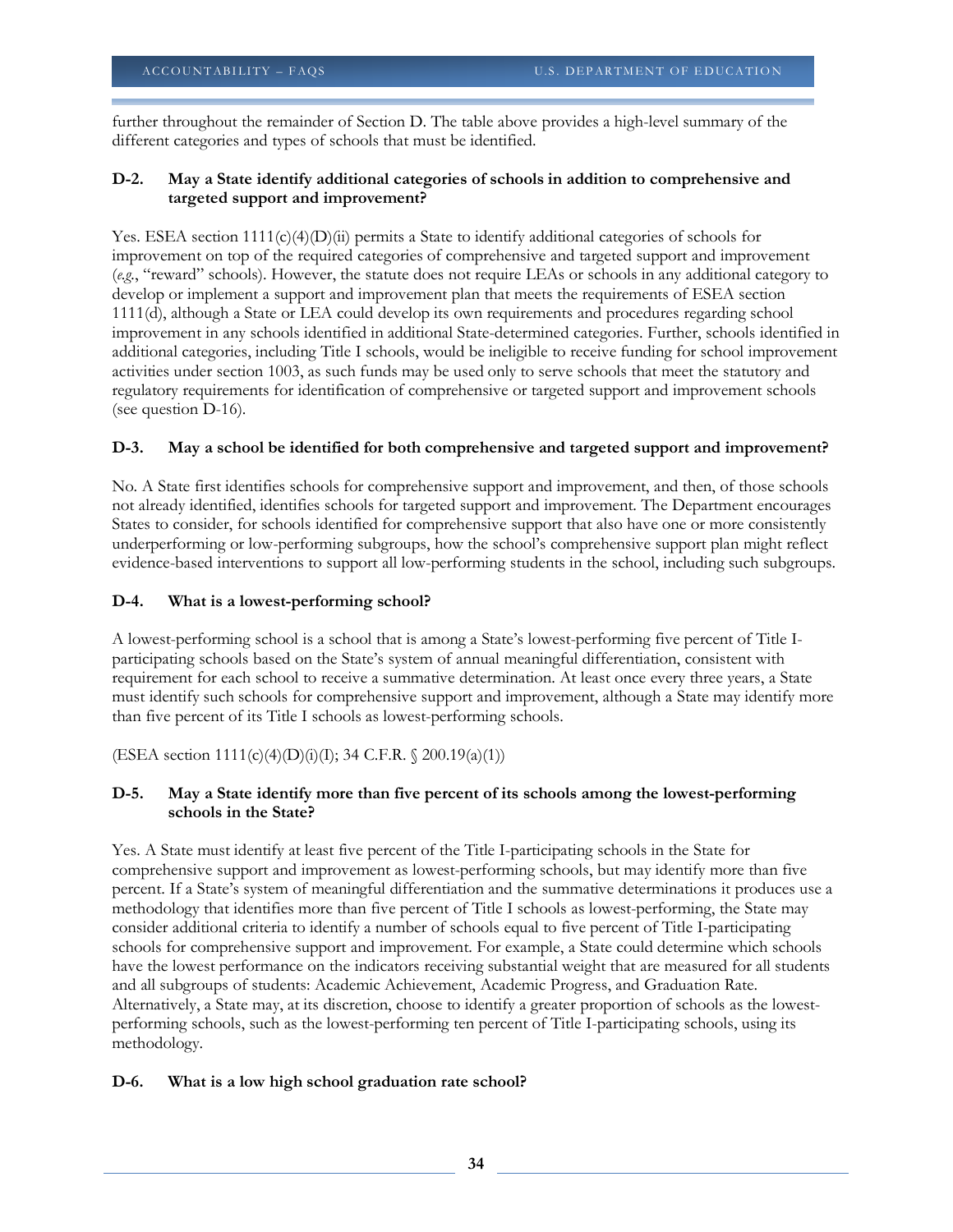A low high school graduation rate school is any public high school in the State with a four-year ACGR at or below 67 percent, which may be averaged over school years consistent with the requirements in 34 C.F.R. § 200.20(a) (see question C-11). At least once every three years, a State must identify such schools for comprehensive support and improvement. Note that this group of schools includes all high schools with a low graduation rate, and is not limited to Title I high schools with a low graduation rate. A State may also choose to identify low high school graduation rate schools based on a higher graduation rate threshold. For example, a State may identify for comprehensive support and improvement all high schools with a four-year ACGR at or below 75 percent, averaged over no more than three years.

(ESEA section 1111(b)(2)(D)(i)(II); 34 C.F.R. § 200.19(a)(2))

#### **D-7. What flexibility does a State have with respect to comprehensive support and improvement in small high schools that are identified based on low graduation rates?**

In the case of a high school that is identified for comprehensive support and improvement based on having a low graduation rate and that has a total school enrollment of less than 100 students, a State may permit the LEA for the school to forgo development or implementation of a school support and improvement plan or implementation of improvement activities that would otherwise be required. The State must still notify the LEA of the small high school's identification as a low graduation rate high school, consistent with 34 C.F.R. § 200.21(a), and the school's identification for comprehensive support and improvement as a low graduation rate high school must still be made public on the LEA report card, consistent with 34 C.F.R. §  $200.31(b)(2)(ii)(B)$ . A State should also notify parents of the identification—for more information about how to do so in a way that is accessible and understandable, see questions D-24 to D-30.

Note that small schools that are identified for other reasons must develop and implement comprehensive support and improvement plans as required by the statute and regulations.

(ESEA section 1111(d)(1)(C)(ii); 34 C.F.R. § 200.21(g))

#### **D-8. What is a chronically low-performing subgroup school?**

A chronically low-performing subgroup school is a Title I-participating school that was originally identified for targeted support and improvement because it had one or more low-performing subgroups of students (defined as a subgroup performing at or below the performance of all students in any lowest-performing school identified for comprehensive support and improvement), but that has not improved, as defined by the State, after implementing a targeted support and improvement plan over a State-determined number of years. Each such school in a State must be identified for comprehensive support and improvement for the year following the year in which the school did not meet the State's exit criteria for schools with low-performing subgroups.

(ESEA sections  $1111(c)(4)(D)(i)(III)$  and  $1111(d)(3)(A)(i)(II)$ ; 34 C.F.R. § 200.19(a)(3))

#### **D-9. What is a school with a consistently underperforming subgroup?**

A school with a consistently underperforming subgroup is any public school (including both Title I and non-Title I schools) with one or more consistently underperforming subgroups of students, identified in accordance with the methodology described in 34 C.F.R. § 200.19(c), which must consider each of the individual subgroups a State is required to include in its system of annual meaningful differentiation (see question A-2). In addition, that methodology must:

• Consider each school's performance among each subgroup of students in the school over no more than two years, unless the State demonstrates that a longer timeframe will better support lowperforming subgroups of students to make significant progress in achieving the State's long-term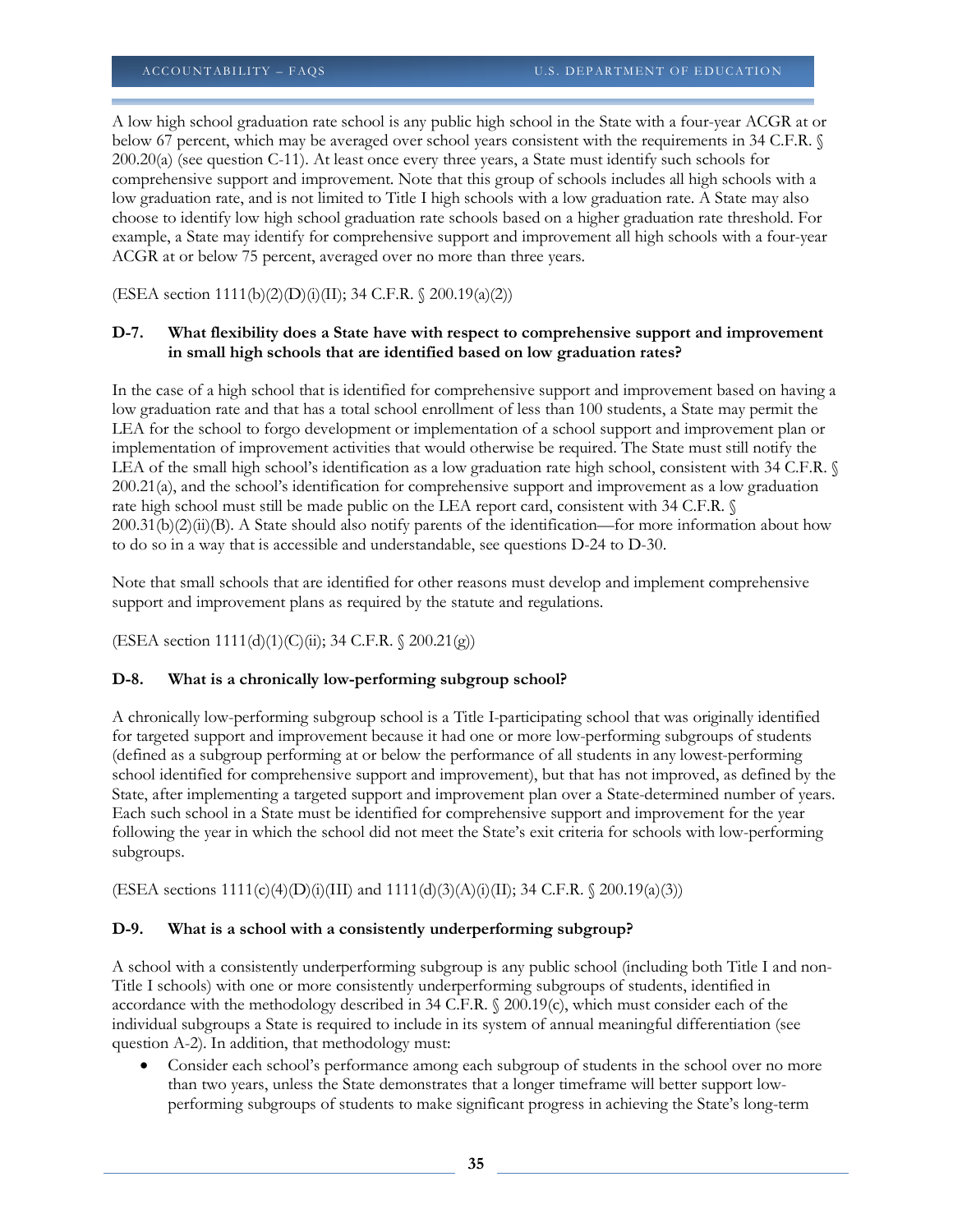goals and MIPs in order to close statewide proficiency and graduation rate gaps (see question D-10);

- Be based on all the indicators used for annual meaningful differentiation of schools, consistent with the requirements for weighting of indicators (*i.e.*, requirements for certain indicators to be afforded substantial weight individually and much greater weight, in the aggregate) (see questions D-11 and D-12); and
- Define a consistently underperforming subgroup of students in a uniform manner across all LEAs in the State (see question D-13), which must include:
	- o A subgroup of students that is not meeting at least one of the State's MIPs or is not on track to meet at least one of the State-designed long-term goals (*e.g.,* a subgroup that has missed its MIPs for academic achievement or graduation rates for two or more years), or is performing below a State-determined threshold on an indicator for which the State is not required to establish long-term goals or MIPs (*e.g.,* a subgroup that has performed poorly on the School Quality or Student Success indicator for two or more years); or
	- o Another definition that the State demonstrates in its State plan meets the requirements outlined in (1) and (2) above.

Each school in a State with at least one consistently underperforming subgroup must be identified for targeted support and improvement, consistent with the requirements for inclusion of subgroups in 34 C.F.R. § 200.16 and a State's minimum n-size in 34 C.F.R. § 200.17 (see section E).

(ESEA section 1111(c)(4)(C)(iii) and 1111(d)(2)(A)(i); 34 C.F.R. § 200.19(b)(1), (c))

#### **D-10. May a State develop a methodology to identify schools with consistently underperforming subgroups that considers each school's performance among each subgroup of students in the school over more than two years?**

Yes, but only if the State demonstrates in its State plan under ESEA section 1111, consistent with 34 C.F.R. § 299.17(c)(3), that a methodology considering performance over longer than two years will better support lowperforming subgroups of students to make significant progress in achieving the State's long-term goals and MIPs in order to close statewide proficiency and graduation rate gaps.

Identifying schools with consistently underperforming subgroups based on two years of data is important to ensuring prompt recognition of, and support for, subgroups of students—particularly as schools may have a planning year once they are identified in order to fully develop their improvement plans and evidence-based interventions. A longer timeline has the potential to permit entire cohorts of low-performing students to exit a school before the school is identified and implements a targeted support and improvement plan. However, given the significant flexibility States have in the way they design their accountability systems and the wide variance in accountability system designs that may result from that flexibility, a State may decide to consider the performance of subgroups of students over more than two years for the purpose of identifying this type of school. If it does so, however, to help support students in underperforming subgroups in schools that have not yet been identified for targeted support and improvement and to ensure that the State will meet the requirement in ESEA section  $1111(c)(4)(A)(i)(III)$  to work toward a goal of closing achievement and graduation rate gaps in the State, it must make the required demonstration in its State plan.

(ESEA section  $1111(c)(4)(C)(iii)$  and  $1111(d)(2)(A)(i)$ ; 34 C.F.R. § 200.19(c)(1))

#### **D-11. What does it mean for a State's methodology to identify consistently underperforming subgroups to be "based on all indicators … used for annual meaningful differentiation"?**

A State's methodology to identify consistently underperforming subgroups of students must consider each of the accountability indicators used within a grade span (*i.e.*, Academic Achievement, Academic Progress or Graduation Rate, Progress in Achieving English Language Proficiency, and School Quality or Student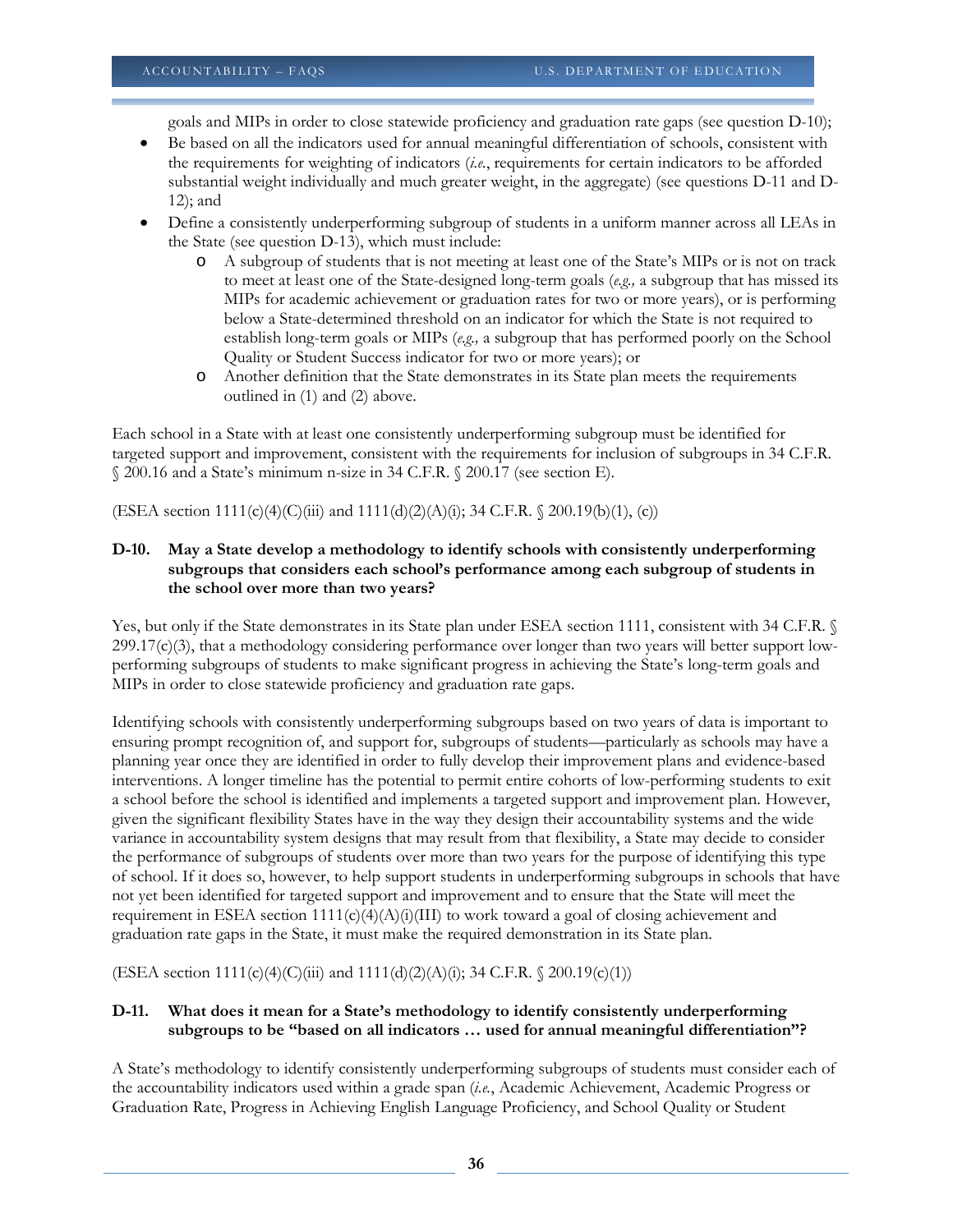Success). However, while each of these indicators must be considered in the methodology, a subgroup need not be underperforming on every indicator in order to meet a State's definition of a consistently underperforming subgroup. In fact, a State has discretion to define a consistently underperforming subgroup of students based on low performance on a single indicator, low performance on a particularly important measure within an indicator (*e.g.*, low academic achievement in reading/language arts or a low four-year ACGR), or missing the relevant long-term goals or MIPs in one subject. However, a State's methodology may not completely exclude any of the indicators, even if a State chooses for low performance by a subgroup on a single indicator to trigger identification for targeted support and improvement.

(ESEA section 1111(c)(4)(C)(iii); 34 C.F.R. § 200.19(c)(2))

#### **D-12. What does it mean for a State's methodology for identifying schools with consistently underperforming subgroups to be "consistent with the requirements for weighting of indicators"?**

Under ESEA section 1111(c)(4)(C)(ii) and 34 C.F.R. § 200.18(b)(1)-(2), the Academic Achievement, Graduation Rate, Academic Progress, and Progress in Achieving English Language Proficiency indicators must each be afforded "substantial" weight and must be afforded, in the aggregate, "much greater" weight than the indicators of School Quality or Student Success in the system of annual meaningful differentiation. Because schools with consistently underperforming subgroups of students must be identified based on the system of annual meaningful differentiation, consistent with ESEA section 1111(c)(4)(C)(iii) and 34 C.F.R. § 200.19(b), the provisions for weighting indicators within the system of annual meaningful differentiation also apply to a State's methodology for identifying those subgroups.

For example, a State that uses a system with two School Quality or Student Success indicators could determine that a subgroup would be identified for targeted support and improvement in a school if it met the State's criteria for consistent underperformance on any substantially weighted indicator (*i.e.*, Academic Achievement, Academic Progress or Graduation Rate; or Progress in Achieving English Language Proficiency) or both of the School Quality or Student Success indicators; however, if a subgroup only met the criteria for a single School Quality or Student Success indicator the subgroup would not be considered consistently underperforming by the State. This would be consistent with the requirement under ESEA section 1111(c)(4)(C)(ii) and 34 C.F.R. § 200.18(b)(1)-(2) that the remaining indicators receive "much greater" weight than the School Quality or Student Success indicators.

#### **D-13. What are other definitions a State may use to identify a consistently underperforming subgroup?**

A State has significant flexibility to develop a definition of consistently underperforming subgroup, consistent with ESEA section 1111(c)(4)(C)(iii), that meets the applicable regulatory requirements in 34 C.F.R. § 200.19(c)(3)(ii). For example, in addition to considering performance of a subgroup against a State's MIPs, a State might define consistently underperforming subgroup as:

- A subgroup of students that is performing at the lowest performance level on an indicator in the system of annual meaningful differentiation (*e.g*., a subgroup that is in the State's lowest performance level on the Academic Achievement indicator or on the Academic Progress indicator);
- A subgroup of students that is particularly low-performing on a measure within an indicator (*e.g.*, a student subgroup that is particularly low-achieving on the State's reading/language arts assessment or the mathematics assessment; or a subgroup that has a low four-year ACGR in a State whose Graduation Rate indicator includes both the four-year and extended-year ACGR); or
- A subgroup of students that is performing significantly below the average performance among all students, or the highest-performing subgroup, in the State, such that the performance gap is among the largest in the State. For example, a State could set its threshold so that any school with a subgroup performing at least 10 percentage points below, or more than one standard deviation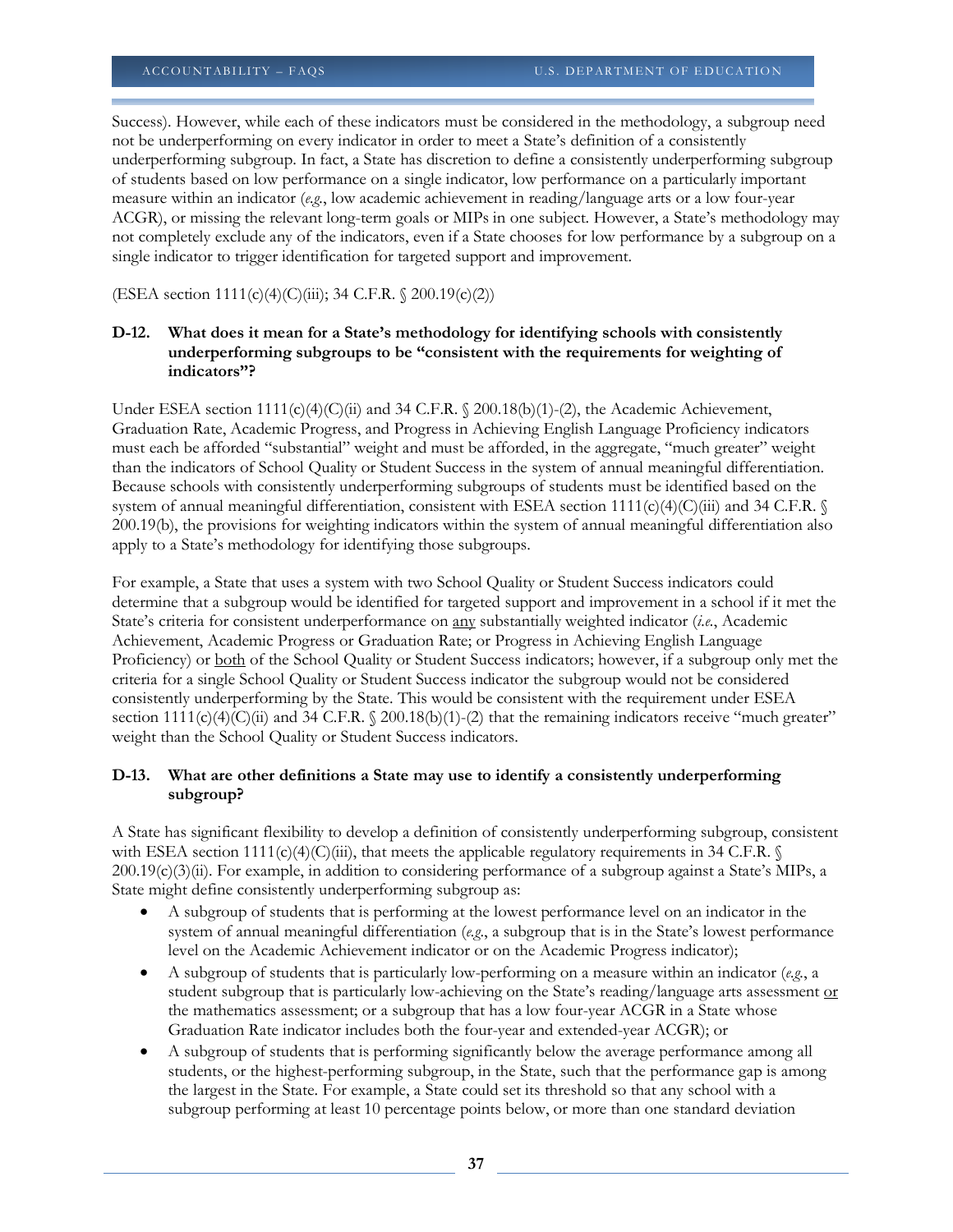below, the statewide average for two or more years on the Academic Achievement indicator would be identified.

These are merely examples of how a State might define consistently underperforming subgroup of students. A State may propose any other definition, provided that it meets the requirements of 34 C.F.R. § 200.19(c)(1)-(2), which are further explained in questions D-9 through D-12.

# **D-14. What is a school with a low-performing subgroup?**

A low-performing subgroup school is any school in which one or more subgroups of students is performing—using the State's methodology for identifying the lowest-performing schools for comprehensive support and improvement—at or below the performance of all students in any school identified based on being among the lowest-performing Title I schools. Each such school in a State must be identified for targeted support and improvement. A State must consider each of the individual subgroups of students included in its system of annual meaningful differentiation (see question A-2) when identifying schools with a low-performing subgroup.

Upon identification, in addition to meeting all of the requirements in 34 C.F.R. § 200.21 that apply to a school identified for targeted support due to one or more consistently underperforming subgroups, these schools are also subject to additional targeted support requirements with respect to both resource inequity review in 34 C.F.R. § 200.21(c)(7) and exit criteria in 34 C.F.R. § 200.21(f).

Note that this group of schools includes all schools that meet the definition, and is not limited to Title I schools.

(ESEA section 1111(d)(2)(C)-(D); 34 C.F.R. § 200.19(b)(2))

# **D-15. May non-Title I schools be identified for comprehensive or targeted support and improvement?**

Yes. In fact, non-Title I schools must be identified as some types of comprehensive or targeted support and improvement schools. Non-Title I schools that meet the State's identification criteria, consistent with all statutory and regulatory requirements, must be identified for:

- Comprehensive support and improvement: low graduation rate high schools;
- Targeted support and improvement: consistently underperforming subgroup schools; and
- Targeted support and improvement: low-performing subgroup schools.

Only Title I schools may be identified for comprehensive support and improvement based on being among the lowest-performing schools or chronically low-performing subgroup schools.

# **D-16. Which schools are eligible to receive section 1003(a) school improvement funds?**

Any school that is identified for comprehensive support and improvement under 34 C.F.R. § 200.19(a) or targeted support and improvement under 34 C.F.R. § 200.19(b) is eligible to receive school improvement funds. Note that only schools that meet statutory and regulatory requirements for the identification of comprehensive or targeted support and improvement schools are eligible to receive section 1003(a) school improvement funds, even if a State identifies additional categories of schools for improvement beyond comprehensive and targeted support and improvement (see question D-2).

# **D-17. If a non-Title I school receives section 1003(a) school improvement funds, is it obligated to comply with all Title I, Part A requirements?**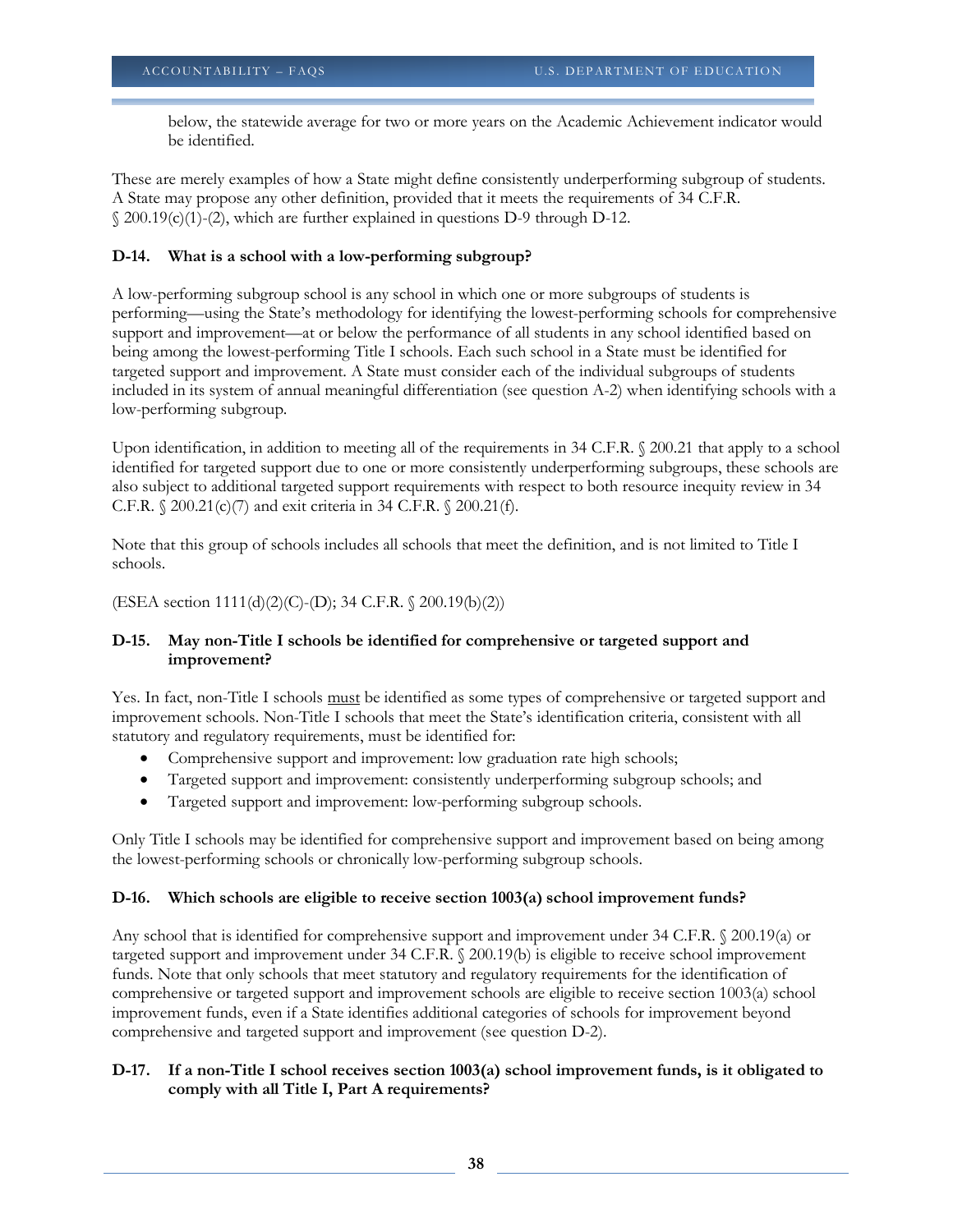No. The receipt of section 1003(a) funds does not transform a non-Title I school into a Title I school. A non-Title I school that receives section 1003(a) school improvement funds must comply only with the applicable requirements for comprehensive or targeted support and improvement.

# **D-18. May an LEA use section 1003(a) school improvement funds for general district-level improvement activities?**

An LEA may use section 1003(a) school improvement funds to pay for district-level activities to support implementation of comprehensive or targeted support and improvement activities in each comprehensive or targeted support school for which it receives school improvement funds. For example, an LEA might hire a district-level turnaround specialist to establish an "early warning system" designed to identify students in identified schools who may be at risk of failing to achieve high standards or graduate, or to support implementation of evidence-based interventions in such schools. However, an LEA may not use section 1003(a) school improvement funds to support district-level activities for schools that are not receiving those funds.

# **D-19. How frequently must a State identify schools for comprehensive support and improvement?**

A State must identify schools, including those that are the lowest-performing schools, high schools with low graduation rates, and schools with chronically low-performing subgroups, for comprehensive support and improvement at least once every three years. A State may, at its discretion, choose to identify the different types of comprehensive support and improvement schools on different timelines (*e.g.*, high schools with low graduation rates once every three years, and the lowest-performing five percent of Title I schools annually), so long as all types of comprehensive support and improvement schools are identified at least once every three years.

Note that, because identified schools may use the year of their identification for planning to implement their comprehensive support and improvement plans under 34 C.F.R. § 200.22(d)(5) and because States may set exit criteria for such schools to improve after no longer than four years under 34 C.F.R. § 200.19(f)(1)(ii), a State choosing to identify such schools once every three years may identify a new cohort of schools for comprehensive support and improvement even as previously identified schools continue to implement their support and improvement plans, depending on the State's exit criteria.

 $(ESEA 1111(c)(4)(D)(i); 34 C.F.R. \S 200.19(d)(1)(i))$ 

#### **D-20. Must a State use data from the preceding school year to inform identification of schools for comprehensive or targeted support and improvement?**

In general, a State must use data from the preceding school year to inform identification (*e.g.*, data from the 2017–2018 school year inform identification for the 2018–2019 school year), but can also choose to average that data with data from one or two school years prior to the preceding school year (see questions C-11 and C-13). However, for purposes of calculating the Graduation Rate indicator only, rather than using data from the preceding school year, a State may use data from the school year immediately prior to the preceding school year (*e.g.*, data from the 2016–2017 school year to inform identification for the 2018–2019 school year). Using lagged graduation rate data may help States more accurately include summer graduates in their calculations of the ACGR to determine whether a high school should be identified for support and improvement. A State choosing to use lagged graduation rate data may still average that data with data from one or two earlier school years.

 $(34 \text{ C.F.R. } \S 200.19(d)(2)(ii))$ 

# **D-21. When must a State first identify chronically low-performing subgroup schools for**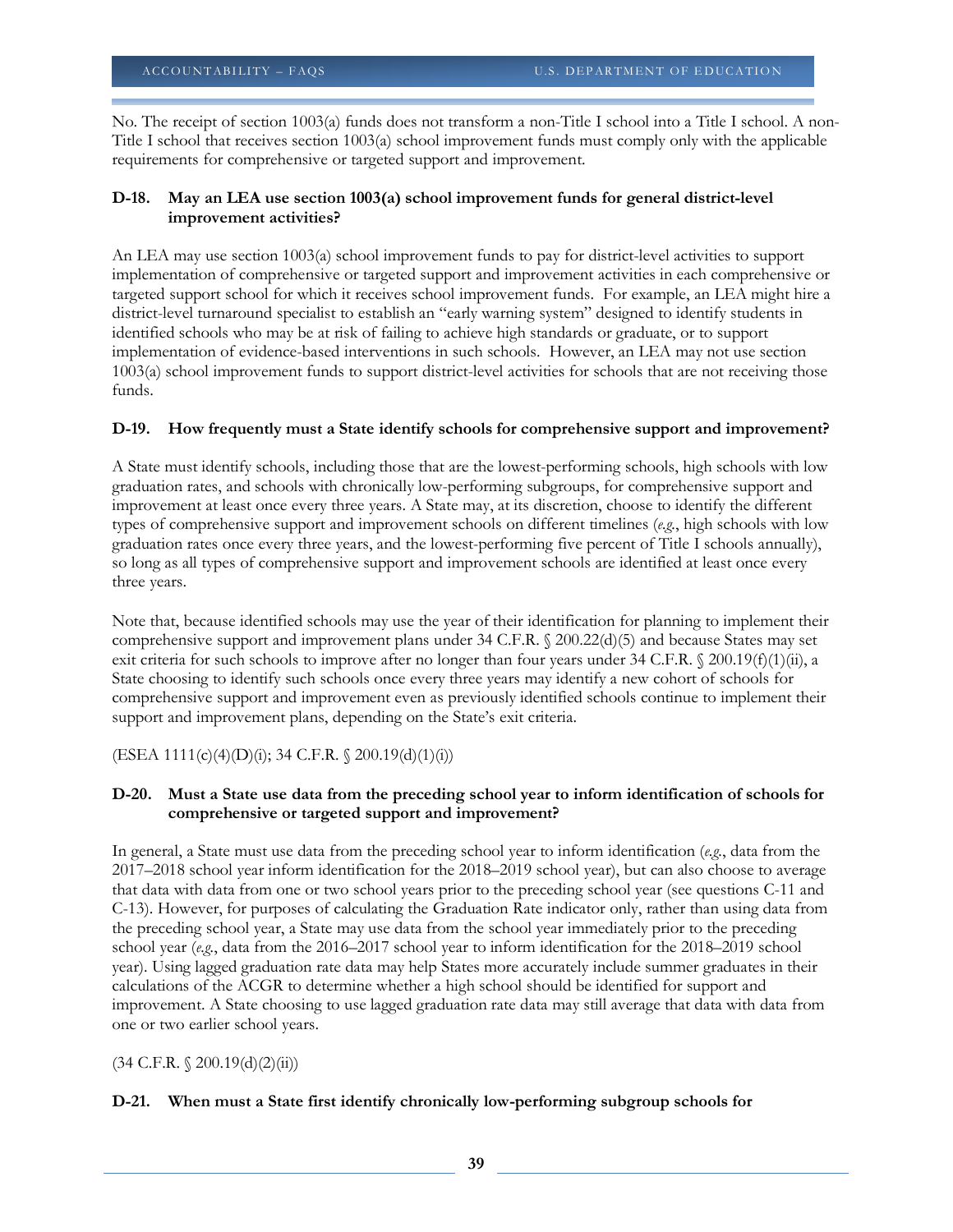#### **comprehensive support and improvement?**

The year in which a State must first identify chronically low-performing subgroup schools for comprehensive support and improvement will depend on the State-determined number of years for a school with lowperforming subgroups to meet the exit criteria for such schools (see question D-1). Each State must identify its first cohort of schools with low-performing subgroups for targeted support and improvement by the start of the 2018–2019 school year. After a State-determined number of years, established by each State in its uniform exit criteria (see questions E-34 and E-35), a State will determine whether each Title I-participating school from this first cohort of schools with low-performing subgroups has successfully met its exit criteria; any Title I-participating school in the cohort that fails to meet the exit criteria must be identified for comprehensive support and improvement as a chronically low-performing subgroup school. For example, if a State determines that any Title I school with a low-performing subgroup that does not improve after implementing a targeted support plan for three years (including any planning years) must be identified as a chronically low-performing subgroup school, that State would first identify chronically low-performing subgroup schools by the start of the 2021–2022 school year.

We encourage States to consider how their timeline for identification of chronically low-performing subgroup schools interacts with and aligns to other required timelines in the accountability system, such as the timeline the State uses to identify schools for comprehensive support and improvement generally (at least once every three years). A State may find that it makes sense to establish exit criteria that determine which Title I schools with low-performing subgroups in additional targeted support and improvement should be moved to comprehensive support and improvement status as a chronically low-performing subgroup school *prior* to newly identifying other schools to implement an additional targeted support and improvement plan for the first time. This would result in exit criteria that set expectations for improvement over no more than three years.

# **D-22. How frequently must a State identify schools for targeted support and improvement based on having one or more consistently underperforming subgroups?**

Each State must annually identify schools for targeted support and improvement based on having one or more consistently underperforming subgroups (ESEA section  $1111(c)(4)(C(iii); 34 C.F.R. \S 200.19(d)(1)(ii))$ .

# **D-23. How frequently must a State identify schools for targeted support and improvement based on having one or more low-performing subgroups?**

Each State must identify schools with one or more low-performing subgroups at least once every three years, on the same timeline as the State identifies schools for comprehensive support and improvement (34 C.F.R. §  $200.19(d)(1)(iii)(B), (C).$ 

# **D-24. By when must a State notify an LEA that serves one or more schools identified for comprehensive or targeted support and improvement of such identification?**

A State must notify each LEA that serves one or more schools identified for comprehensive or targeted support and improvement of such identification as soon as possible, but no later than the beginning of the school year for which such school is identified, consistent with ESEA section  $1111(d)(1)(A)$  and  $(2)(A)$  and with 34 C.F.R.  $\{\$ 200.21(a) \text{ and } 200.22(a)(1) \}$ .

For example, if a school is identified for comprehensive support and improvement based on data from the 2017–2018 school year—and, if the State averages data over two or three school years for calculating the school's performance on the accountability indicators as permitted under 34 C.F.R.  $\&$  200.20(a)(i), data from the 2016–2017 and 2015–2016 school years—the LEA must be notified of its identification by the beginning of the 2018–2019 school year.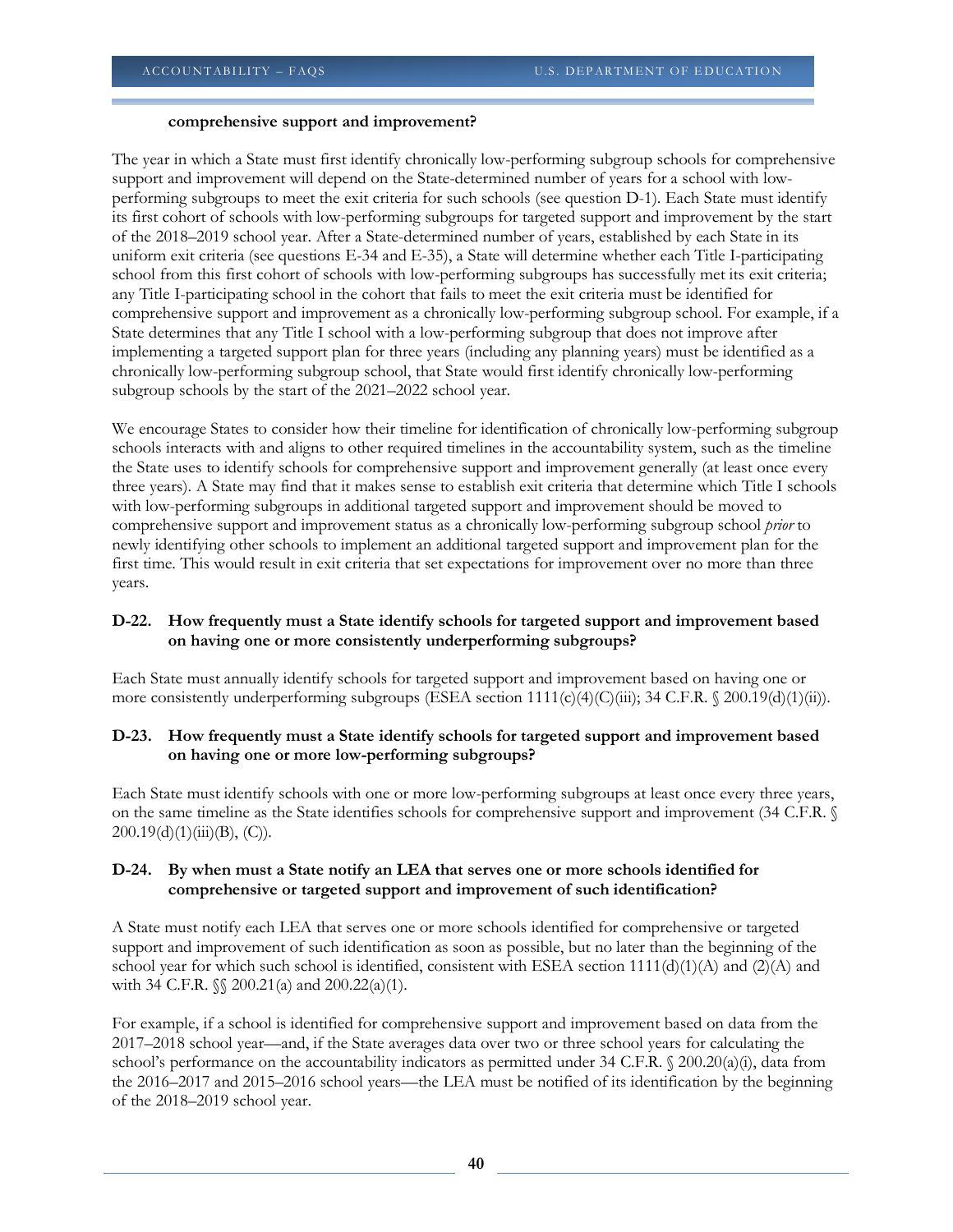#### **D-25. What requirements must an LEA meet with respect to the format of the notice it provides to parents that a school has been identified for comprehensive support and improvement?**

The notice to parents of a school's identification must be:

- In an understandable and uniform format (see question D-28);
- To the extent practicable, written in a language that parents can understand or, if it is not practicable to provide written translations to a parent with LEP, orally translated for that parent (see question D-29); and
- Upon request by a parent who is an individual with a disability as defined by the Americans with Disabilities Act (42 U.S.C. § 12102), provided in an alternative format accessible to that parent (see question D-30)**.**

(34 C.F.R. § 200.21(b)(1)-(3))

#### **D-26. What information must be included in the notice an LEA must give to parents of each student enrolled in a school that is identified for support and improvement?**

An LEA with one or more schools identified for comprehensive or targeted support and improvement must notify parents of each student enrolled in the school of the school's identification, including, at a minimum:

- The reason or reasons for the identification (*e.g.*, low performance of all students, low high school graduation rate, chronically low-performing subgroup, or the subgroup(s) that are consistently underperforming, that are low-performing, or, at the State's discretion, that did not meet a 95 percent participation rate); and
- An explanation of how parents can become involved in the needs assessment, if applicable, for the school and in developing and implementing the school's support and improvement plan.

(34 C.F.R. §§ 200.21(b) and 200.22(b)(2))

ESEA section 8101(38) defines "parent" to include "a legal guardian or other person standing in loco parentis (such as a grandparent or stepparent with whom the child lives, or a person who is legally responsible for the child's welfare)."

# **D-27. If a school is identified for comprehensive or targeted support and improvement for more than one reason, must an LEA include all applicable reasons in the notice to parents?**

Yes. An LEA's notification to parents must include "the reason or reasons" for a school's identification (34 C.F.R. §§ 200.21(b), 200.22(b)(2)(i) (emphasis added)). For example, if a school is identified because the economically disadvantaged subgroup of students is identified as consistently underperforming and the EL subgroup of students is identified as low-performing, the LEA must include both reasons for identification in its notice to parents.

#### **D-28. How might an LEA ensure that the notification to parents regarding a school's identification for comprehensive or targeted support and improvement is in an "understandable and uniform format"?**

The notification should use simple, plain language, and should avoid legal or professional educational terms that may be confusing or intimidating to parents. Notice that is understandable should enable parents to be engaged in development and implementation of the school support and improvement plan (including, if applicable, the needs assessment that will inform the selection of school improvement strategies), more meaningfully participate in school improvement activities, and take an active role in supporting their child's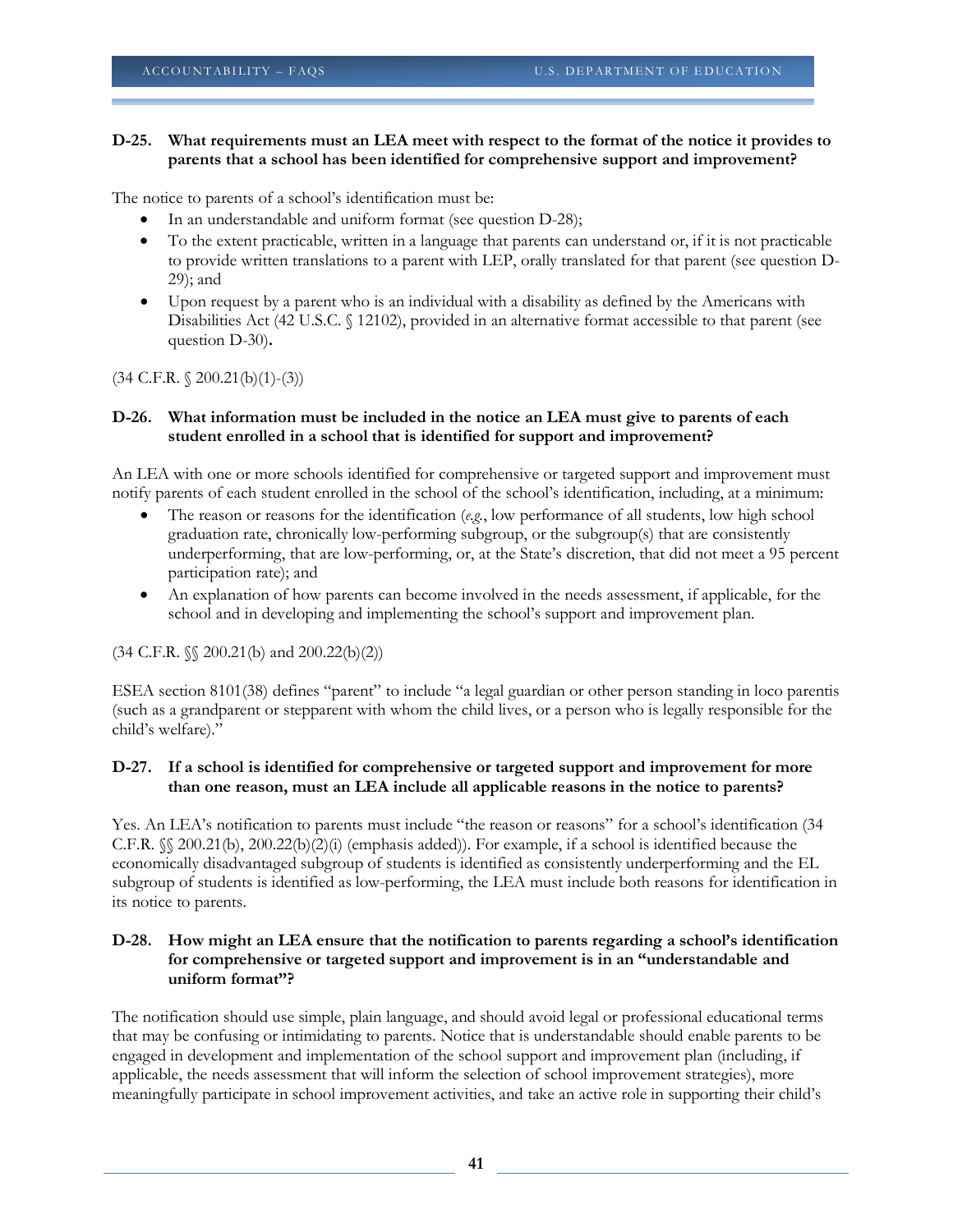education. Such notice may include opportunities for parents to get involved in the development and implementation of the comprehensive or targeted support and improvement plan. The LEA can also develop a standardized template, with stock language, to use for all such notices in order to ensure that all parents in identified schools are receiving accurate and complete information; a State could also consider developing such a template for use by its LEAs.

# **D-29. What are an LEA's obligations with respect to providing notice of school identification to parents with LEP?**

The regulations require that notice of a school's identification for comprehensive or targeted support and improvement be written in a language that parents can understand, "to the extent practicable" (34 C.F.R.  $\%$ 200.21(b)(2), 200.22(b)). An LEA has discretion to determine whether, and the circumstances under which, providing a written translation is "practicable." However, if written translations are not practicable, the LEA must provide information orally to LEP parents in a language that they understand.

In addition, under Title VI and its implementing regulations, States and LEAs have an obligation to ensure meaningful communication with LEP parents in a language they can understand and to adequately notify LEP parents of information about any program, service, or activity of a school district or State that is called to the attention of non-LEP parents. Further information on State and LEA obligations to communicate with LEP parents can be found in the Dear Colleague Letter jointly released by the Department of Education and [the Department of Justice](http://www2.ed.gov/about/offices/list/ocr/letters/colleague-el-201501.pdf) in January 2015. For further information about communication with LEP individuals please see the Department of Justice's Guidance on Title VI and Executive Order 13166, which may be found in the Federal Register, 67 Fed. Reg. 41455-41472 (June 18, 2002), or online at: [www.lep.gov.](https://share.ed.gov/teams/OPEPD/OPEPDFrontOffice/ESEAR/Shared%20Documents/ESSA%20Regulations/Accountability%20Plus/Accountability/Guidance/Second%20Round%20of%20Clearance/www.lep.gov)

# **D-30. How might an LEA provide notice of school identification in a manner that is accessible to a parent who is an individual with a disability, including if an LEA provides notice on its Web site?**

While 34 C.F.R.  $\&$  200.21(b)(3) requires an LEA to provide parental notice of school identification, upon request by a parent who is an individual with a disability as defined by the ADA, in an alternative format accessible to that parent, States and LEAs have concurrent obligations under Section 504 and Title II of the ADA, which require that covered entities provide persons with disabilities with effective communication and reasonable accommodations necessary to avoid discrimination, unless it would result in a fundamental alteration in the nature of a program or activity or in undue financial and administrative burdens.

In the case of an LEA making notice of school identification available on its Web site, accessibility of such notices and other information provided on Web sites is required not only by the ESEA and its implementing regulations, but also by the Federal civil rights requirements of Section 504 (29 U.S.C. § 794) and Title II of the ADA (42 U.S.C. §§ 12131 et seq.), and their implementing regulations. Although the Department does not require LEAs to use specific Web site accessibility standards, the Department has found that, generally, the best way to ensure compliance with accessibility requirements is to adhere to modern standards such as the Web Content Accessibility Guidelines (WCAG) 2.0, Level AA standard, which includes criteria that provide comprehensive Web accessibility to individuals with disabilities, including those with visual, auditory, physical, speech, cognitive, developmental, learning, and neurological disabilities. WCAG has been designed to be technology-neutral, and Level AA conformance is widely used. Accordingly, we strongly encourage LEAs that provide notices to parents via Web sites to consider that standard as they take steps to ensure that their Web sites comply with the statutory and regulatory requirements of the ESEA and with Federal civil rights laws. We note the developers of WCAG 2.0 have made an array of technical resources available on the World Wide Web Consortium (W3C) Web site at no cost to assist entities in implementing the standard. For more information, see: [www.w3.org/WAI/.](http://www.w3.org/WAI/)

In addition, we note that, although parents with disabilities have the right to request notification in accessible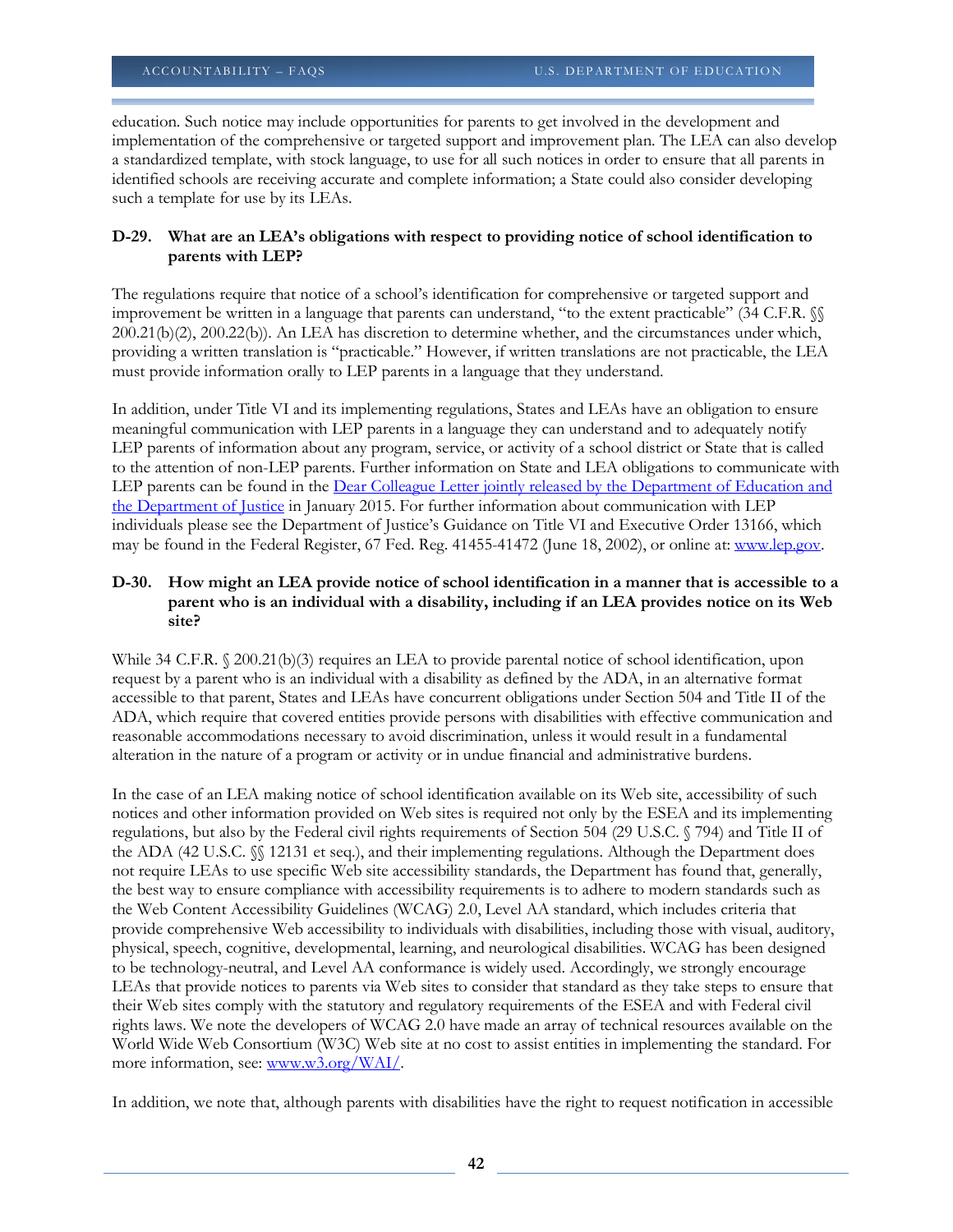formats, we encourage States and LEAs to make all information and notices they provide to parents and families accessible proactively so that parents do not have to routinely make such requests. For example, one way an LEA can promote accessibility would be to produce materials in common alternative formats in advance so that they are available to persons with disabilities as soon as they are requested, and to provide such materials on an accessible Web site.

# E. OTHER TOPICS

#### **Disaggregation of Data and Subgroups of Students**

**E-1. Must a State's minimum n-size for the "all students" group be the same as that for each subgroup?**

Yes. A State must establish the same minimum n-size for the "all students" group and for each subgroup, including any additional subgroups a State includes in its accountability system. If the number of all students in a school is less than a State's minimum n-size, the State may develop an alternative methodology in order to meet the requirements for annual meaningful differentiation for the school, consistent with 34 C.F.R. § 200.18(a) and  $(d)(1)(iii)$  (see questions C-26 and C-27).

(ESEA section 1111(c)(3)(A)(i); 34 C.F.R. § 200.17(a)(2)(i))

#### **E-2. Must a State use the same minimum n-size for reporting that it uses for accountability?**

No. A State may use a smaller minimum n-size for reporting than it uses for accountability. When presenting data on a report card, a State or LEA must ensure that it protects the privacy of individuals, consistent with ESEA section 1111(i) and 34 C.F.R. § 200.17(b). Accordingly, the number of students in a category of reported data must be sufficient so that it does not reveal personally identifiable information about an individual student. For more information on identifying a minimum n-size for reporting purposes, see "*[State](http://www2.ed.gov/policy/elsec/leg/essa/essastatereportcard.pdf)  [and Local Report Cards under Title I, Part A of the ESEA, As Amended](http://www2.ed.gov/policy/elsec/leg/essa/essastatereportcard.pdf)*." Whether a State chooses the same or a smaller minimum n-size for reporting than it uses for accountability, it must use the same minimum n-size for reporting disaggregated information for the all students group and for each subgroup of students.

(ESEA section 1111(c)(3); 34 C.F.R. § 200.17(a)(2)(iv))

#### **E-3. Must a State use the same minimum n-size for all accountability purposes (**i.e.**, calculating performance against long-term goals, MIPs, and any measure within any indicator)?**

Yes. Consistent with ESEA section  $1111(c)(3)$ , a State must use the same minimum n-size for all accountability purposes, including measuring school performance for each indicator, and each measure within each indicator. For example, a State that uses a minimum n-size of 20 for purposes of determining performance on the Graduation Rate indicator would need to use a minimum n-size of 20 for all other accountability purposes, as well, and could not, for example, use a minimum n-size of 25 for purposes of determining performance on the Academic Achievement indicator (34 C.F.R. § 200.17(a)(2)(ii)).

#### **E-4. What information regarding its minimum n-size must a State submit as part of its State plan?**

Each State must include the following information in its State plan under ESEA section 1111, consistent with 34 C.F.R. § 299.17(b)(4):

• A description of how the State's minimum n-size is based on sound methodology and is sufficient to yield statistically reliable information for each purpose for which disaggregated data are used, while ensuring, to the maximum extent practicable, that each student subgroup described in question A-2 is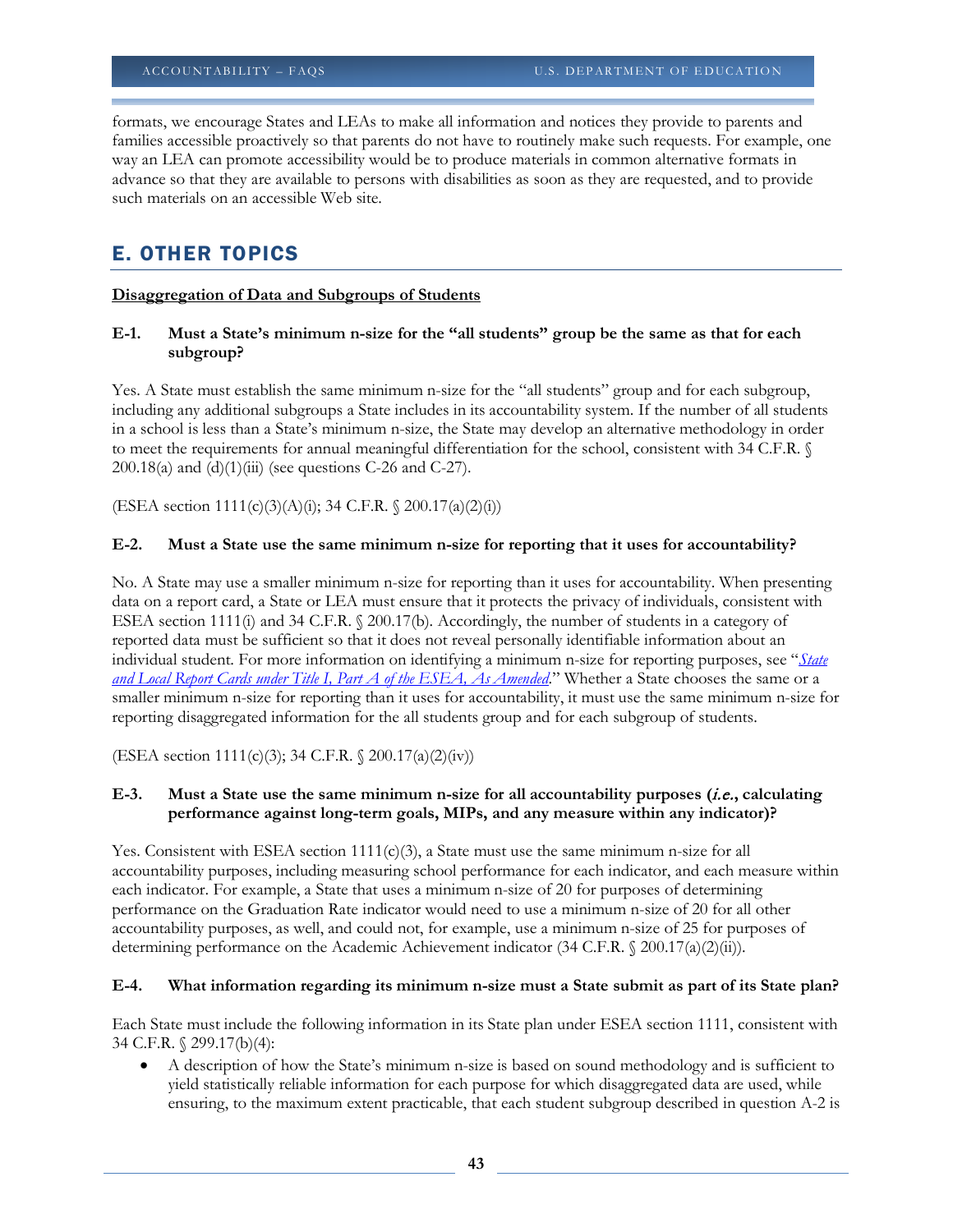included at the school level for meaningful differentiation and identification of schools;

- An explanation of how other components of the statewide accountability system, such as the State's uniform procedure for averaging data (see questions C-11 to C-13), interact with the State's minimum n-size to affect the statistical reliability and soundness of accountability data and to ensure the maximum inclusion of all students and each subgroup of students;
- A description of the strategies the State uses to protect the privacy of individual students for each purpose for which disaggregated data is required, including reporting on State and LEA report cards and the statewide accountability system;
- Information regarding the number and percentage of all students and students in each subgroup for whose results schools would not be held accountable in the State accountability system for annual meaningful differentiation. For instance, if a State chose an n-size of 20, it must provide the number and percentage *of students* in each subgroup that are excluded from school-level accountability determinations statewide using that n-size; this is distinct from the information required from States proposing to use an n-size larger than 30 regarding the number and percentage *of schools* held accountable for the results of students in each subgroup.

(ESEA section 1111(c)(3); 34 C.F.R. § 200.17(a)(3)(i)-(v))

#### **E-5. What additional information must a State provide in its State plan if it proposes to use a minimum n-size larger than 30 students?**

If a State proposes to use a minimum n-size larger than 30 students, in addition to the information described in question E-4, a State must also provide in its State plan under ESEA section 1111, and consistent with 34 C.F.R. § 299.17(b)(4), a justification for its proposed minimum n-size, explaining how a minimum n-size larger than 30 promotes sound, reliable accountability determinations. The justification must be supported with data on the number and percentage of schools in the State that would not be held accountable for the results of students in each subgroup ( in the accountability system under the minimum n-size proposed by the State compared to the number and percentage of schools in the State that would not be held accountable for the results of students in each subgroup if the minimum number of students were 30.

(ESEA section 1111(c)(3); 34 C.F.R. § 200.17(a)(3)(v))

#### **E-6. If there are not a sufficient number of students in a subgroup for that subgroup to be included for accountability or reporting purposes at the school level, must students in the subgroup be included for reporting purposes at the LEA or State level?**

Yes. A State must include students in disaggregated information at each level for which the number of students is statistically sound and reliable, including for reporting information that is required to be disaggregated on LEA and State report cards (34 C.F.R. § 200.17(d)).

# **E-7. Which students are included in the "economically disadvantaged students" subgroup?**

States have discretion to decide how to differentiate between economically disadvantaged and noneconomically disadvantaged students. In the past, many States have relied on free or reduced-price lunch (FRL) participation under the National School Lunch Program (NSLP) as a proxy for family income. However, a growing number of schools are participating in the NSLP under special provisions (*i.e.*, the Community Eligibility Provision (CEP), Provision 2, or Provision 3), which expand and facilitate participation in the program by permitting eligible schools to provide meal service to all students at no charge regardless of individual students' status economic status. As a result, the pool of students who are eligible for or participate in the NSLP in these schools may be greater than the pool of students that the State or LEA considers economically disadvantaged. States may therefore choose to rely on a different method to disaggregate students by family income, such as students identified through direct certification for NSLP, or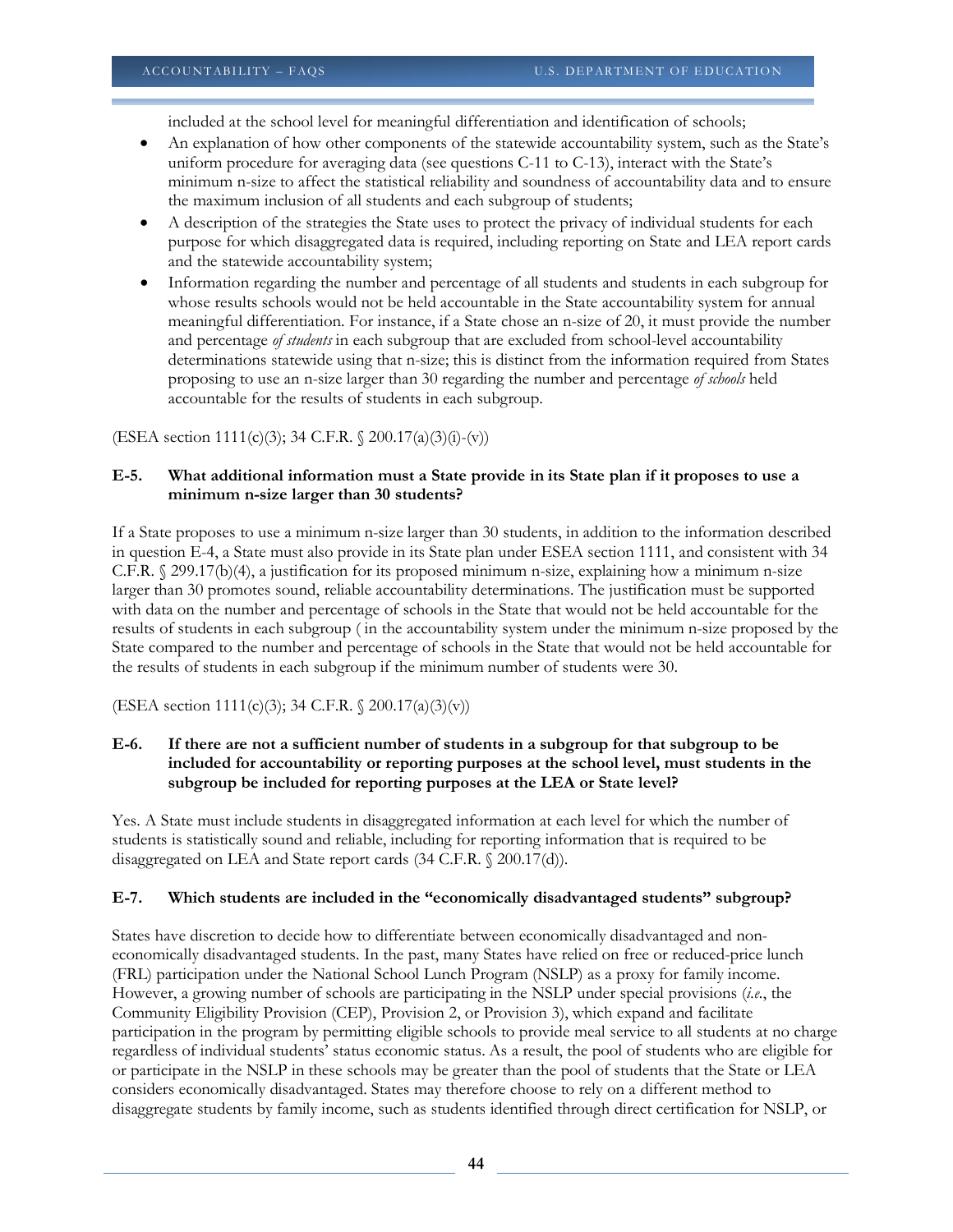family participation in assistance programs like the Temporary Assistance for Needy Families (TANF) program or the Supplemental Nutrition Assistance Program (SNAP). The National Center for Education Statistics' [Forum Guide to Alternative Measures of Socioeconomic Status in Education Data Systems](http://nces.ed.gov/forum/pub_2015158.asp) may be a helpful resource.

We strongly encourage States to consider using direct certification, possibly in combination with other methods, in order to identify the students in a school who are economically disadvantaged. Consistent with existing guidance on the effect of NSLP special provisions on Title I[,5](#page-44-0) however, States that use NSLP data to identify the economically disadvantaged subgroup may also continue to consider all students in a Provision 2, Provision 3, or CEP school as economically disadvantaged. Regardless of how a State defines "economically disadvantaged," a State must use a consistent statewide definition to ensure comparability of data.

(ESEA section 1111(c)(2); 34 C.F.R. § 200.16(a))

#### **E-8. Which major racial and ethnic groups must a State include in its accountability system?**

A State must include, separately, information related to students from each major racial and ethnic group, as such groups are defined by the State. Federal guidance issued in the Federal Register on October 19, 2007 (see 72 Fed. Reg. 59267) included the following seven racial and ethnic groups:

- American Indian or Alaskan Native;
- Asian;
- Black or African American;
- Hispanic/Latino;
- Native Hawaiian or Other Pacific Islander;
- White; and
- Two or more races.

While States are not required to submit all racial and ethnic student-level data described in that guidance for ESEA accountability purposes, a State may find the guidance helpful in determining its major racial and ethnic groups. In addition, a State must describe, in its State plan under ESEA section 1111 and consistent with 34 C.F.R. § 299.17(b)(2), the major racial and ethnic groups it will include for accountability purposes. A State must include data for students within all approved racial and ethnic subgroups that meet the State's minimum n-size in accountability determinations for a particular school. As discussed further above, students from multiple different major racial and ethnic subgroups in a State cannot be combined into a single combined subgroup, or a "super-subgroup," as a substitute for considering student data in each of the major racial and ethnic groups separately. A State must amend its State plan should it determine a need to change the major racial and ethnic groups it uses for reporting Title I accountability and assessment data.

(ESEA section 1111(c)(2); 34 C.F.R. § 200.16(a), (e))

# **E-9. May a State include the performance of a former EL or former child with a disability for purposes of calculating performance of the EL or children with disabilities subgroup on any indicator other than the Academic Achievement indicator?**

Yes. A State may include the performance of a former EL or a former child with a disability in the applicable

<span id="page-44-0"></span> $\overline{a}$ <sup>5</sup> For additional information on CEP, Provision 2, and Provision 3, please refer to the Department's March 2015 nonregulatory guidance "*[The Community Eligibility Provision and Selected Requirements Under Title I, Part A of the Elementary and](http://www2.ed.gov/programs/titleiparta/15-0011.doc)  [Secondary Education Act](http://www2.ed.gov/programs/titleiparta/15-0011.doc)*" and the February 20, 2003[, joint letter from the Department and the U.S. Department of](http://www2.ed.gov/programs/titleiparta/22003.html)  [Agriculture](http://www2.ed.gov/programs/titleiparta/22003.html) regarding Provisions 2 and 3.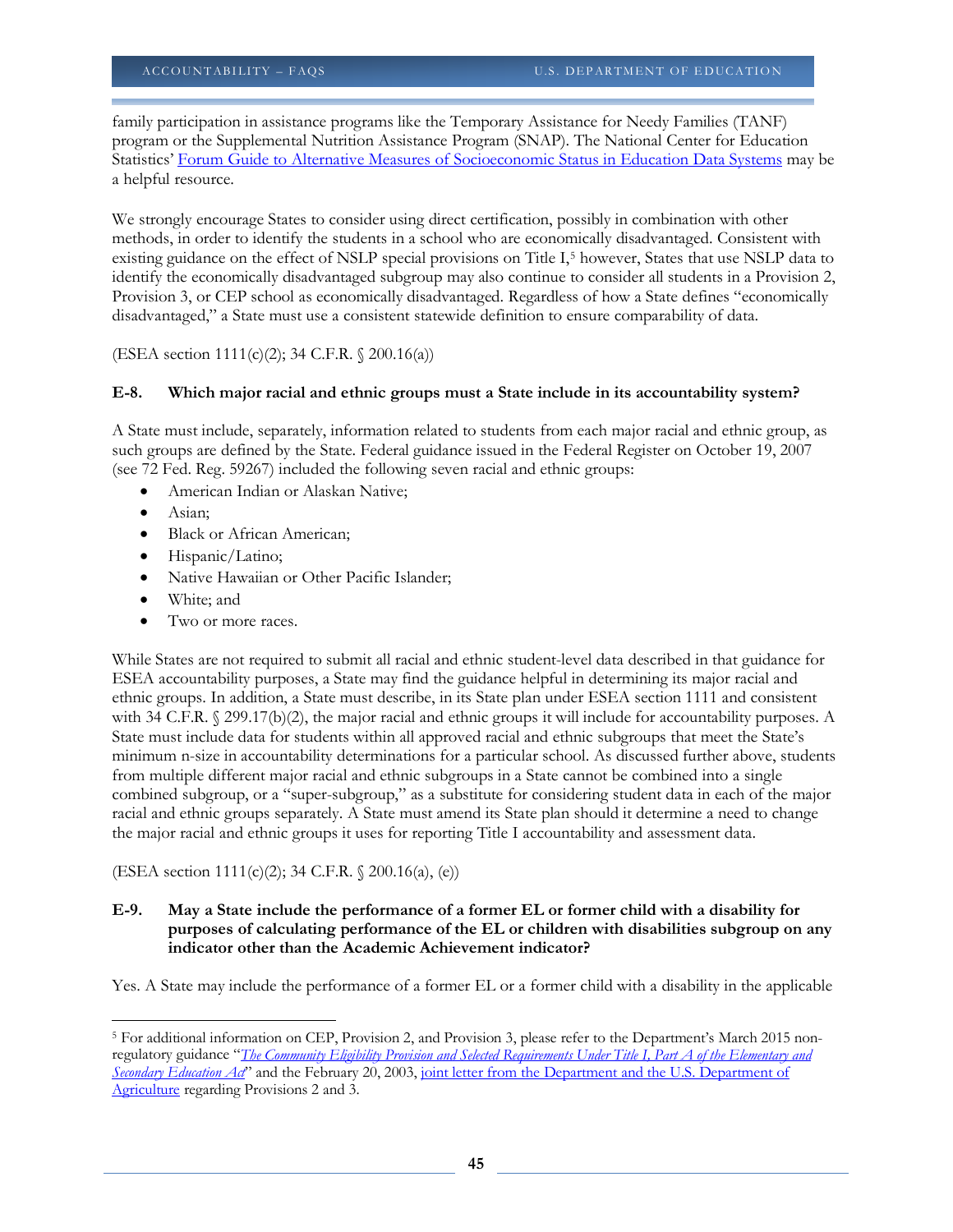subgroup for up to four years or up to two years, respectively, after the student ceases to be identified as an EL or child with a disability for any indicator that uses data from the assessments requirement under ESEA section  $1111(b)(2)(B)(v)(I)$  (*i.e.*, the statewide mathematics and reading/language arts assessments). Thus, a State may include former ELs and former children with disabilities in those subgroups for purposes of calculating the Academic Achievement indicator and the Academic Progress indicator, if the latter measures growth on those statewide assessments. Similarly, if a State includes a measure of the percentage of students scoring at advanced levels on the statewide reading/language arts or mathematics assessments in a School Quality or Student Success indicator, that measure may include former ELs or former children with disabilities in the respective subgroup. However, a State may not include former ELs or former children with disabilities in the respective subgroup when calculating a measure of, for example, school discipline data that is used in a School Quality or Student Success indicator, because that data is not provided through the statewide assessments.

A State is also required to include the performance of former ELs and former children with disabilities for purposes of reporting the ACGR of the EL and children with disabilities subgroups under the ESEA, if such students were members of those subgroups at any point during the relevant cohort period.

(ESEA section 1111(b)(3)(B); 34 C.F.R. §§ 200.16(d)(1) and 200.34(e)(2))

**E-10. If a State chooses to include the scores of former ELs or former children with disabilities in the respective subgroups for calculating school performance on an indicator that uses State assessment data, may the State include in those calculations only the scores of certain former ELs or certain former children with disabilities?**

No. Under 34 C.F.R. § 200.16(b) and (c)(1), if a State decides to include the scores of former children with disabilities and former ELs in calculating subgroup performance on an indicator based on data from the statewide assessments in reading/language arts and mathematics, it must include in those calculations the scores of all such students. A State may not include just the scores of some students—for example, those who perform at the highest levels on the State assessments—and exclude the scores of others. Otherwise, a State would not be using "a uniform statewide procedure… that includes all such students."

Note that former ELs and former children with disabilities also must always be included in calculating the performance of any other subgroup to which they belong (*e.g.*, economically disadvantaged students, the applicable racial or ethnic group).

# **E-11. May a State include the performance of a former EL or a former child with a disability for purposes of reporting performance of the relevant subgroup on a State or LEA report card?**

In general, a State may not include former ELs or former children with disabilities for the purpose of reporting on the academic achievement of the EL or children with disabilities subgroup on the statewide assessments, or for purposes of reporting on any other required data for that subgroup. However, if a State chooses to include former ELs or former children with disabilities in the applicable subgroup for any of its indicators that use State reading/language arts and mathematics assessment data, the State would, in reporting on a school's performance on that indicator, include the former ELs in the EL subgroup and former children with disabilities in the children with disabilities subgroup.

Further, consistent with 34 C.F.R.  $\Diamond$  200.34(e)(2), a State must report the ACGR such that students in the cohort who were ELs or children with disabilities at any time during the cohort period are included in, as applicable, the EL or children with disabilities subgroup. See "*[High School Graduation Rate: Non-Regulatory](http://www2.ed.gov/policy/elsec/leg/essa/essagradrateguidance.pdf)  [Guidance](http://www2.ed.gov/policy/elsec/leg/essa/essagradrateguidance.pdf)*" for additional information regarding this requirement and calculation of the ACGR.

(ESEA section 1111(b)(3)(B) and 1111(h)(1)(C); 34 C.F.R. § 200.16(d)(2))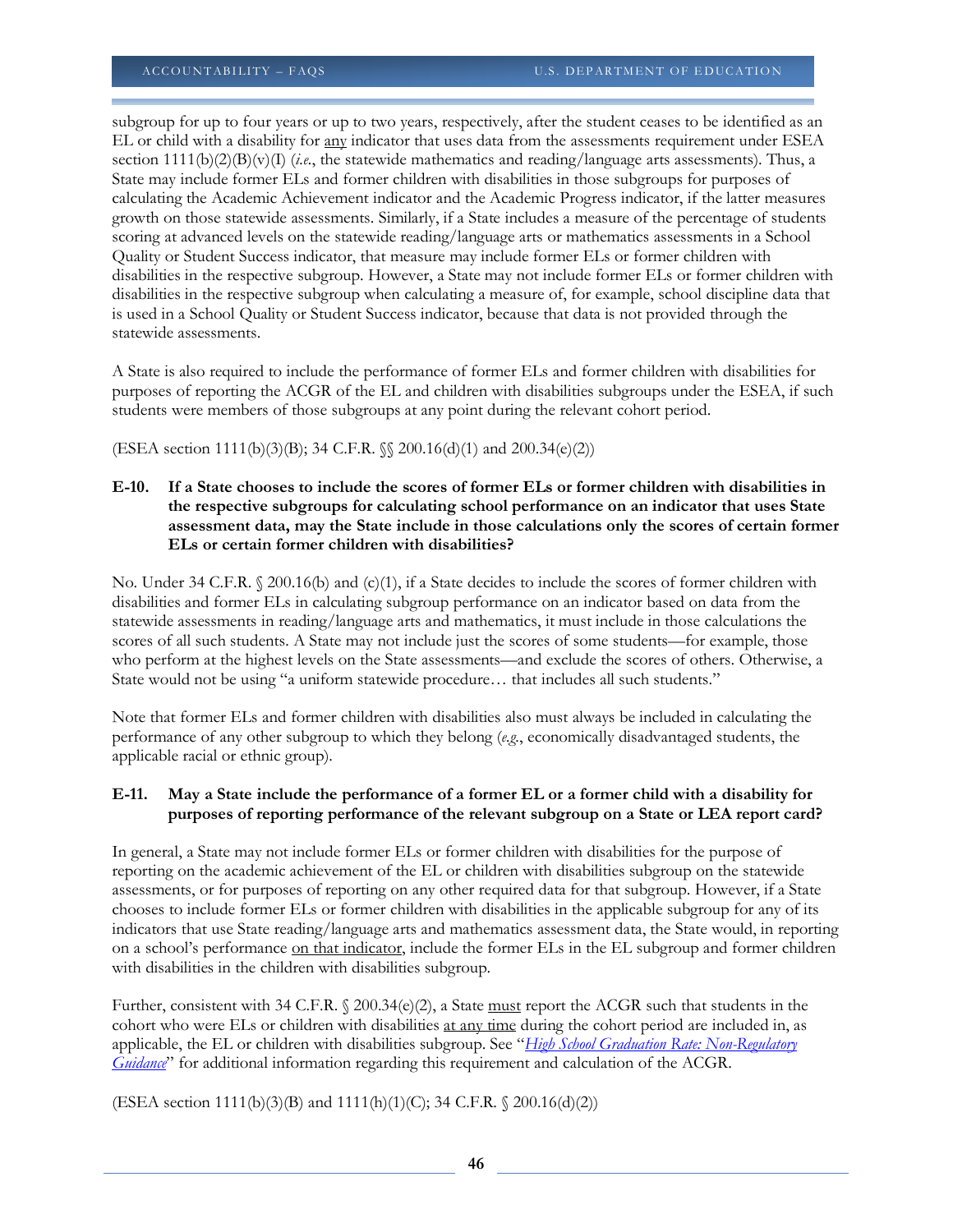#### **E-12. Must a State include English learners with a disability in the EL subgroup for accountability purposes?**

Yes. All ELs, including ELs with a disability that receive services under the IDEA, Section 504, or Title II of the ADA, must be included in the EL subgroup for purposes of all accountability determinations that are based on subgroup performance.

#### **Long-Term Goals and Measurements of Interim Progress (MIPs)**

#### **E-13. What are the State-designed long-term goals and measurements of interim progress?**

Each State must establish ambitious State-designed long-term goals and MIPs, focused on key indicators within the statewide accountability system (ESEA section  $1111(c)(4)(A)$ ; 34 C.F.R. § 200.13). Goals, which cover a State-determined period of time, provide stakeholders, including State and local leaders, educators, parents, and other members of the community, with an objective long-term target against which to measure school and LEA performance across the State.

While goals may cover performance over a number of years, MIPs are unique targets (typically set on an annual basis) within the time period covered by the longer-range goals that help determine if the State, districts, and schools are on track to meet the long-term goals.

#### **E-14. In establishing long-term goals and MIPs for improved student academic achievement, what measure of achievement must a State use?**

A State must establish long-term goals and MIPs for improved academic achievement based on the percentage of students attaining grade-level proficiency or above on the annual statewide reading/language arts and mathematics assessments under ESEA section 1111(b)(2)(B)(v)(I). To measure grade-level proficiency for all public school students, a State must use its statewide academic achievement standards, consistent with ESEA section 1111(b)(1), except for students with the most significant cognitive disabilities, whose performance may be assessed *(i.e.*, using the State's alternate assessment) against alternate academic achievement standards defined by the State consistent with ESEA section  $1111(b)(1)(E)$ .

(ESEA section 1111(c)(4)(A)(i)(I)(aa); 34 C.F.R. § 200.13(a)(1)(i), (a)(2)(i))

#### **E-15. In establishing long-term goals and MIPs for improved graduation rates, what graduation rate calculation may a State use?**

A State must establish long-term goals and MIPs for improved high school graduation rates based on the four-year ACGR. In addition, if a State chooses to include an extended-year ACGR as part of its Graduation Rate indicator in its accountability system, it must also establish long-term goals and MIPs for that extendedyear ACGR.

(ESEA section 1111(c)(4)(A)(i)(I)(bb); 34 C.F.R. § 200.13(b)(2))

#### **E-16. How might a State establish MIPs that require greater rates of improvement for subgroups that are lower-achieving or that graduate high school at lower rates than other subgroups?**

In setting MIPs for academic achievement and graduation rates, the State's methodology must take into account the improvement necessary for *each* subgroup of students to make significant progress in closing statewide proficiency and graduation rate gaps, such that a State's MIPs require greater rates of improvement for subgroups that are lower-achieving or that graduate high school at lower rates (ESEA section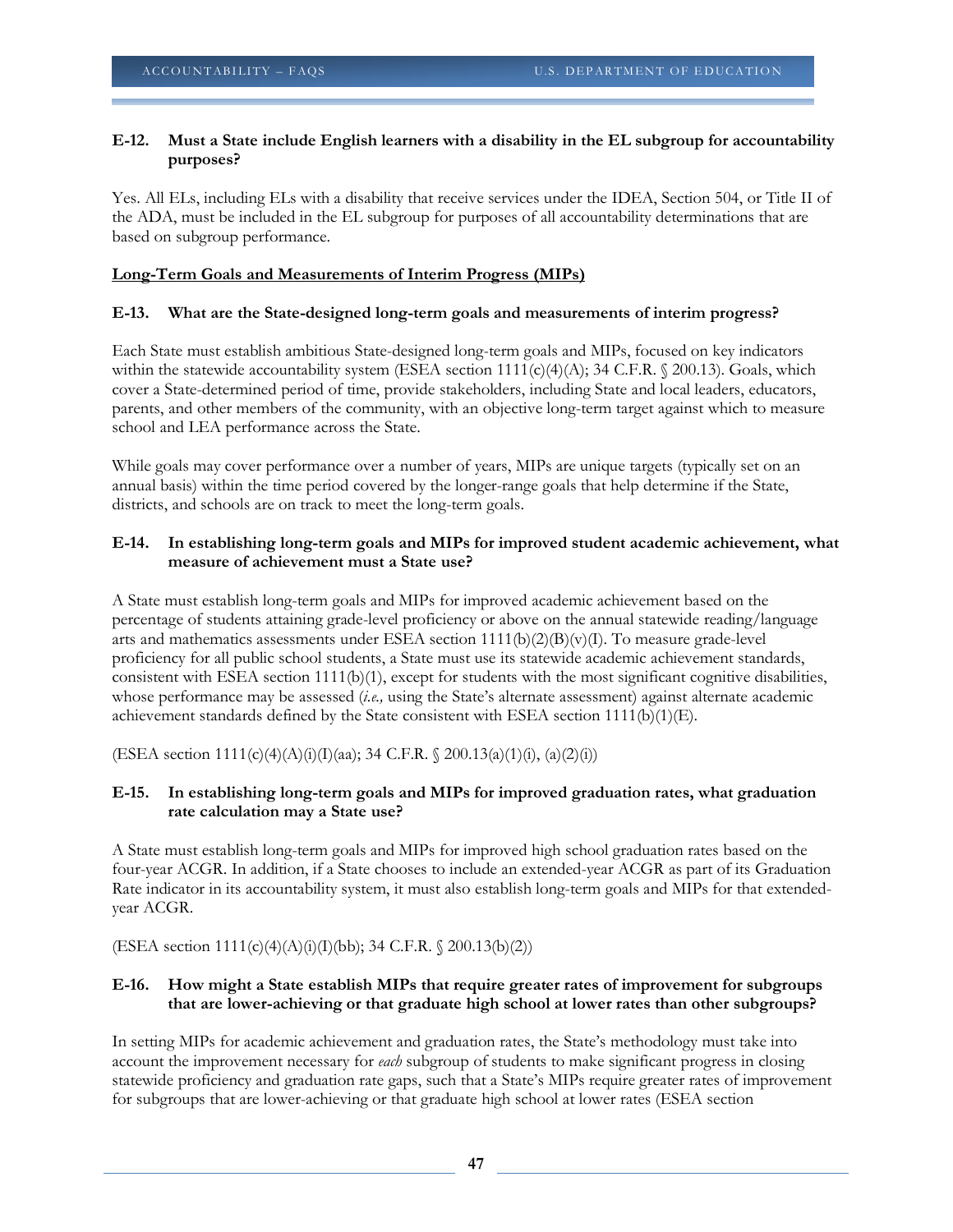$1111(c)(4)(A)(i)(III); 34 C.F.R. \S 200.13(a)(2)(iii), (b)(3)).$ 

To help ensure that its MIPs meet these requirements, a State should first examine its current data, disaggregated by subgroup, to determine the size of gaps between and among all subgroups of students in the State and to determine which subgroups are performing below-average on State assessments or graduating at below-average rates. The Department encourages a State to focus on the gaps among all subgroups of students, not solely on the gaps between the lowest-performing subgroup and the highest-performing subgroup in the State. Further, by analyzing available subgroup data, States will be better positioned to determine an approach to setting MIPs that makes sense for their particular contexts and that will best drive student performance and gap closure across student subgroups.

One way that a State could set long-term goals and MIPs that require greater rates of improvement for subgroups that are lower-achieving would be to set a long-term goal to reduce by half the percentage of students in the all students group and in each subgroup of students who are not proficient or above on State assessments and then set MIPs toward that goal for each subgroup. Or, a State could set a single long-term goal for all subgroups, but different MIPs for each individual subgroup; subgroups closer to the long-term goal would require smaller interim increases between each MIP. Both of these methods would ensure that subgroups of students who are further behind are expected to make greater rates of annual progress. These two methods are offered merely as examples; there are numerous other ways for a State to meet this requirement.

# **E-17. In establishing long-term goals and MIPs for academic achievement and graduation rates, must a State set the same long-term goals and MIPs for all subgroups of students and the all students group?**

No. In fact, in some instances it may be necessary for a State's long-term goals and MIPs for academic achievement and graduation rates to vary by individual student subgroups in order to meet the requirement that an State take into account the improvement necessary for each subgroup of students to make significant progress in closing statewide proficiency and graduation rate gaps, such that the State's MIPs require greater rates of improvement for subgroups that are lower-achieving or that graduate high school at lower rates, respectively. In other words, while the State must have a uniform methodology or approach for establishing its long-term goals and MIPs, the actual numeric goals and MIPs may vary by subgroups of students.

(ESEA section 1111(c)(4)(A)(i)(III); 34 C.F.R. § 200.13(a)(2)(iii), (b)(3))

#### **E-18. Must a State set the same multi-year timeline to achieve the State's long-term goals for all students and each subgroup of students?**

Yes. In establishing long-term goals and MIPs for academic achievement, graduation rates, or progress toward attaining ELP, a State must use the same multi-year timeline to achieve the State's long-term goals for all students and for each subgroup of students (except that goals for progress toward attaining ELP need only be established for the EL subgroup). Although the timeline must be the same, long-term goals and MIPs themselves may vary by subgroup (in the case of academic achievement and graduation rates) in order for attainment of the goals and MIPs to result in significant progress in closing statewide proficiency and graduation rate gaps (see question E-16). For example, a State might set a timeline of six years to attain its long-term goals, but the goals themselves might vary by subgroup. If a State chooses to establish different long-term goals and MIPs for individual schools and/or LEAs (see question E-19), it would also be required to use the same multi-year timeline (*e.g.*, six years) for all students and each subgroup of students in all schools and LEAs.

(ESEA section 1111(c)(4)(A)(i)(II); 34 C.F.R. § 200.13)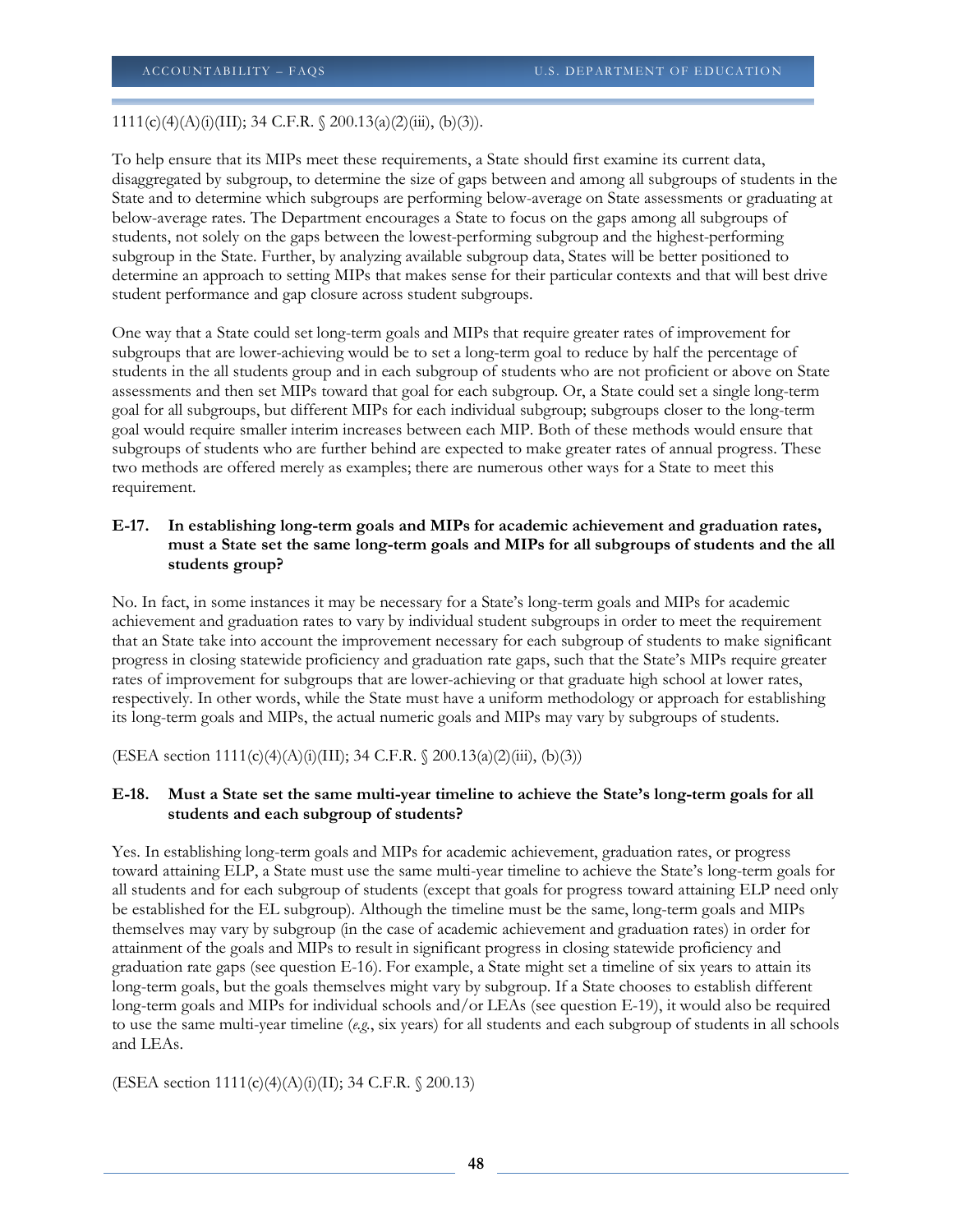# **E-19. In establishing long-term goals and MIPs, must a State set the same long-term goals and MIPs for all schools and LEAs?**

No. A State may, but is not required to, use a methodology for establishing long-term goals and MIPs that results in different long-term goals and MIPs from its State-level goals and MIPs for individual schools or LEAs, using the school's or LEA's current performance as the starting point. However, a State choosing to use an approach that sets differentiated academic achievement and graduation rate long-term goals and MIPs for its LEAs and/or schools must still ensure that, when considered in the aggregate, the long-term goals and MIPs across all schools and LEAs are established in a way that expects greater rates of improvement for subgroups that are lower-achieving or that graduate high school at lower rates than other subgroups and that, if achieved, would result in significant progress in closing statewide proficiency and graduation rate gaps (see question E-16).

Further, in its State plan, a State choosing to establish a statewide approach that differentiates long-term goals and MIPs at the LEA- or school-level must describe its methodology for establishing these goals and how it meets all applicable requirements, but need not provide the specific numerical goals or MIPs for each individual school or LEA.

(ESEA section  $1111(c)(4)(A)$ ; 34 C.F.R. § 200.13(a)(1)(ii),(b)(1)(ii), and (c)(1)(ii))

# **E-20. If a State differentiates its long-term goals and MIPs among subgroups of students and/or among its LEAs and schools, what aspects of its long-term goals and MIPs must be the same statewide?**

Although a State may differentiate the long-term goals and MIPs for subgroups of students and/or for LEAs and schools, the State must:

- establish the **same statewide method** for setting long-term goals and MIPs for academic achievement, graduation rates, and progress toward attaining ELP across all LEAs, for all subgroups of students, in the State (see questions E-17 and E-19);
- use the **same multi-year timeline** for achieving its long-term goals for all students and subgroups (see question E-18);
- base the academic achievement goals on the **same academic achievement standards** for all students and subgroups of students (see question E-14); and
- use the **same measures** of academic achievement and graduation rates in calculating student progress against the goals and MIPs (see questions E-14 and E-15).

# **E-21. If an EL does not attain ELP on the State's ELP assessment within the applicable timeline determined by the State in its uniform procedure for setting student-level targets that inform the State's long-term goals and MIPs, may a State exit the student from EL status?**

No. Although a State's uniform procedure for setting student-level targets must expect that an EL will attain ELP within a period of time after being identified as an EL, the timeline for attaining ELP established as part of the uniform procedure must only be used for accountability purposes. An EL who does not attain ELP within the applicable timeline for the student, as determined by the State's uniform procedure for establishing student-level targets, must not be exited from EL services or status prior to attaining ELP.

In order to exit EL status, an EL must attain ELP, based on the State's annual ELP assessment required under ESEA section  $1111(b)(2)(G)$ ; further, he or she must also meet any other State procedures and criteria for exiting EL status, consistent with ESEA section 3112(b)(2)(A) and 34 C.F.R. § 299.19(b)(4). Nothing in the regulations issued by the Department following the passage of the ESSA affects States' and LEAs' obligations under Title VI or other Federal civil rights laws, including States' and LEAs' obligations with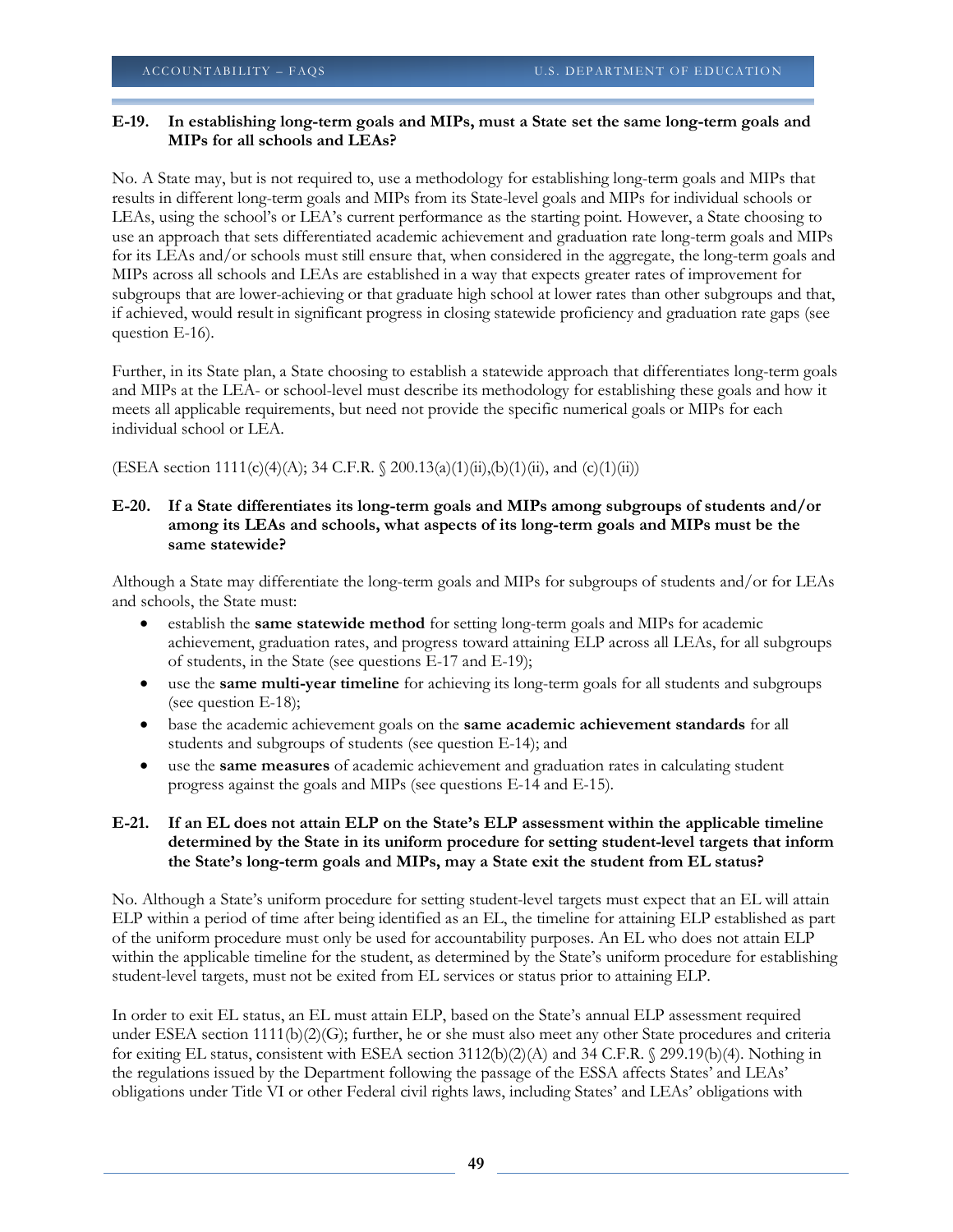regard to the exit of students from EL status and services. Further, long-term goals and MIPs, including the student-level targets, established by each State do not change the State and LEA's obligation to assist individual ELs in overcoming language barriers within a reasonable period of time, consistent with requirements under Title VI and the EEOA. Further information on legal obligations under Title VI and the EEOA can be found in the [Dear Colleague Letter jointly released by the](http://www2.ed.gov/about/offices/list/ocr/letters/colleague-el-201501.pdf) Department of Education and the [Department of Justice](http://www2.ed.gov/about/offices/list/ocr/letters/colleague-el-201501.pdf) in January 2015. Further information on setting long-term goals and MIPs for ELP may be found in "*[Resource Guide: Accountability for English Learners under the ESEA](http://www2.ed.gov/programs/sfgp/eseatitleiiiresourceaccountelsguide.docx)*."

(ESEA section 1111(c)(4)(A)(ii); 34 C.F.R. § 200.13(c)(4))

#### **Evidence-based Interventions**

# **E-22. What are the evidence requirements that apply to one or more of the interventions to be included in a comprehensive or targeted support and improvement plan and implemented in an identified school?**

One or more of the interventions that are implemented to improve student outcomes in a school identified for comprehensive or targeted support and improvement must:

- Meet the definition of "evidence-based" under ESEA section 8101(21) (see the Department's nonregulatory guidance, "*[Using Evidence to Strengthen Education Investments](http://www2.ed.gov/policy/elsec/leg/essa/guidanceuseseinvestment.pdf)*," with suggested criteria for the four levels of evidence provided in the definition);
- Be supported, to the extent practicable, by evidence from a sample population or setting that overlaps with the population or setting of the school to be served; and
- Be supported, to the extent practicable, by the strongest level of evidence (*e.g.*, strong evidence, as opposed to moderate evidence or promising evidence) that is available and appropriate to meet the needs identified in the needs assessment for the school.

(ESEA section 1111(d)(1)(B), (2)(B); 34 C.F.R. §§ 200.21(d)(3)(i)-(iii), 200.22(c)(4)(i)-(iii))

In addition, States may develop a list of State-approved evidence-based interventions, and may, if they choose, require schools identified for comprehensive or targeted support and improvement to use interventions from that list. In other words, the evidence-based interventions may be selected from a nonexhaustive list of evidence-based interventions if such a list is established by the State. Or, if the State establishes an exhaustive list of evidence-based interventions from which LEAs and schools must choose, the evidence-based intervention would need to be selected from that list by each LEA or school (34 C.F.R.  $\%$ 200.21(d)(3)(iv), 200.22(c)(4)(iv)). Similarly, an LEA could also choose to use an evidence-based intervention determined by the State in a school identified for comprehensive support and improvement, consistent with State law, as described in ESEA section  $1111(d)(1)(3)(B)(ii)$  and  $34 \tilde{C}$ .F.R. § 200.23(c)(3). See question E-25 for more information about these optional authorities for States to develop a list of evidence-based interventions or State-determined interventions.

Finally, in any high school identified as a low graduation rate high school that predominately serves students returning to education after having exited secondary school without a regular high school diploma or students who, based on their grade or age, are significantly off track to accumulate sufficient academic credits to meet high school graduation requirements, as established by the State, one or more of the interventions may include differentiated improvement activities that utilize evidence-based interventions (ESEA section  $1111(d)(1)(C)(i)$ ; 34 C.F.R. § 200.21(d)(3)(vi)). It is important to note that, although the statute and regulations explicitly permit differentiated improvement activities for these specific high schools, an LEA may and, in fact, should, create differentiated improvement plans for each of its identified schools, which should be based on the school's needs assessment and designed to address the identified needs.

**E-23. What does it mean for an intervention to be supported, to the extent practicable, by evidence**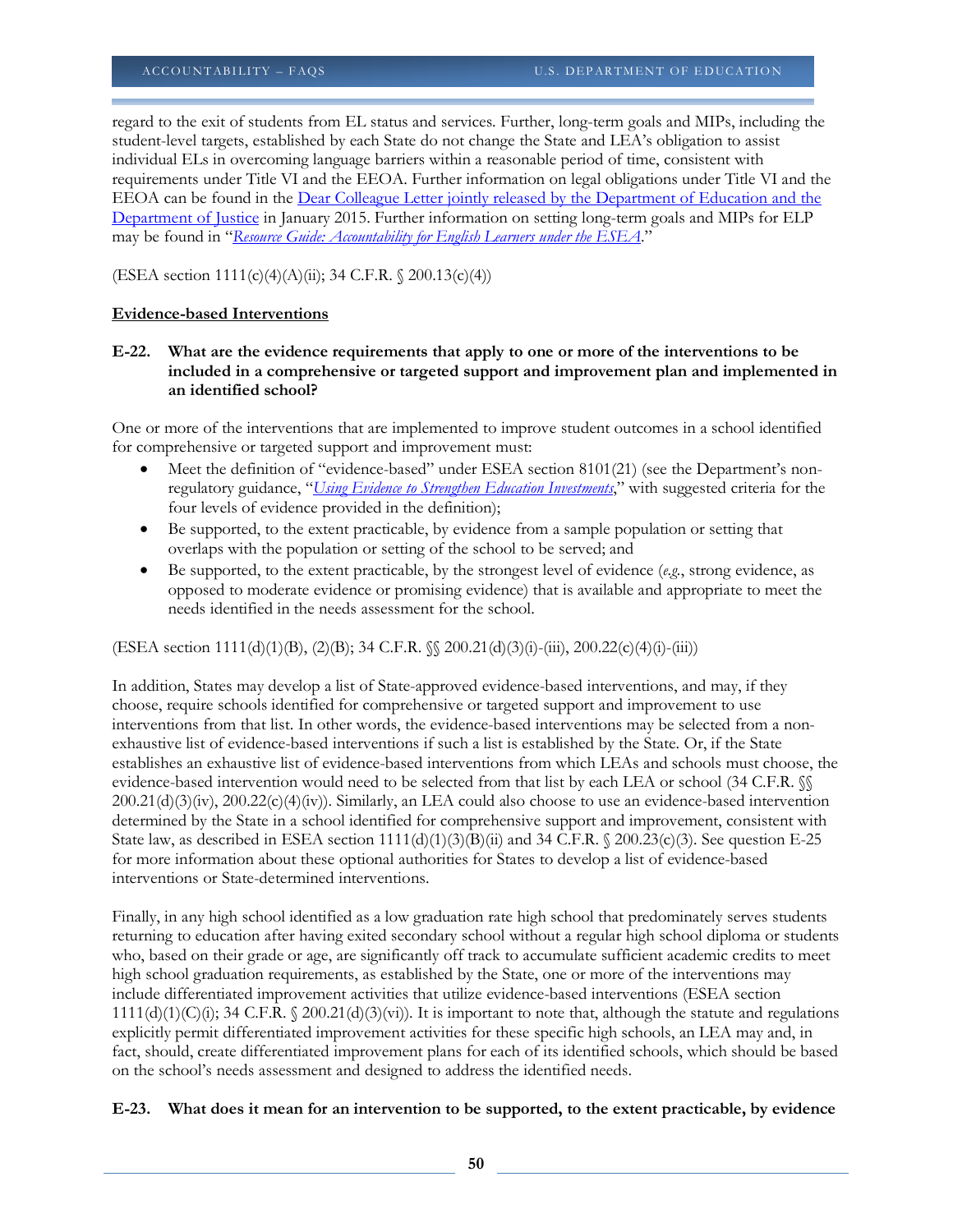$\overline{\phantom{a}}$ 

# **from a sample population or setting that overlaps with the population or setting of the school to be served and by the strongest level of evidence available?**

The definition of "evidence-based" in ESEA section 8101(21) includes four levels of evidence from which interventions may be selected: "strong" evidence, "moderate" evidence, "promising" evidence, and interventions where the LEA or school "demonstrates a rationale." The definition in ESEA section 8101(21) specifies that the strength of an intervention is established based on the quality and design of the research studies supporting that intervention (in the case of strong, moderate, and promising levels or evidence), or based on high-quality research findings or positive evaluations (in the case of evidence based on "demonstrating a rationale"). For additional explanation, see the Department's non-regulatory guidance, "*[Using Evidence to Strengthen Education Investments](http://www2.ed.gov/policy/elsec/leg/essa/guidanceuseseinvestment.pdf)*," which includes suggested criteria for the four levels of evidence provided in the statutory definition. As the evidence an LEA or school will rely on to support the use of a specific intervention in an identified school will likely be drawn from external research studies and evaluations of that intervention (*i.e.,* research or evaluations conducted outside of the LEA and school to be served), it is important for an LEA or school to consider the context in which those external studies and evaluations were completed in order to determine whether the intervention is relevant and likely to be successful in the context of the school to be served.

The greater the overlap between the population and setting of the school to be served, and the sample population and setting used in the supporting research or evaluation of an evidence-based intervention, the greater the likelihood that the particular evidence-based intervention will be successful in improving student outcomes in the identified school. In analyzing the extent of overlap, the population refers to the subset of students that is the focus of the intervention (*e.g.,* students with disabilities, ELs), while the setting refers to the place in which the students receive the intervention (*e.g.,* in elementary schools). Overlap means that the population and/or setting of the relevant evidence is similar to the population and/or study where the intervention will be implemented.

While an LEA or school is not required to select an evidence-based intervention that is supported by evidence from a sample population or setting that overlaps with the population or setting of the school to be served, the Department strongly encourages LEAs to select evidence-based interventions in a way that balances the two priorities reflected in 34 C.F.R. § 200.21(d)(3)(ii)-(iii) and § 200.22(c)(4)(ii)-(iii): selecting an intervention supported by the strongest level of evidence available and where the overlap between the sample population and setting of the evidence supporting the intervention (*i.e.,* the research or evaluation) and the population and setting of the school to be served is significant. For example, an LEA may determine that an evidence-based intervention based on promising evidence from a sample population and setting that significantly overlaps with the population and setting of the school to be served is preferable over an evidence-based intervention based on strong evidence from a sample population and setting that does not overlap at all with the population and setting of the school to be served. The What Works ClearinghouseTM (WWC) uses rigorous standards to review evidence of effectiveness on a wide range of interventions and also summarizes the settings and populations in the studies[: http://ies.ed.gov/ncee/wwc/.](http://ies.ed.gov/ncee/wwc/)<sup>[6](#page-50-0)</sup>

#### **E-24. What does it mean for an intervention to be supported, to the extent practicable, by the strongest level of evidence that is available and appropriate to meet the needs identified in the needs assessment for the school?**

The definition of "evidence-based" in ESEA section 8101(21) states that at least one "well-designed and wellimplemented" study is needed to provide strong, moderate, or promising evidence for an intervention (the

<span id="page-50-0"></span><sup>6</sup> In addition to the WWC, evidence resources like the Department's [Regional Educational Laboratories \(RELs\)](http://www.ies.ed.gov/ncee/edlabs/) and other federally-funded technical assistance centers may provide summaries of the evidence on various interventions and guidance on how existing research aligns to the ESEA evidence levels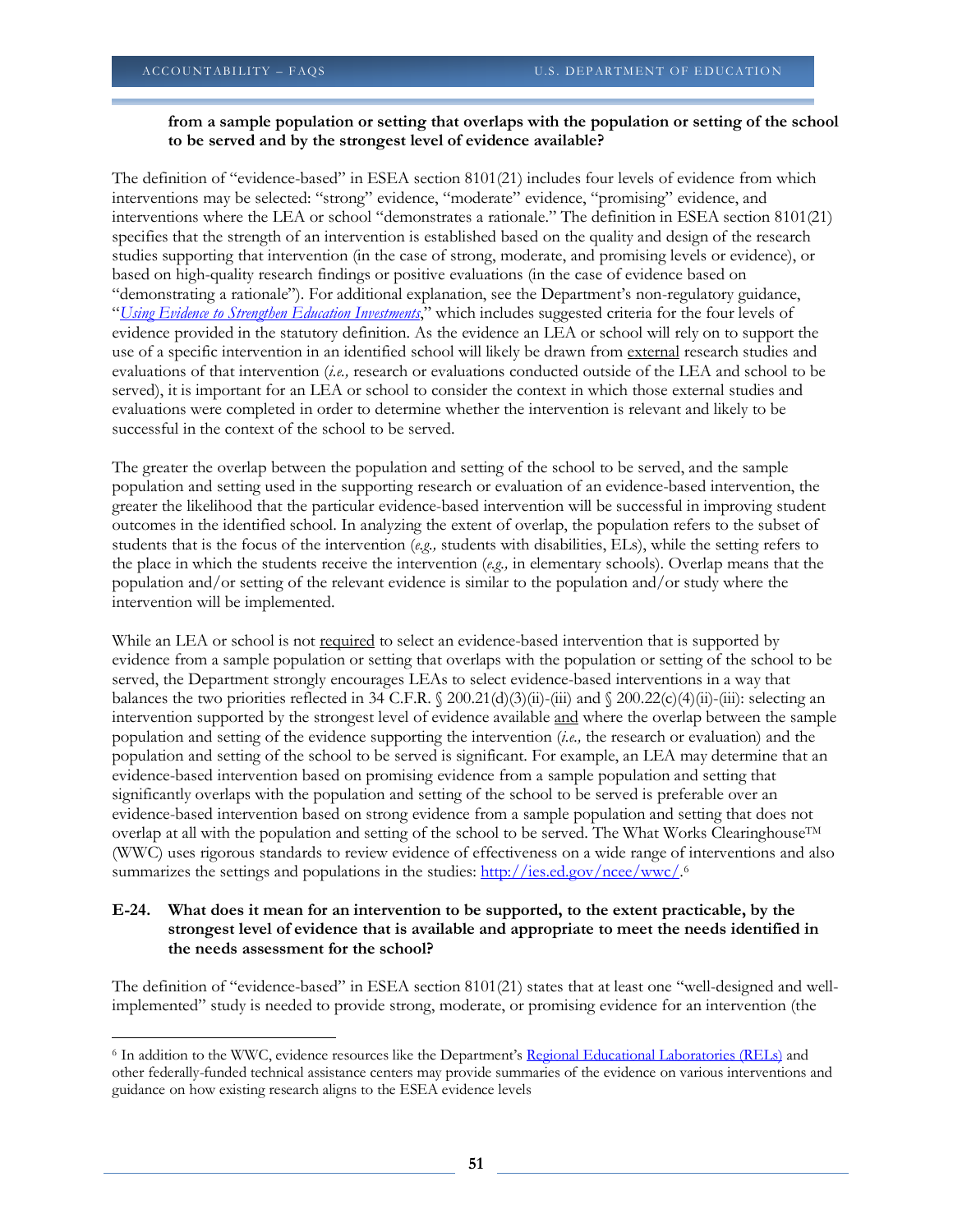three highest levels), but the type of study varies based on the evidence level: an experimental study is required in order to provide strong levels of evidence, a quasi-experimental study is required at the moderate level, and a correlational study with statistical controls for selection bias is required at the promising level.

While LEAs, schools, and other stakeholders should consider the entire body of relevant evidence when selecting school improvement strategies, including whether the sample population and setting are overlapping with the school to be served (see question E-23), when available, interventions supported by higher levels of evidence—specifically strong evidence and moderate evidence (which describe the effectiveness of an intervention through *causal inference*)—should be prioritized to address the needs of the identified school, as these strategies have a track record of effectiveness. Stakeholders should also consider whether there is evidence that an intervention has substantially improved an important education outcome (*e.g.,* credit accumulation and high school graduation) that is related to the school's identified needs. The Department strongly encourages LEAs and schools to select the most rigorous evidence-based interventions to address the issues identified in the schools' needs assessment, if applicable, in order to create sustained improvement in the school.

That said, there is no general requirement for a school identified for comprehensive or targeted support and improvement to use an intervention supported by a specific level of evidence. However, there are specific evidence-level requirements for schools that are using funds under ESEA section 1003 to support school improvement (see question E-27) and for schools in comprehensive support and improvement that have failed to meet the State-established exit criteria (see questions E-31 and E-32).

In addition, the Department's non-regulatory guidance, "*[Using Evidence to Strengthen Education Investments](http://www2.ed.gov/policy/elsec/leg/essa/guidanceuseseinvestment.pdf)*," includes suggested criteria for the four levels of evidence provided in the statutory definition, with explanations of how these levels are consistent with WWC evidence standards.

# **E-25. What is the difference between "an exhaustive or non-exhaustive list of evidence-based interventions" established and approved by a State that can be used in all identified schools and "evidence-based, State-determined interventions" that can be used by LEAs in a school identified for comprehensive support and improvement?**

An "exhaustive or non-exhaustive list of evidence-based interventions" would constitute a pre-approved list of interventions that a State has determined meet the definition of "evidence-based" under ESEA section 8101(21). For example, LEAs would be able to select interventions from such a list to meet the requirement for using evidence-based interventions in their comprehensive support and improvement plans without having to make individual evidence determinations about particular interventions. An exhaustive list would include all possible interventions that may be implemented in an identified school, while a non-exhaustive list would include examples of evidence-based interventions that may be implemented in identified schools. However, regardless of the type of list, the interventions on it must meet the definition of "evidence-based" under ESEA section 8101(21) (see the Department's non-regulatory guidance, "*[Using Evidence to Strengthen](http://www2.ed.gov/policy/elsec/leg/essa/guidanceuseseinvestment.pdf)  [Education Investments](http://www2.ed.gov/policy/elsec/leg/essa/guidanceuseseinvestment.pdf)*." Furthermore, the State must ensure that establishing this list is consistent with State law. We encourage States choosing to develop a list of evidence-based interventions to provide enough flexibility to LEAs and schools, so that LEAs, for example, can choose an intervention that addresses the reasons or reasons the school was identified for comprehensive support and improvement, as identified in its needs assessment.

An "evidence-based, State-determined intervention," on the other hand, is an intervention developed by a State, consistent with ESEA section 1111(d)(3)(B)(ii), which may be a whole-school reform model, and that may be used by LEAs and schools to meet the requirement for using evidence-based interventions in their comprehensive, but not targeted, support and improvement plans. For example, in the past, some States have required changes in the governance of the lowest-performing schools in the State so that they are operated by a unique school district designed to turnaround these schools, or so that they have greater operational and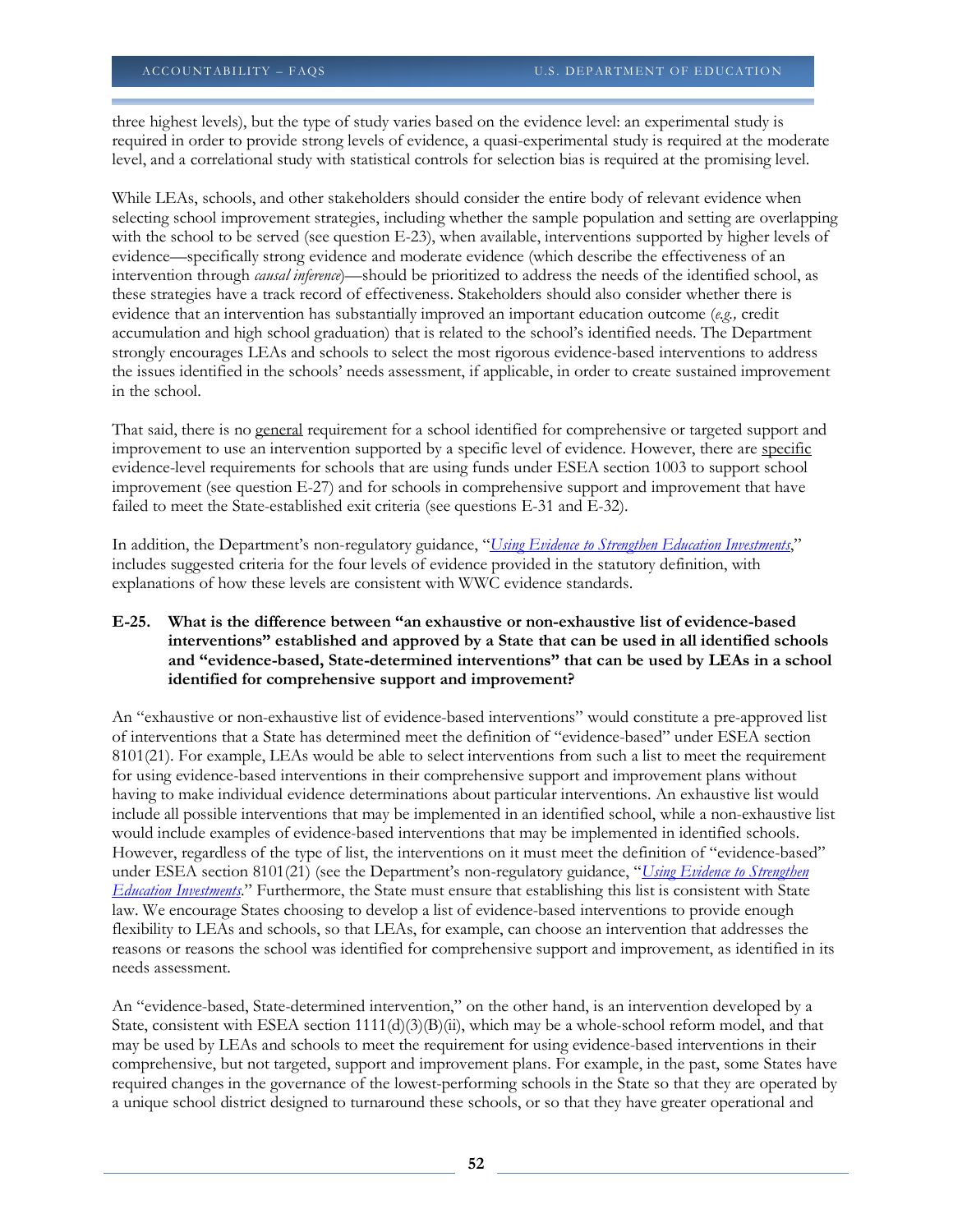budgetary flexibility even if they remain in their current LEA. States have also determined their own school intervention models for use by LEAs receiving School Improvement Grants under the ESEA, as amended by the NCLB (available at: [http://www2.ed.gov/programs/sif/index.html\)](http://www2.ed.gov/programs/sif/index.html). These types of State-determined strategies, if they meet the ESEA's evidence-based definition, would be permitted under 34 C.F.R. §  $200.21(d)(3)(v)$ .

Note, these optional authorities for a State to establish lists of evidence-based interventions or to develop evidence-based, State-determined interventions are separate from the requirement in ESEA section  $1111(d)(3)(A)(i)(I)$  and 34 C.F.R. § 200.21(f)(3)(iii)(A) that a State must determine more rigorous evidencebased interventions that are used in any school identified for comprehensive support and improvement that has implemented a support and improvement plan, but failed to meet the State's exit criteria.

#### **E-26. Must every intervention that is implemented in a school identified for support and improvement meet the evidence requirements discussed in question E-22?**

No. The Title I regulations in 34 C.F.R. §§ 200.21(d) and 200.22(c) clarify that at least <u>one</u> of the interventions that is implemented in a school identified for support and improvement must be evidencebased, meaning that it meets the definition of "evidence-based" in ESEA section 8101(21). A school that is so identified may choose to implement multiple, complementary interventions or improvement activities, not all of which must meet the evidence requirements in the statute and regulations.

We encourage LEAs and schools that choose to implement additional interventions for which there is not yet an evidence base to evaluate the effectiveness of those interventions in order to build evidence. We also note that an LEA or school that selects an evidence-based intervention that "demonstrates a rationale based on high-quality research findings or positive evaluation that such … intervention is likely to improve student outcomes or other relevant outcomes" must engage in "ongoing efforts to examine the effects" of the intervention, consistent with ESEA section 8101(21). For more information on the evidence-based definition and ways to evaluate interventions, see "*[Using Evidence to Strengthen Education Investments](http://www2.ed.gov/policy/elsec/leg/essa/guidanceuseseinvestment.pdf)*."

# **E-27. What are the requirements for evidence-based interventions supported with section 1003(a) school improvement funds?**

Consistent with ESEA section 8101(21)(B), evidence-based interventions supported with section 1003(a) school improvement funds must be based on strong, moderate, or promising evidence of a statistically significant effect on improving student outcomes or other relevant outcomes, as defined in ESEA section 8101(21)(A). Interventions based on the lower evidence threshold set forth in ESEA section 8101(21)(B), a rationale that the intervention is likely to improve student outcomes or other relevant outcomes—the lowest threshold for evidence-based interventions—do not qualify.

# **School Support and Improvement Plans**

# **E-28. What stakeholder engagement requirements must a school meet with respect to the development and implementation of its comprehensive or targeted support and improvement plan?**

An LEA must develop and implement a comprehensive targeted support and improvement plan and a school must develop and implement a targeted support and improvement plan that is developed in partnership with stakeholders (including the school's principals and other school leaders; teachers; and parents and, as appropriate, students), as demonstrated by, at a minimum, describing in the plan how—

- Early stakeholder input was solicited and taken into account in the development of the plan, including any changes made as a result of that input; and
- Stakeholders will have an opportunity to participate in an ongoing manner in the plan's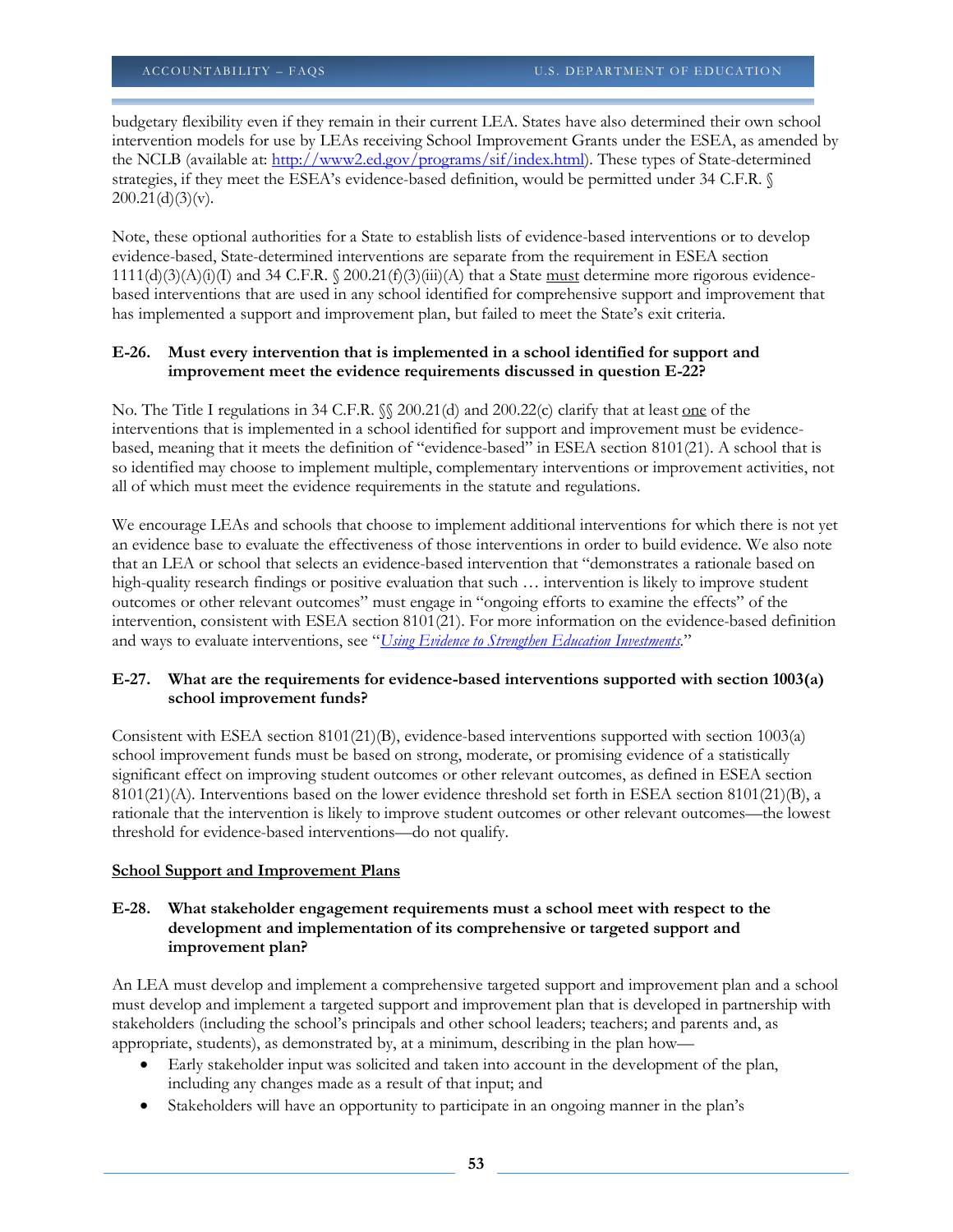implementation**.**

(ESEA section  $1111(d)(1)(B)$  and  $(d)(2)(B)$ ; 34 C.F.R.  $\mathcal{S}$  200.21(d)(1) and 200.22(c)(1))

Generally, the Department strongly recommends that LEAs and schools design processes that provide a broad range of stakeholders the opportunity to provide meaningful feedback throughout the development and implementation of plans and policies under the ESEA, including school-level improvement plans. For examples of strategies to design effective stakeholder engagement, see the Department's [Dear Colleague](http://www2.ed.gov/policy/elsec/guid/secletter/160622.html)  [Letter on stakeholder engagement.](http://www2.ed.gov/policy/elsec/guid/secletter/160622.html)

#### **E-29. What is involved in "taking all actions necessary to ensure" that a school and LEA meet their obligations with respect to schools identified for comprehensive support and improvement?**

A State has discretion to determine what actions it needs to take to ensure that a school and LEA meet their obligations with respect to a school identified for comprehensive support and improvement. Among the obligations a State must ensure each LEA and identified school meet are the obligations with respect to conducting a needs assessment, developing a comprehensive support and improvement plan that meets all requirements, and implementing the plan in a timely manner. To ensure that LEAs and schools meet these requirements, a State might, for example, set a timeline for an LEA's development and submission of its comprehensive support plan to the State for approval. A State might also take steps to be involved early in the planning process to make sure all steps are completed on-time. Further, taking all actions necessary to ensure timely development and implementation of a plan that meets all requirements may include taking steps to ensure that neither the identified school nor its LEA hinder successful plan development, drafting, and approval. For example, if a school chooses not to finish drafting the improvement plan with its LEA, the State may support the LEA in completing it.

Additionally, if a State finds that a comprehensive support and improvement plan submitted by an LEA does not meet all of the regulatory requirements, a State should, in general, work cooperatively with the LEA and school, as well as relevant stakeholders, regarding any suggested changes to the plan to ensure that it can be completed and implemented in a timely manner. When suggesting changes, the State should consider the scope of the changes and the stakeholders affected. If the State suggests changes be made to the plan in order to meet applicable legal requirements and both the LEA and school decline to make the changes, the State may require that the changes be made prior to its approval of the plan.

(ESEA section  $1111(d)(1)(B)(v)$ ; 34 C.F.R. § 200.21(e)(1))

#### **E-30. How can a State ensure that its LEAs implement interventions in targeted support and improvement plans in a manner that meets the requirements of ESEA and civil rights laws?**

Each targeted support and improvement plan must be designed to improve student performance for the lowest-performing students on each of the indicators that led to the identification of the school or to improve student participation on the statewide assessments, if the school was identified based on its participation rate. In meeting this requirement, however, a State is not relieved from its obligation to comply with civil rights laws, including laws that prohibit discrimination based on race, color, national origin, sex, disability and age and laws that require the provision of a free appropriate public education to eligible children with disabilities (see question A-9).

This means that although targeted support and improvement schools are identified based on the performance of a particular subgroup or subgroups, an LEA must consider the needs of the lowest-performing subgroups in the school in designing improvement plans and not focus its evidence-based interventions exclusively on the needs of students that compose the subgroup or subgroups that caused the school to be identified. Rather, interventions and strategies should be designed to improve the performance of the lowest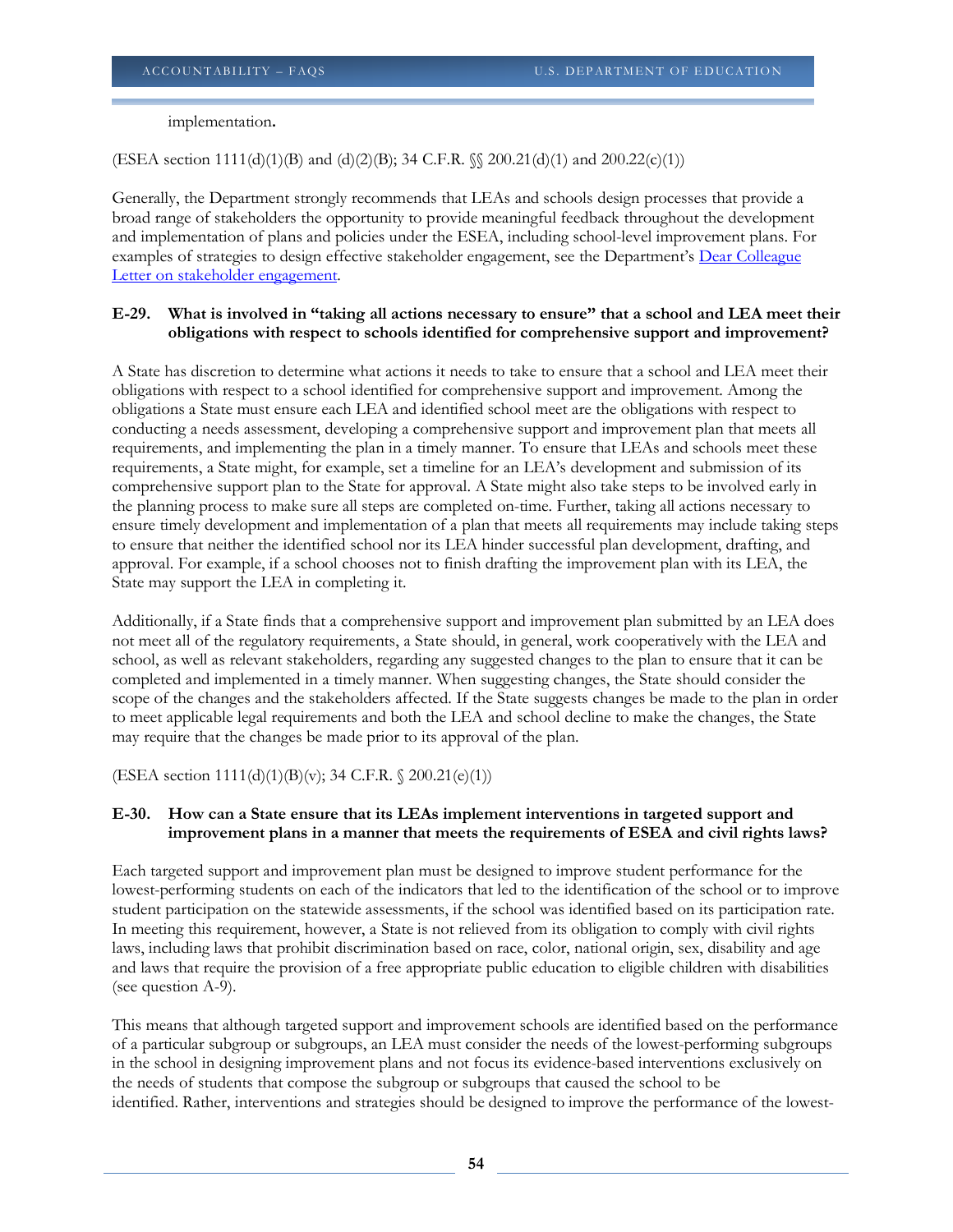performing students in the school—based on an assessment of the specific academic needs of the school and its students—regardless of the particular subgroup or subgroups to which the students belong. Implementing interventions in targeted support and improvement schools based on educational needs as opposed to simply membership in a particular subgroup will help an LEA comply with relevant civil rights laws.

#### **E-31. What are the requirements for the additional interventions that must be implemented in a school that did not meet the exit criteria for a school identified for comprehensive support and improvement within a State-determined number of years?**

Additional interventions that must be implemented in a school that did not meet the exit criteria for a school identified for comprehensive support and improvement within a State-determined number of years must:

- **Be determined by the State**, which may include requiring an intervention from among any "Statedetermined, evidence-based interventions" or a State-approved list of evidence-based interventions (see questions E-25), consistent with State law and the Title I regulations;
- **Be more rigorous** than the interventions previously implemented, including one or more evidencebased interventions that are supported by strong or moderate evidence (see question E-24);
- Be supported, to the extent practicable, by evidence from a sample population or setting that overlaps with the population or setting of the school to be served (see question E-23); and
- Be described in the State plan under ESEA section 1111 and consistent with 34 C.F.R. 299.17(d)(3).

(ESEA section 1111(d)(3)(A)(i)(I); 34 C.F.R. § 200.21(f)(3))

#### **E-32. What does it mean for "additional interventions" in comprehensive support and improvement schools to be "more rigorous"?**

To be more rigorous, the additional State-determined interventions implemented in a comprehensive support and improvement school not meeting exit criteria should either meet a higher level of evidence than the interventions included in the original support and improvement plan, and should represent an increase in the intensity of effective interventions in the school's original plan. When choosing appropriate interventions, a State, in partnership with the LEA, schools, and other stakeholders, should consider the fit of the intervention for the school's needs, as well as the strength and relevance of the evidence supporting it. At a minimum, at least one additional intervention in the updated comprehensive support and improvement plan must be supported by strong or moderate evidence, as defined in ESEA section 8101(21)(A) (see the Department's non-regulatory guidance, "*[Using Evidence to Strengthen Education Investments](http://www2.ed.gov/policy/elsec/leg/essa/guidanceuseseinvestment.pdf)*."

(ESEA section 1111(d)(3)(A)(i)(I); 34 C.F.R. § 200.21(f)(3)(iii)(B))

# **E-33. May a school exit status as a school identified for targeted support and improvement if the school improves student outcomes and no longer meets the criteria for which it was originally identified (**i.e., **consistently underperforming subgroups of students) but meets other criteria for identification (**i.e., **low-performing subgroups of students)?**

Yes. An LEA is not required to establish exit criteria that require that a school no longer meet any of the three criteria used to identify schools for targeted support and improvement. For example, a school that was identified because of a consistently underperforming subgroup may exit status as a targeted support and improvement school even if, during this time, another subgroup in the school has begun to struggle such that the school meets the criteria the State previously used to identify schools for additional targeted support based upon one or more low-performing subgroups. The State may, however, need to subsequently identify that school based on the low-performing subgroup (depending on how frequently a State identifies schools for additional targeted support based upon one or more low-performing subgroups; such identification would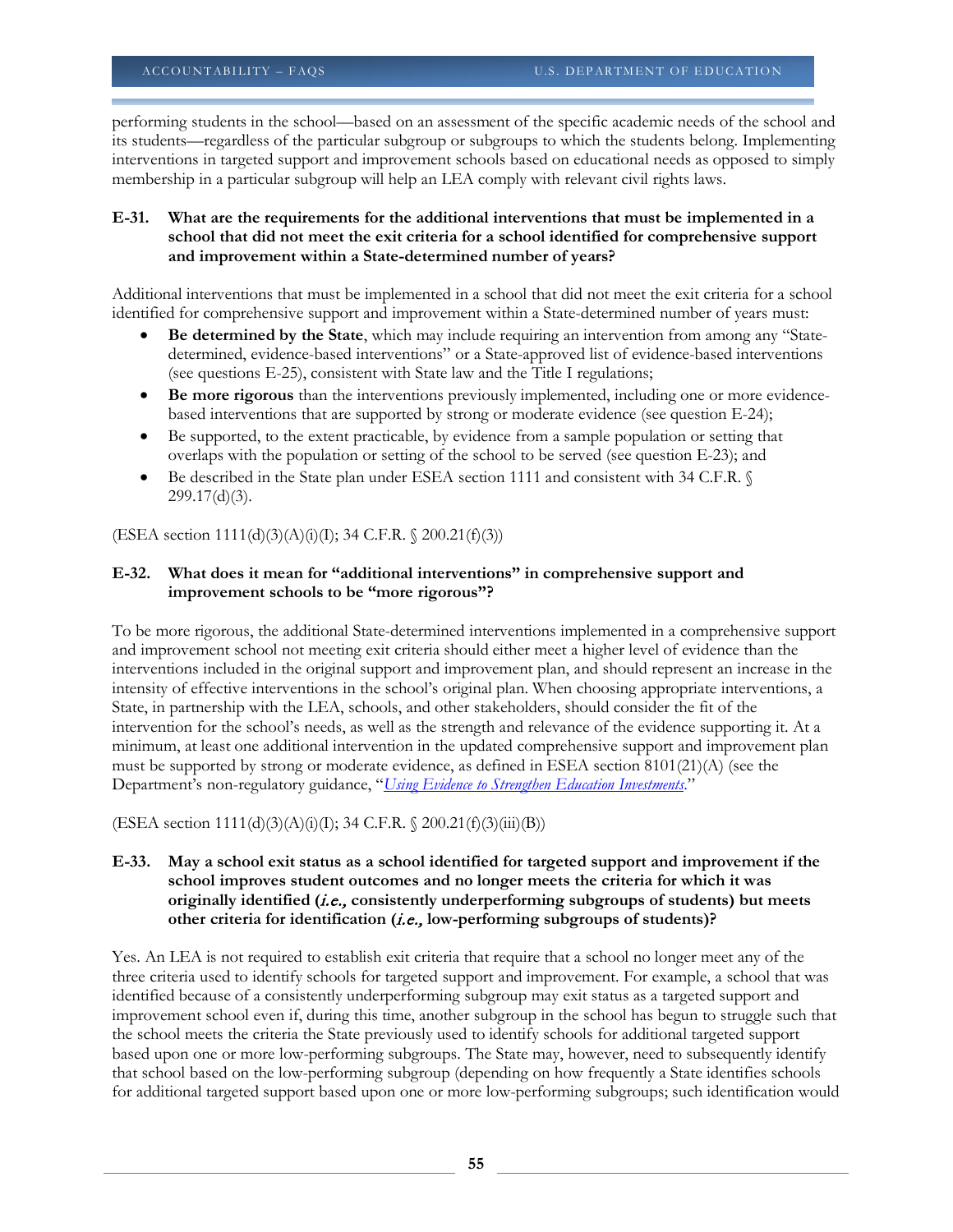occur at least once every three years), and the school would be required to develop a targeted support and improvement plan to address the new criteria under which it has been identified.

Accordingly, an LEA may decide that it is more practical to establish exit criteria that would permit a school to exit status only if it does not meet any of the criteria for identification as a targeted support and improvement school. Such exit criteria would prevent a school from exiting and then being immediately reidentified and would allow such a school to amend an existing plan to address the changing needs of the school.

In addition, in the case of a school that does not exit status based on the original criteria for identification, and is subsequently also identified under a second criterion for targeted support and improvement, a school should amend its improvement plan to address the additional reason for identification.

#### **E-34. What action must a State take when a Title I school identified for additional targeted support and improvement based on having one or more low-performing subgroups does not meet the State's exit criteria?**

A State must identify for comprehensive support and improvement any Title I school that was identified for additional targeted support and improvement based on having one or more low-performing subgroups and that did not meet the State's exit criteria for such schools within a State-determined number of years. (ESEA section  $1111(c)(4)(D)(i)(III)$  and  $1111(d)(3)(A)(i)(II)$ ; 34 C.F.R. § 200.19(a)(3))

A State is not required to identify for comprehensive support and improvement a non-Title I school that was identified for additional targeted support and improvement based on having one or more low-performing subgroups and that did not meet the LEA's exit criteria, although the school would remain identified for additional targeted support and improvement and be required to amend its plan to include additional actions. Instead, LEAs establish exit criteria for these schools. A State may, however, choose to take other actions, besides identification for comprehensive support and improvement, with respect to these schools. For example, a State could approve their amended targeted support and improvement plan or require these schools to take more rigorous actions in its amended plan, similar to action taken in comprehensive support and improvement schools (see questions E-31 and E-32).

# **E-35. How many years should a State consider in the uniform exit criteria it establishes for schools identified for additional targeted support and improvement based on one or more lowperforming subgroups?**

While each State may determine the specific number of years that it will use in its exit criteria, we strongly encourage States to consider how this timeline will interact with and align to other required timelines in the accountability system, such as the timeline the State uses to identify schools for comprehensive support and improvement generally (at least once every three years), which informs how frequently new schools will be identified for additional targeted support based upon one or more low-performing subgroups. A State may find that it makes sense for its overall system to establish exit criteria that determine which Title I schools in additional targeted support and improvement should be moved to comprehensive support and improvement status and which Title I schools may exit status *prior* to newly identifying other schools to implement an additional targeted support and improvement plan for the first time. This would result in exit criteria that set expectations for improvement over no more than three years.

On the other hand, a State may also want to consider the timelines used in the exit criteria for schools identified for comprehensive support and improvement, which may not exceed four years. Such a timeline in the State's exit criteria could allow time for both a planning year and three full years of implementation prior to determining whether a school identified for additional support and improvement met the exit criteria and must be identified for comprehensive support and improvement.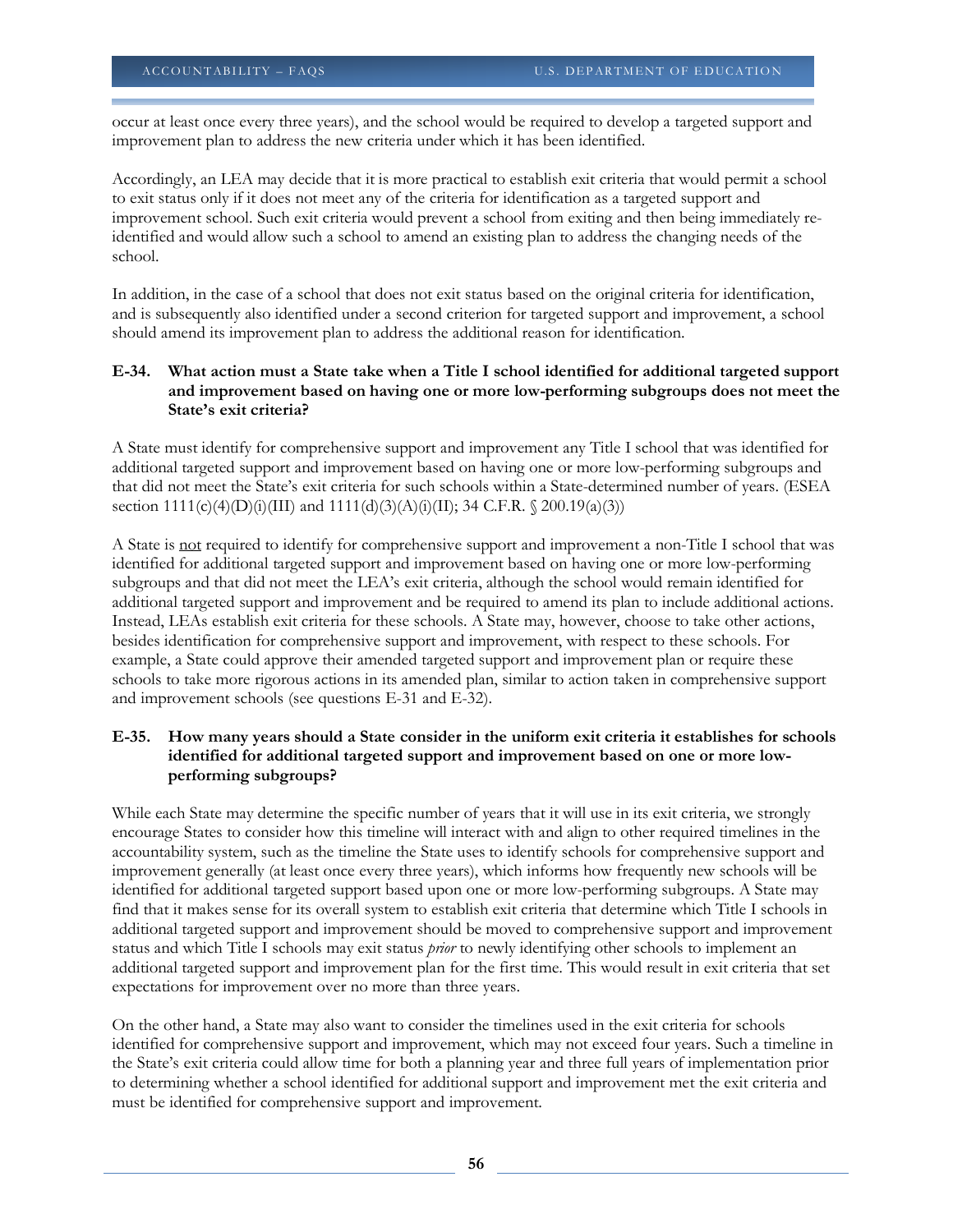#### **E-36. What is a "significant number or percentage" of schools identified for comprehensive support and improvement or targeted support and improvement within an LEA for purposes of determining a State's responsibilities to support school improvement?**

A State has discretion to determine what constitutes a "significant number or percentage" of schools identified for comprehensive or targeted support and improvement for the purpose of triggering State responsibilities to support continued improvement for LEAs with significant numbers or percentages of identified schools. However, a State must identify at least one LEA that will receive the required supports from the State outlined in 34 C.F.R. § 200.23(a) and (b). Further, because the State determines what constitutes a "significant number or percentage" of identified schools in an LEA, the State should ensure that it retains the discretion to provide additional assistance to any LEA that may not meet that threshold, but nonetheless has a significant need for assistance in the effective implementation of comprehensive or targeted support and improvement plans.

# **E-37. What are the State's responsibilities regarding review of available resources for LEAs that serve a significant number or percentage of schools identified for either comprehensive support and improvement or targeted support and improvement?**

For each LEA serving a significant number or percentage of schools identified for either comprehensive or targeted support or improvement, a State must periodically review available resources as compared to other LEAs in the State. In addition, a State must periodically review available resources at the school-level, by considering resources available to schools in those LEAs as compared to other schools in the State. These reviews must identify inequities in resources and, to the extent practicable, address any identified inequities in resources. A State must also describe how it will conduct this periodic review in its State plan under ESEA section 1111, consistent with 34 C.F.R. § 299.17(d)(4).

More specifically, in its review, a State must identify and, to the extent practicable, address inequities related to—at a minimum—the same resources considered in school-level support and improvement plans (see 34 C.F.R.  $\{200.21(d)(4)(i)\},$  including:

- differences in rates at which low-income and minority students are taught by ineffective, out-of-field, or inexperienced teachers as determined by the State and the LEA under ESEA sections  $1111(g)(1)(B)$  and  $1112(b)(2)$ , respectively;
- access to advanced coursework, including accelerated coursework as reported annually on State report cards consistent with ESEA section  $1111(h)(1)(C)(viii)$ ;
- access in elementary schools to full-day kindergarten programs and to preschool programs as reported annually on State report cards consistent with ESEA section 1111(h)(1)(C)(viii);
- access to specialized instructional support personnel, as defined in ESEA section 8101(47), including school counselors, school social workers, and school psychologists, other qualified professional personnel, and school librarians; and
- per-pupil expenditures of Federal, State, and local funds reported annually on State report cards consistent with ESEA section  $1111(h)(1)(C)(x)$ .

As part of its review, a State must consider any inequities identified by LEAs and schools in the State as part of their development of comprehensive or targeted support and improvement plans, as applicable.

(ESEA section 1111(d)(3)(A)(ii); 34 C.F.R. § 200.23(a))

The State also may review and address other resource inequities, including any additional inequities that were identified by LEAs or schools, such as inequities related to the availability of instructional materials and technology, extracurricular activities or particular academic programs, and safe and appropriate school